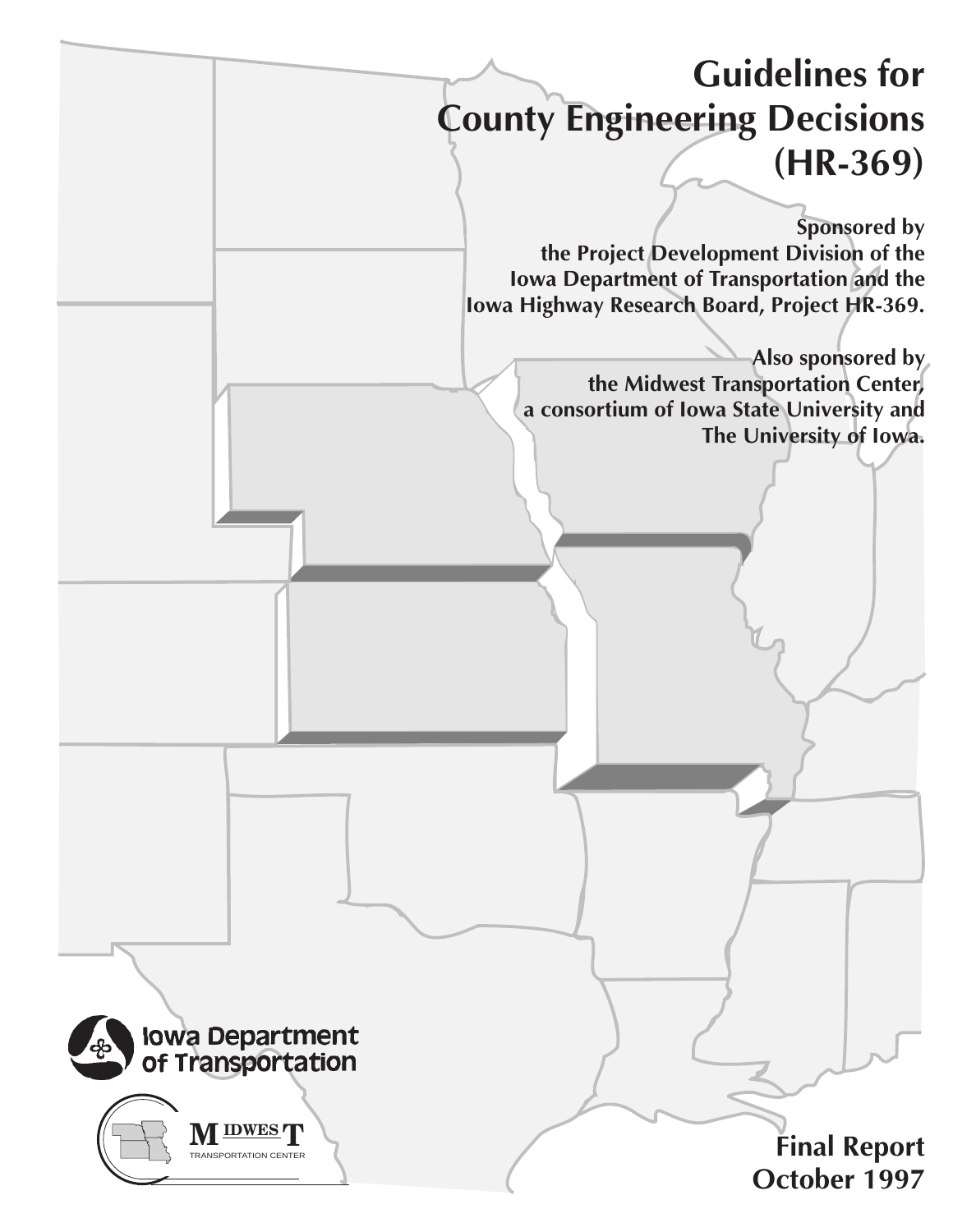## **Midwest Transportation Center**

## **Director Associate Director**

Tom Maze **David Forkenbrock David Forkenbrock** Director, Iowa Transportation Center Director, Public Policy Center Professor of Civil and Construction Engineering Professor of Urban and Regional Planning **Iowa State University Iowa State University of Iowa** 

## **Advisory Committee**

V. Kenneth Jensen, Regional Administrator, Region VII, Federal Highway Administration David G. Lammers, Vice President, Land Transportation Electronics, Collins Commercial Avionics, Rockwell International Corporation Richard Mikes, Senior Vice President, Ruan Transportation Management Systems Robert H. Neal, General Manager, AGRI Grain Marketing Darrel Rensink, Director, Iowa Department of Transportation Richard J. Schiefelbein, Assistant Vice President, Labor Relations, Burlington Northern Railroad Co. K. Stephen Spade, Manager, Des Moines Metropolitan Transit Authority Paul Thornbloom, Manager, Complete Goods Distribution Services, Deere and Company Lee O. Waddleton, Area Director, Federal Transit Administration

The opinions, findings, and conclusions expressed in this publication are those of the author and not necessarily those of the Highway Division of the Iowa Department of Transportation nor of the United States Department of Transportation, Federal Highway Administration.

The contents of this report reflect the views of the authors, who are responsible for the facts and the accuracy of the information provided herein. This document is disseminated under the sponsorship of the U.S. Department of Transportation's University Transportation Centers Program and the Iowa Department of Transportation in the interest of information exchange. The U.S. Government and the State of Iowa assume no liability for the contents or use thereof.

> Midwest Transportation Center Iowa State University 2625 N. Loop Drive, Suite 2100 Ames, IA 50010-8615 Telephone: 515-294-8103 Fax: 515-294-0467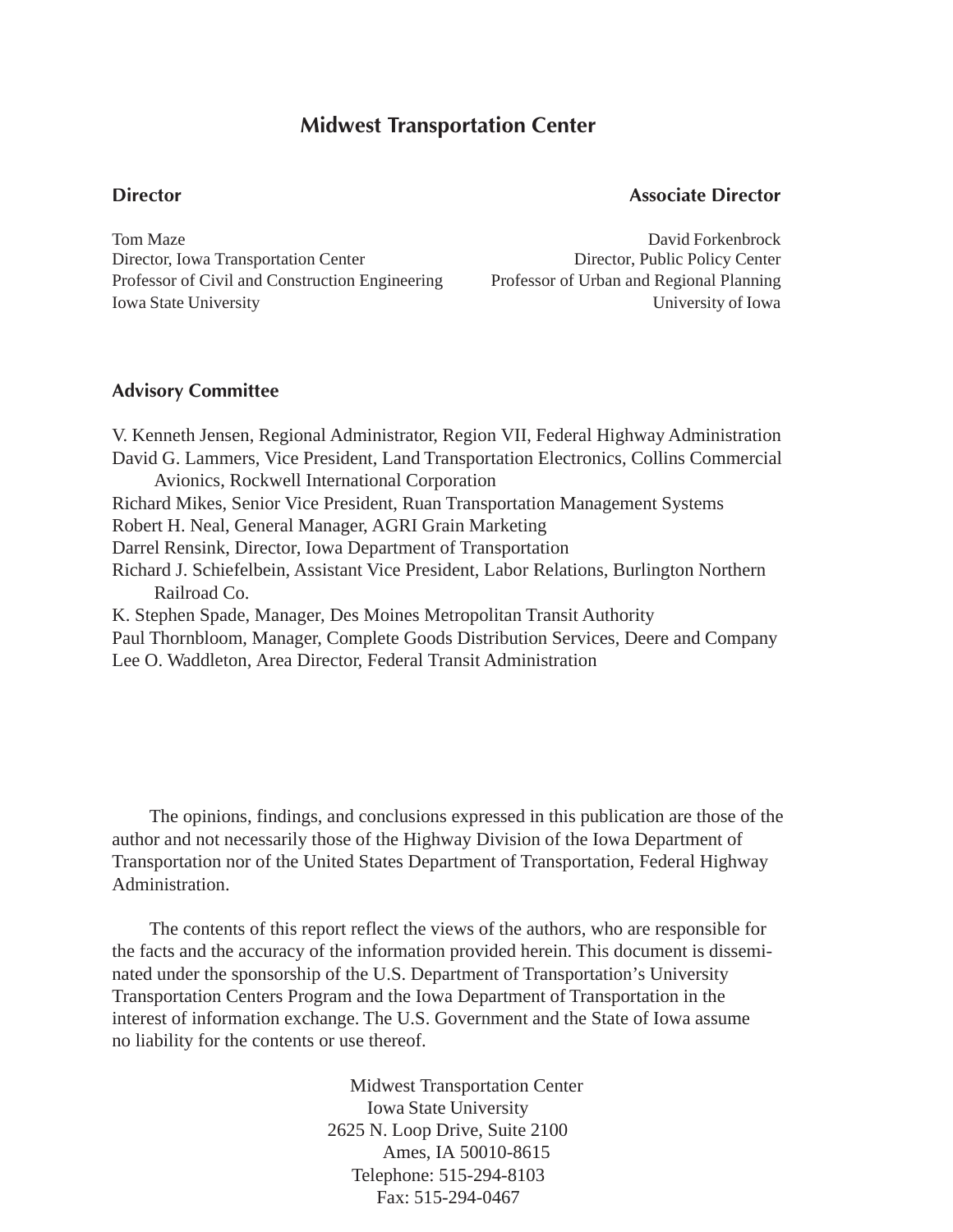## **Acknowledgments**

As principal investigator on this project, it would be remiss of me not to offer my thanks to the many people who made the completion of this project possible following my accident in March of 1995. First of all, I would like to offer my gratitude to Mr. Vernon Marks from the Iowa Department of Transportation and to Tom Maze from the Center for Transportation Research and Education for their patience in allowing me the time I needed to complete this work. My thanks go also to Gary Taylor and Lowell Richardson who attended many county engineer and county supervisor meetings during my recovery and developed the questionnaires which provided the information needed to complete the project. They were indispensable. Often Mr. Richardson provided the momentum needed to keep the project on track. His sensitive critique of my drafts of the document and his ever present encouragement will long be remembered. Casey Boswell, Kristin McMillan, and Amanda Petty, the three undergraduate students who offered assistance, must also be recognized because their data entry and data analysis skills were invaluable. Finally, my sincere thanks go to Phillip Mescher, a graduate student in the Department of Sociology without whom this project would not have been completed on schedule, albeit a schedule which provided 3 extensions.

I would also like to acknowledge the financial support given to this project by the U.S. Department of Transportation through the University Transportation Centers Program, and by the Iowa Highway Research Board (Project HR-369).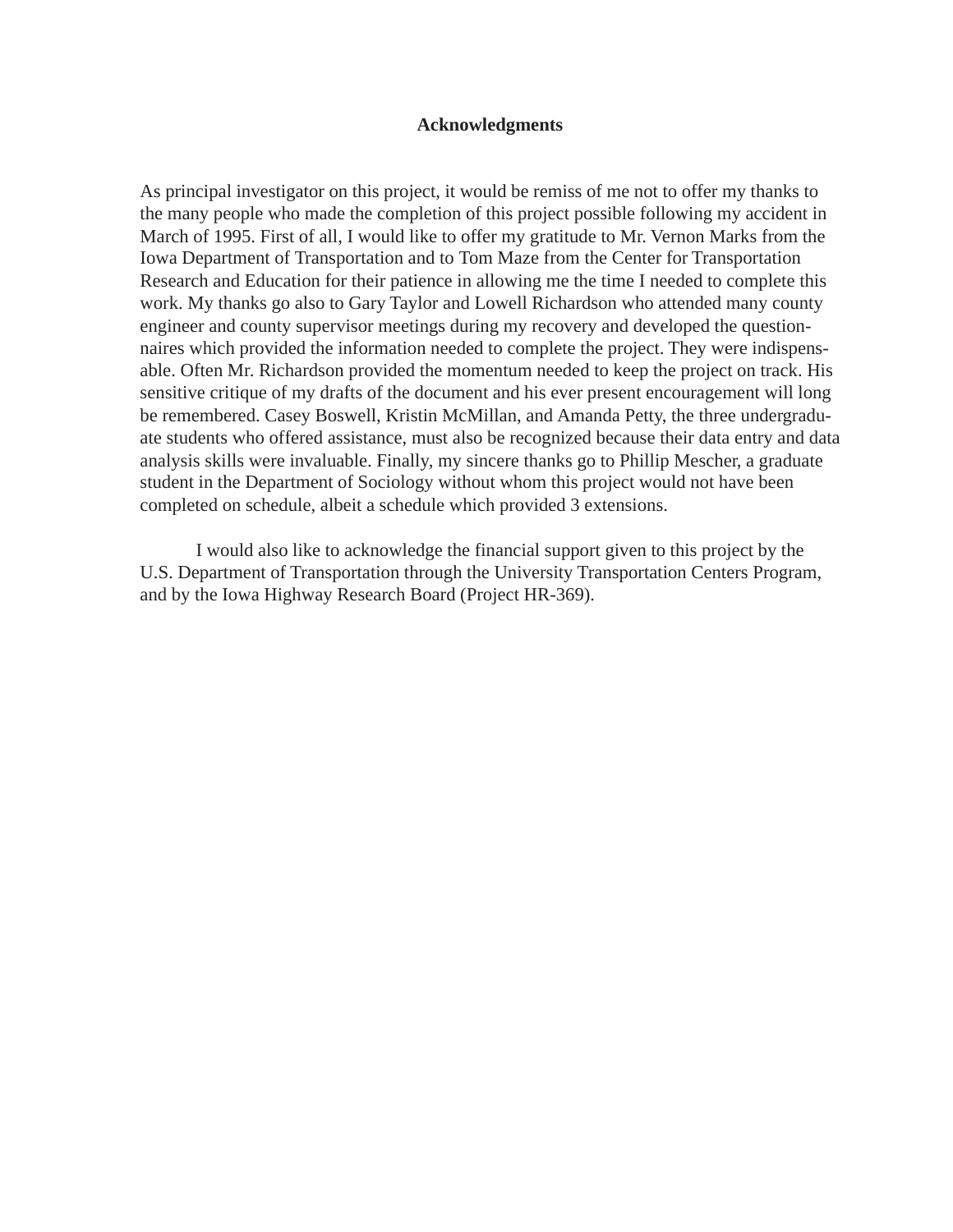# **Guidelines for County Engineering Decisions**

Prepared by

## **Principal Investigator**

Kathleen M. Waggoner, Ph.D., J.D. Departments of Sociology and Political Science Iowa State University

## **Co – Principal Investigator**

Lowell Richardson

## **Graduate Students**

Phillip J. Mescher, Department of Sociology Gary Taylor, Department of Community and Regional Planning

## **Undergraduate Students**

Casey Boswell Kristin McMillan Amanda Petty

This study was funded by the University Transportation Center's Program of the U.S. Department of Transportation, the Iowa Department of Transportation, and the Iowa Highway Research Board as Project HR-369.

## **Midwest Transportation Center**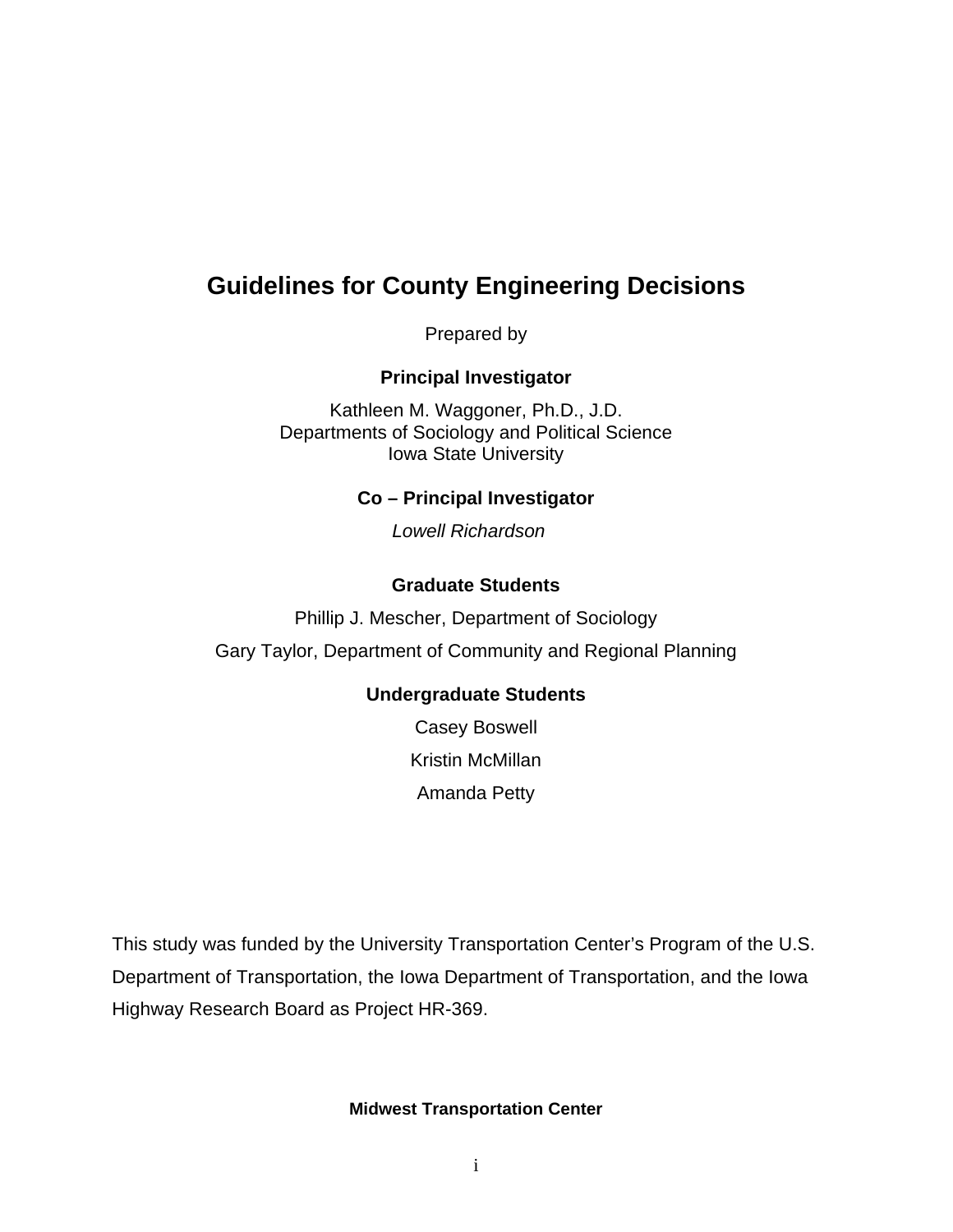## **Director Associate Director**

Tom Maze **David Forkenbrock Community** Formulation of the David Forkenbrock Director, Iowa Transportation Center **Director, Public Policy Center** Director, Public Policy Center Professor of Civil and Construction Engineering Professor of Urban and Regional Planning **Iowa State University Iowa State University** 

## **Advisory Committee**

V. Kenneth Jensen, Regional Administrator - Region VII, Federal Highway Administration

David G. Lammers, Vice President, Land Transportation Electronics, Collins Commercial Avionics,

Rockwell International Corporation

Richard Mikes, Senior Vice President, Ruan Transportation Management Systems

Robert H. Neal, General Manager, AGRI Grain Marketing

Darrel Rensink, Director, Iowa Department of Transportation

Richard J. Schiefelbein, Assistant Vice President, Labor Relations, Burlington Northern

Railroad Co

K. Stephen Spade, Manager, Des Moines Metropolitan Transit Authority

Paul Thornbloom. Manager, Complete Goods Distribution Services, Deere and Company

Lee O. Waddleton, Area Director, Federal Transit Administration

The opinions, findings, and conclusions expressed in this publication are those of the author and not necessarily those of the Highway Division of the Iowa Department of Transportation, nor of the United States Department of Transportation, Federal Highway Administration.

The contents of this report reflect the views of the authors, who are responsible for the facts and the accuracy of the information presented herein. This report is disseminated under the sponsorship of the University Transportation Centers Program (U.S. Department of Transportation), and the Iowa Department of Transportation in the interest of information exchange. The U.S. Government and the State of Iowa assume no liability for the contents or use thereof.

> Midwest Transportation Center Iowa State University 2521 Elwood Drive - Suite 125 Ames, IA 50010 Telephone: 515-294-8103 FAX: 515-294-0467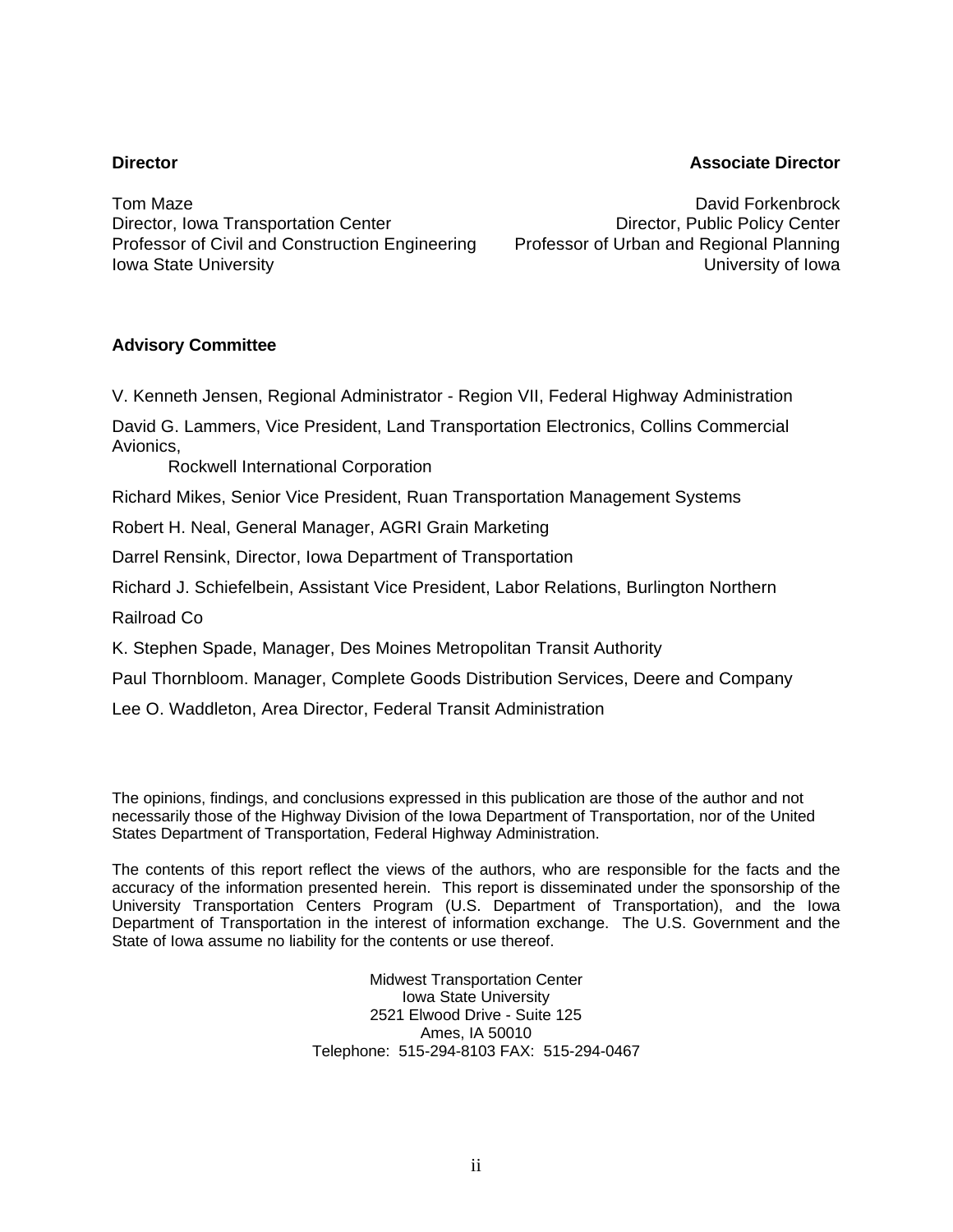## **Table of Contents**

| <b>Executive Summary/ Abstract</b>                                                           |                |  |  |  |
|----------------------------------------------------------------------------------------------|----------------|--|--|--|
| <b>Introduction</b>                                                                          | 1              |  |  |  |
| <b>Problem Statement</b>                                                                     | 3              |  |  |  |
| <b>Rationale for Problem Statement</b>                                                       | 3              |  |  |  |
| <b>Methodology</b>                                                                           | 5              |  |  |  |
| <b>County Rule Making Procedures: Policies, Ordinances, Resolutions</b><br>Policy Manual     | 7<br>8         |  |  |  |
| <b>Resolutions</b>                                                                           | 8              |  |  |  |
| Comments on County Ordinances, Resolutions, and Policies                                     | 9              |  |  |  |
| Ordinances, Resolutions, or Policies: Recommendations                                        | 9              |  |  |  |
| <b>Snow and Ice Removal Practices</b><br>Recommendations: Snow and Ice Removal Practices     | 10<br>10       |  |  |  |
| <b>Dust Control</b><br><b>Recommendations: Dust Control</b>                                  | 11<br>12       |  |  |  |
| <b>Privatization of Services</b><br>Recommendations: Privatization of Services               | 13<br>14       |  |  |  |
| Level "B" Roads<br>Results and Comments: Level "B" Roads<br>Recommendations: Level "B" Roads | 14<br>14<br>15 |  |  |  |
| <b>Vacating County Roads</b><br>Suggested Procedures for Road and/or Bridge Vacations        | 16<br>17       |  |  |  |
| Recommendations: Road and Bridge Vacations                                                   | 18             |  |  |  |
| <b>Rural Developments</b><br><b>Recommendations: Rural Developments</b>                      | 18<br>20       |  |  |  |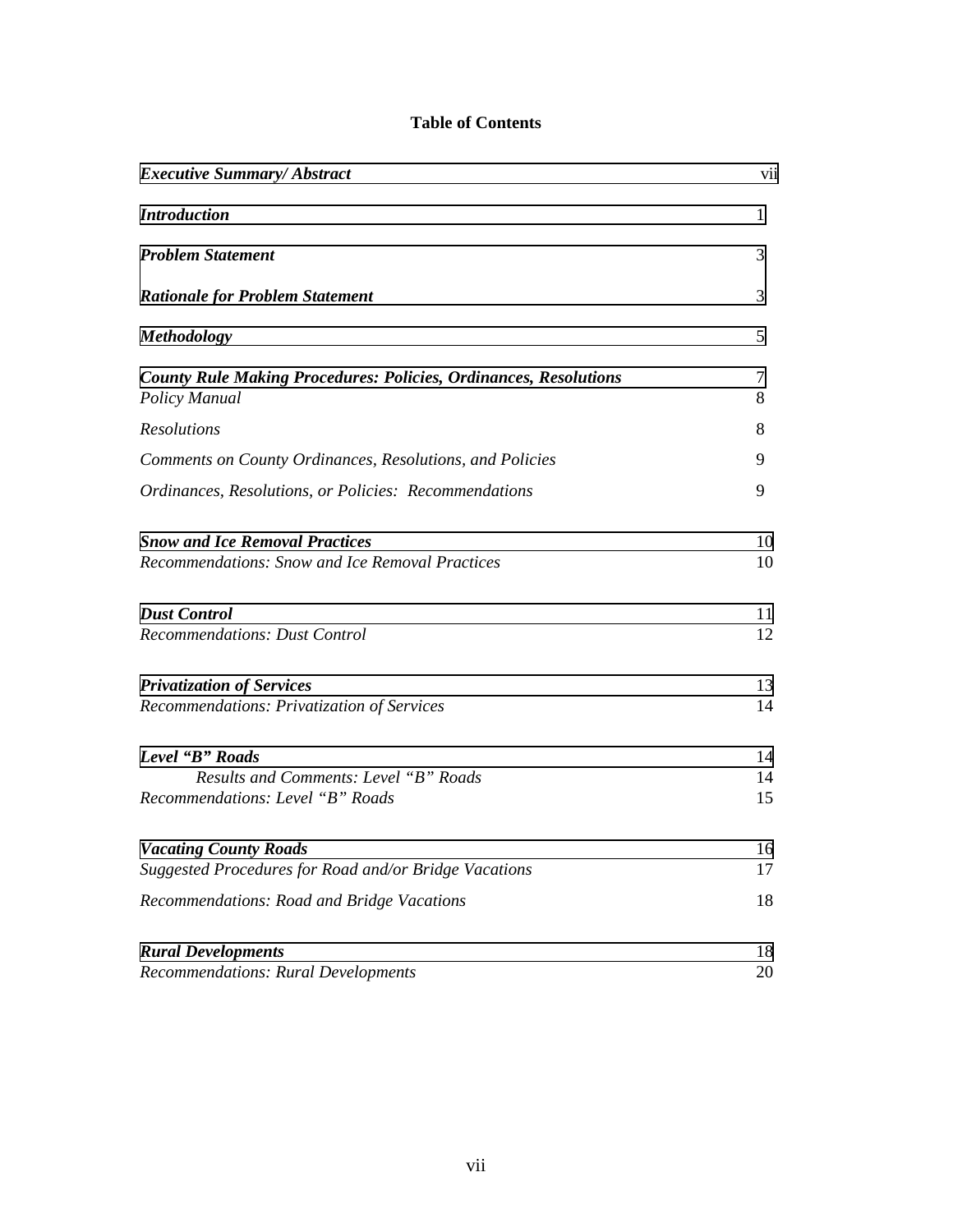| <b>Construction of Private Entrances for County Residents</b><br><b>Recommendations: Private Entrances</b> | 22<br>23 |
|------------------------------------------------------------------------------------------------------------|----------|
| <b>Roadside Management Practices</b><br>Mowing Right Of Way (ROW) on Paved Roads                           | 23<br>24 |
| Mowing of ROW on Granular Surfaced Roads                                                                   | 24       |
| Spraying Road ROW                                                                                          | 24       |
| <b>Prairie Grasses</b>                                                                                     | 24       |
| <b>Ditch Cleaning</b>                                                                                      | 25       |
| Recommendations: Roadside Management                                                                       | 25       |
| Mowing                                                                                                     | 25       |
| Ditch cleaning                                                                                             | 25       |
| <b>Right of Way Encroachments</b><br><b>Actions Taken Regarding ROW Encroachments</b>                      | 25<br>26 |
| <b>Right of Way Easements</b>                                                                              | 26       |
| <b>Utility Location Requirements</b>                                                                       | 26       |
| Compliance by Utility Companies                                                                            | 27       |
| Recommendations: Right-of-way Encroachments                                                                | 27       |
| <b>Personnel</b><br>Unions                                                                                 | 27<br>27 |
| Who Hires Employees?                                                                                       | 28       |
| Recommendations: Personnel                                                                                 | 28       |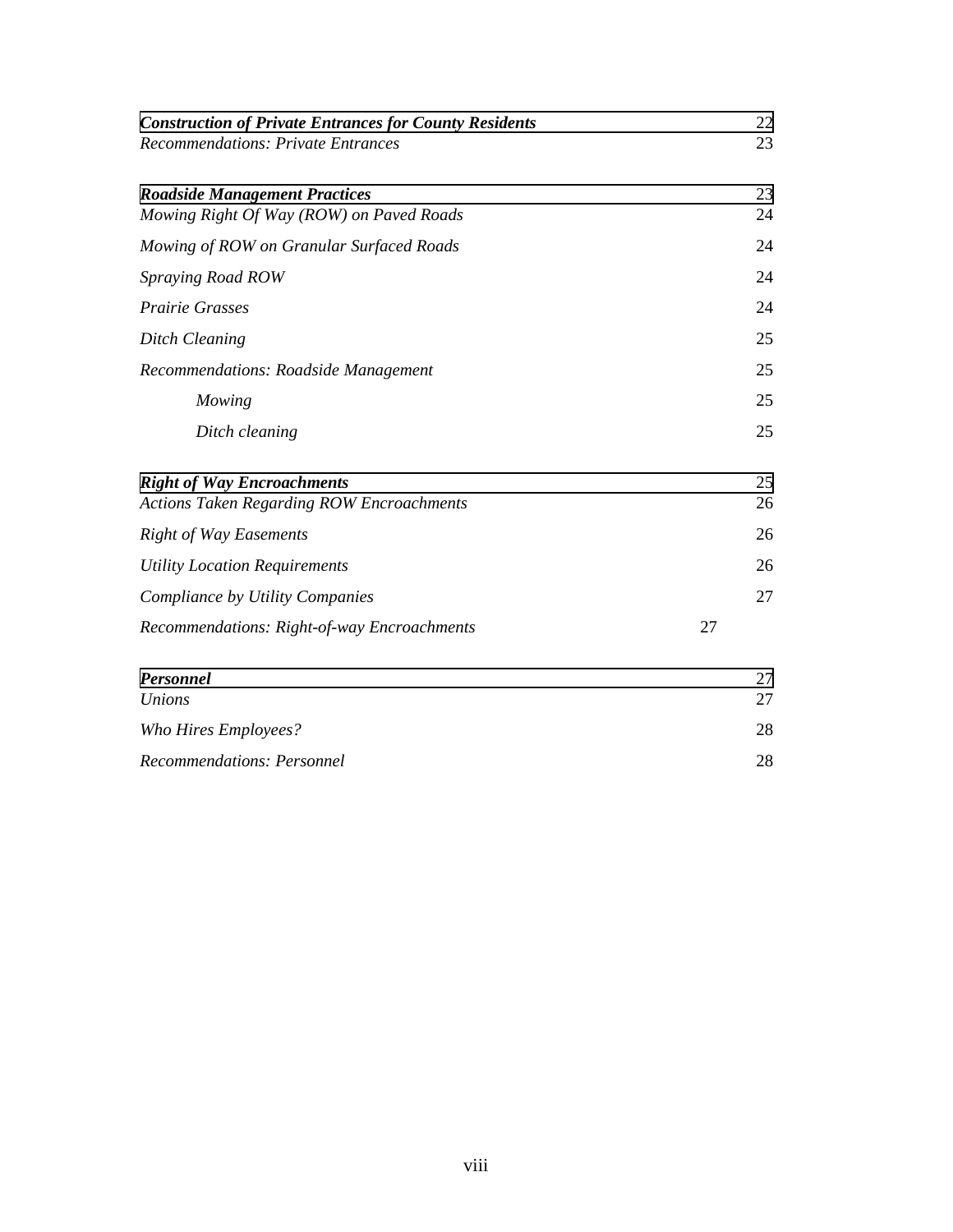| <b>Supervisor/Engineer Relations</b><br>Board/Agenda                                                      | 31<br>31 |
|-----------------------------------------------------------------------------------------------------------|----------|
| <b>Complaint Handling</b>                                                                                 | 31       |
| Recommendations: Supervisor/Engineer Relations                                                            | 31       |
| <b>Communicating Information to Citizens of the County</b><br><b>Current Methods</b>                      | 31<br>31 |
| Satisfaction with Methods                                                                                 | 31       |
| <b>Special Methods</b>                                                                                    | 31       |
| Recommendations: Communicating Information to Citizens                                                    | 32       |
| <b>County Purchasing/Leasing Practices Concerning County Equipment</b><br><b>Equipment Specifications</b> | 32<br>32 |
| <b>Equipment Leasing</b>                                                                                  | 32       |
| <b>Equipment Sharing</b>                                                                                  | 33       |
| Recommendations: County Purchasing and Leasing Practices                                                  | 33       |
| <b>Overall Conclusions and Recommendation</b>                                                             | 34       |
| <b>Appendix A: Questionnaire #1</b>                                                                       | 35       |
| <b>Appendix B: Questionnaire #2</b><br>43                                                                 |          |
| Appendix C: Illustrations and Analysis of Consequences of<br><b>Rural Development</b>                     | 53       |
| <b>Appendix D: Hardin County Policy Manual Index</b>                                                      | 57       |
| <b>Appendix E: General Comments</b>                                                                       | 59       |
| <b>Endnotes</b>                                                                                           | 61       |
| <b>Acknowledgments</b>                                                                                    | 63       |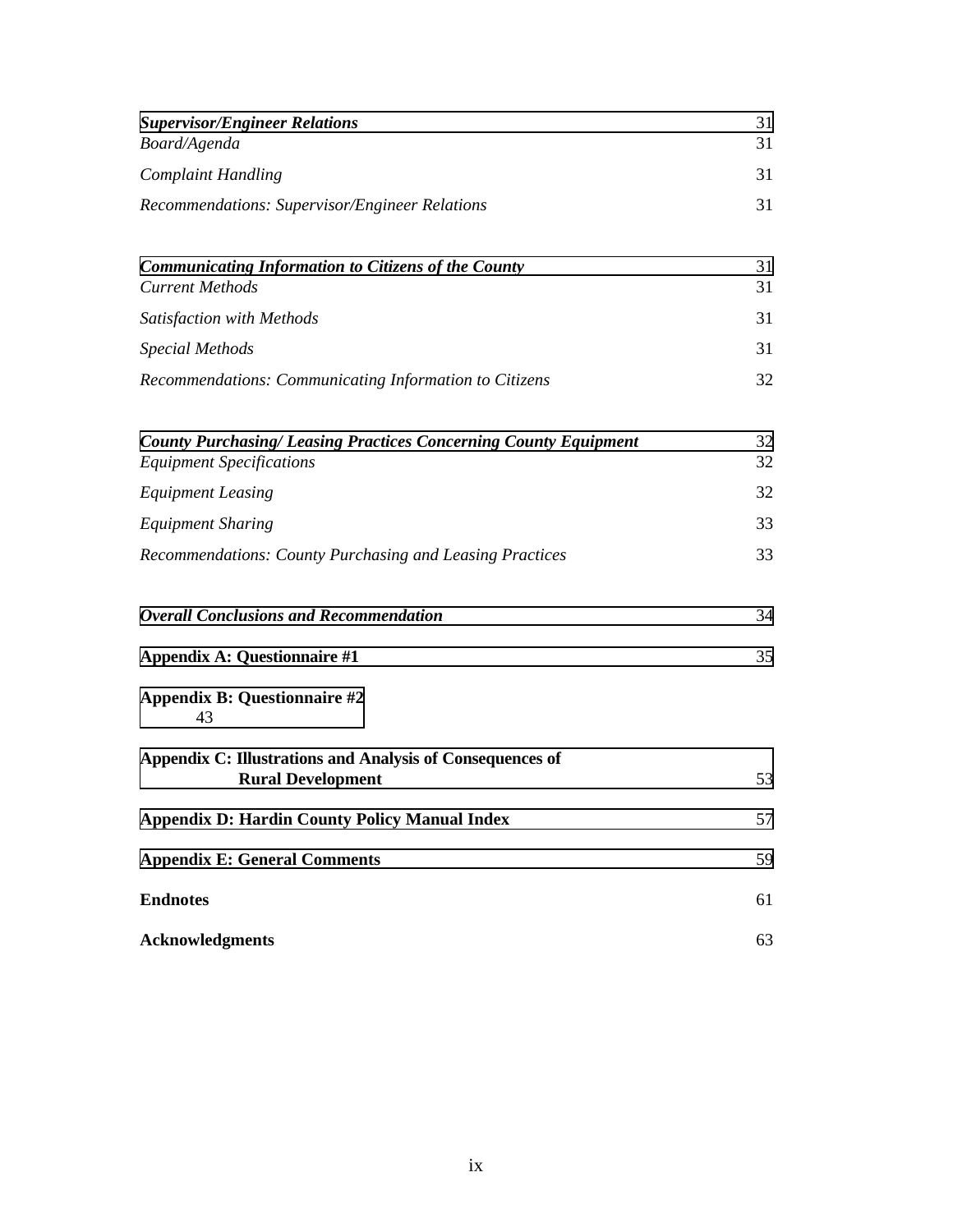## **Table of Tables**

| Table 1: | Primary Distinctions Between County Ordinances<br>and Resolutions | 7  |
|----------|-------------------------------------------------------------------|----|
| Table 2: | Criteria Used in Selecting Material for Dust Control              | 11 |
| Table 3: | Frequency of Privatization of Services                            | 13 |
| Table 4: | Severity Ranking of Roadside Management Problems                  | 23 |
| Table 5: | Problems of ROW Encroachment                                      | 26 |
| Table 6: | <b>Utility Location Requirements</b>                              | 27 |
| Table 7: | Road Crew and Total Number of Secondary Road Employees            | 29 |
| Table 8: | Maintainer Area (in miles)                                        | 30 |
| Table 9: | Use of Standard Specifications for Purchase                       | 33 |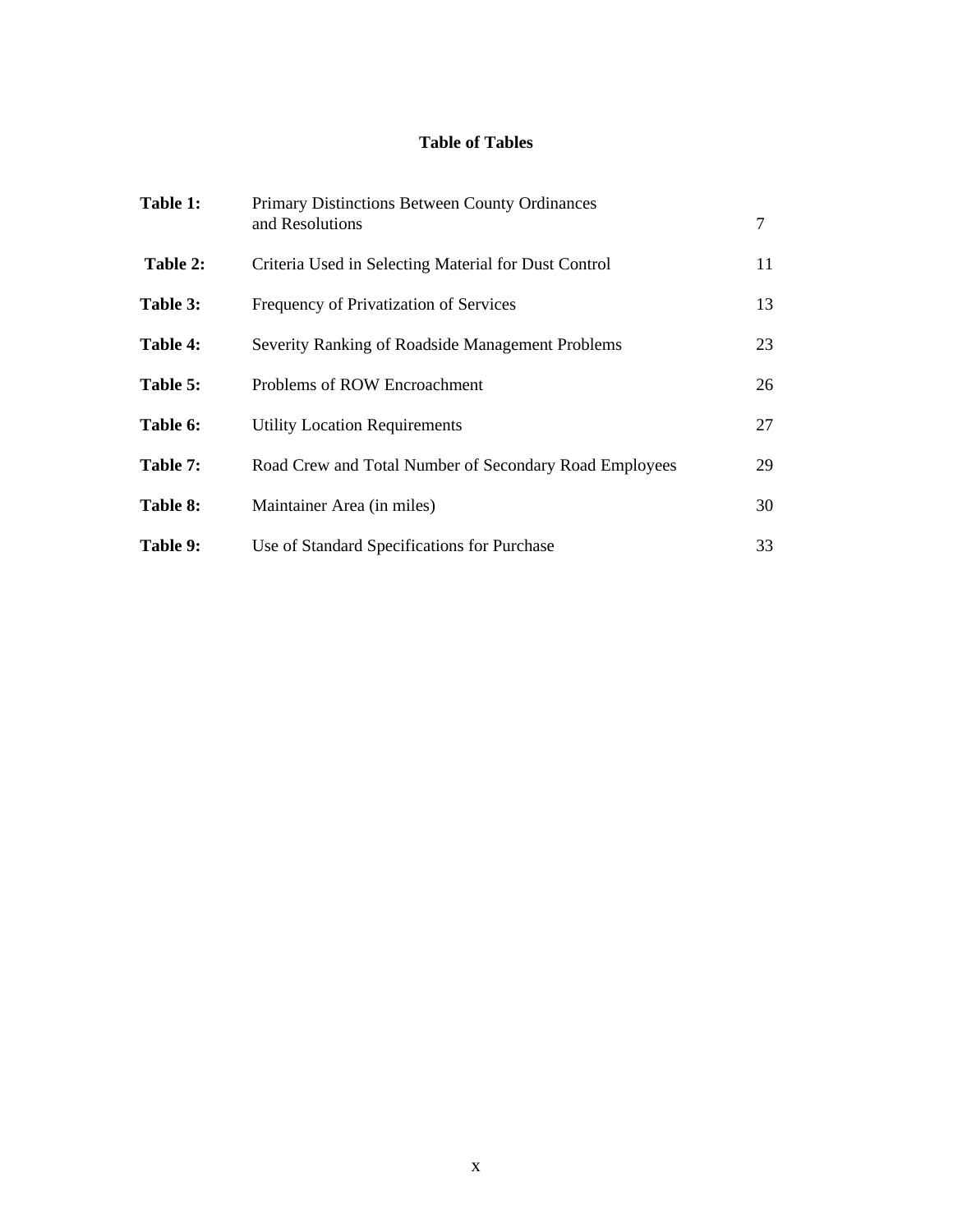#### **Executive Summary/Abstract**

<span id="page-9-0"></span>There has been a great deal of concern by county engineers and supervisors over constrained budgets, lack of resources and a deteriorating infrastructure, as they affect the secondary road system in Iowa. In addition, public input and/or political pressure have been increasing over the years. This study was initiated to determine the most important issues facing counties and document the way in which various Iowa counties have been addressing those issues.

The list of issues was developed through meetings of county engineers and supervisors in each of the Iowa Department of Transportation (DOT) regions around the state. Questionnaires were sent to all engineers and supervisors statewide asking them how the various issues (e.g. snow and ice removal policies, Level "B" roads, and so on) were handled in their respective counties. The responses were then compiled into this document.

This is a reference document that should promote uniformity among counties by letting them know how other counties are handling various issues. It may assist counties in answering inquiries from constituents, determining policies or procedures, and provide personnel with a reference document.

The subjects selected and used include:

County Policies, Ordinances, Resolutions Snow and Ice Removal Policy Dust Control Privatization of Services Level "B" Roads Vacating Roads Rural Development Private Entrance Construction and Maintenance Roadside Management Practices Right of Way Encroachments and Easements Personnel Matters, Staff and Organization Communicating Information to Citizens Supervisor/Engineer Relations County Leasing/Purchasing Practices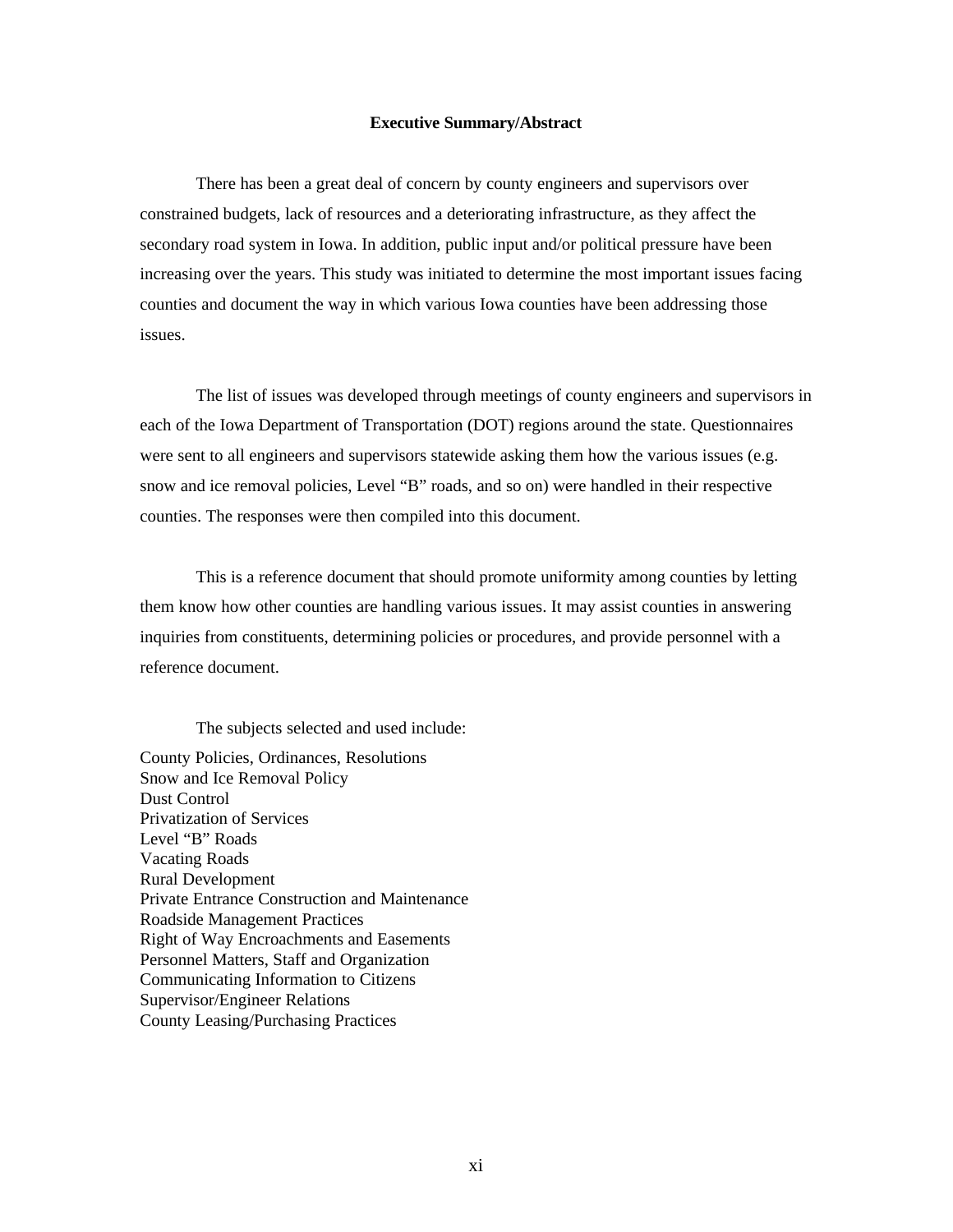#### **Level B Roads**

Many Iowa counties have Level "B" minimum maintenance roads and they are working well. The choice of the roads to consider for designation as Level "B" should be low volume traffic roads that do not serve a residence or other purpose requiring frequent access. Liability questions arising from Level "B" roads are negligible and very few law suits have been filed. Counties that do not currently have Level "B" roads should consider them.

Counties that do have Level "B" roads should periodically review their policies and the list of roads they have designated for additions or deletions as conditions require.

#### **Snow and Ice Removal Policy**

Nearly all counties have adopted the Iowa State Association of Counties (ISAC) Snow and Ice Removal Policy. Those that have not should seriously consider doing so. All counties should review their policies periodically to make them conform with actual practices. There has been good experience with liability issues. Existence of a written policy has in all probability discouraged the filing of law suits in many cases.

#### **Dust Control Policy**

Most counties have a dust control policy. The most popular material used is calcium chloride, however, lignin sulfite is also widely used. Cost and effectiveness are major factors in selecting the type of material to use. Permit applications are sometimes made by the property owner and sometimes by the contractor, but in nearly all cases the material is applied by a private contractor.

Most counties apply dust control materials at their own cost when excess traffic is created by construction and/or detours. A few have done so along roads running by rural churches and cemeteries.

### **Privatizing Services**

There are some services that are seldom contracted out to private contractors such as snow removal, equipment maintenance, construction inspection, surveying, and right-of-way (ROW) acquisition. By the same token there are some services that are done by private

xii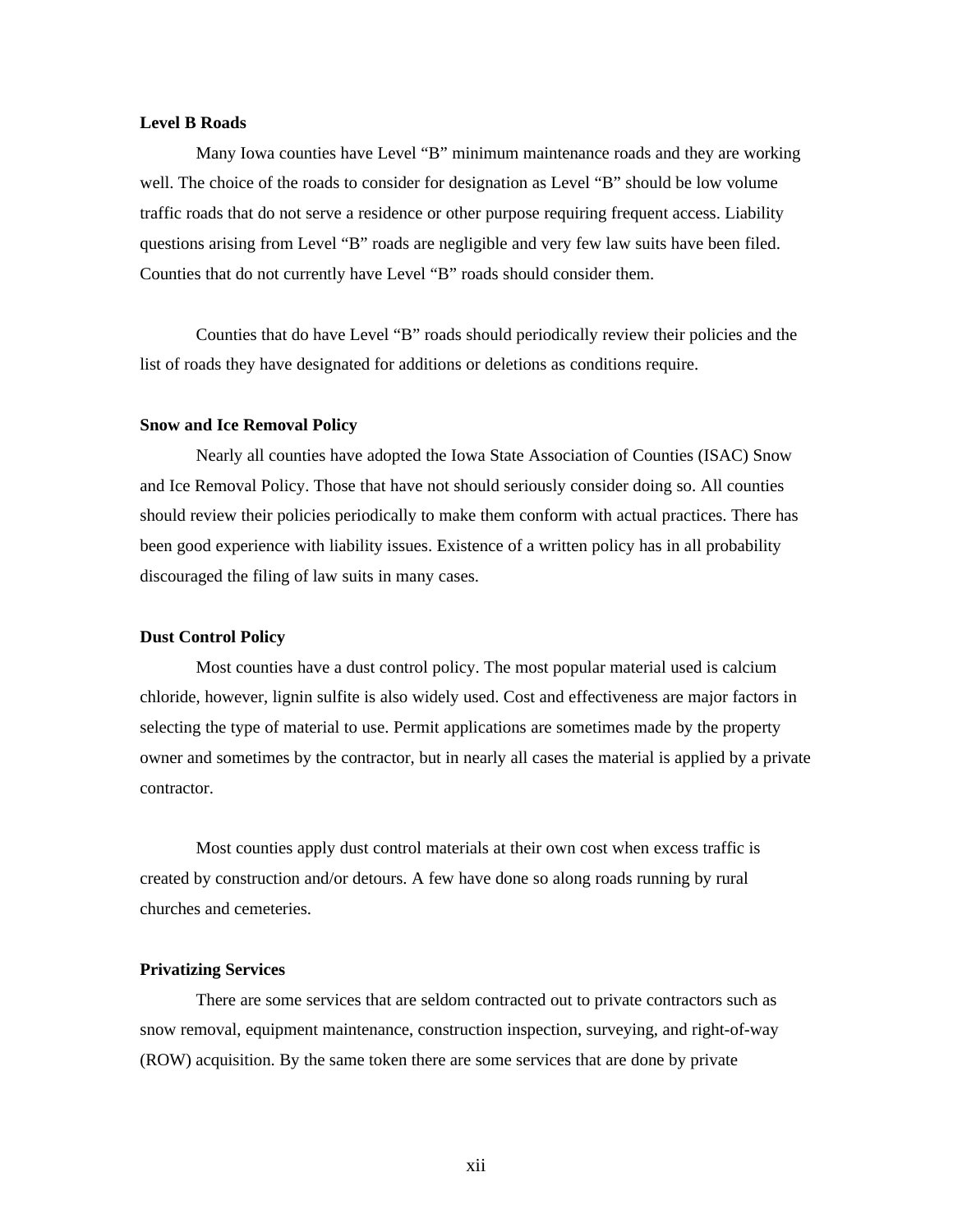contractors most of the time. These include application of dust control materials, road construction, crack sealing, seal coating, and solid waste collection/disposal.

The trend over recent years has been to increase the number of privatized services. Each county should review its policy annually. Those counties which are not currently contracting out for services should consider doing so at least on a trial basis.

#### **Ordinances, Resolutions and Policies**

Most counties have ordinances, resolutions, and policies covering critical items such as snow and ice control, traffic control devices, and Level "B" roads. There are, however, several policies that are common past practices which are not a matter of written record. Few counties have policy manuals that are complete and indexed.

It is recommended that each county develop a policy manual that contains all applicable ordinances, resolutions, and policies. Those county engineer offices interviewed that did not have a manual indicated their preference would be to have a written document outlining all policies and procedures.

The following guidelines were suggested to decide whether to enact an ordinance or a resolution. Each was developed from information received from various counties, ISAC and the Iowa DOT.

| <b>ORDINANCE</b>                        | <b>RESOLUTION</b>                                                       |
|-----------------------------------------|-------------------------------------------------------------------------|
| Long term                               | Shorter term                                                            |
| Requires 3 readings                     | Easier to implement                                                     |
| County wide application                 | Establishes policy on a<br>particular issue                             |
| Perhaps required by                     | Enforcement is not a concern.<br>Cannot be fined for failure to comply. |
| Establish law by ordinance              | Modify attachments by resolution                                        |
| Regulate other people's actions         | Declares how county will<br>act toward others                           |
| <b>Equipment Purchasing and Leasing</b> |                                                                         |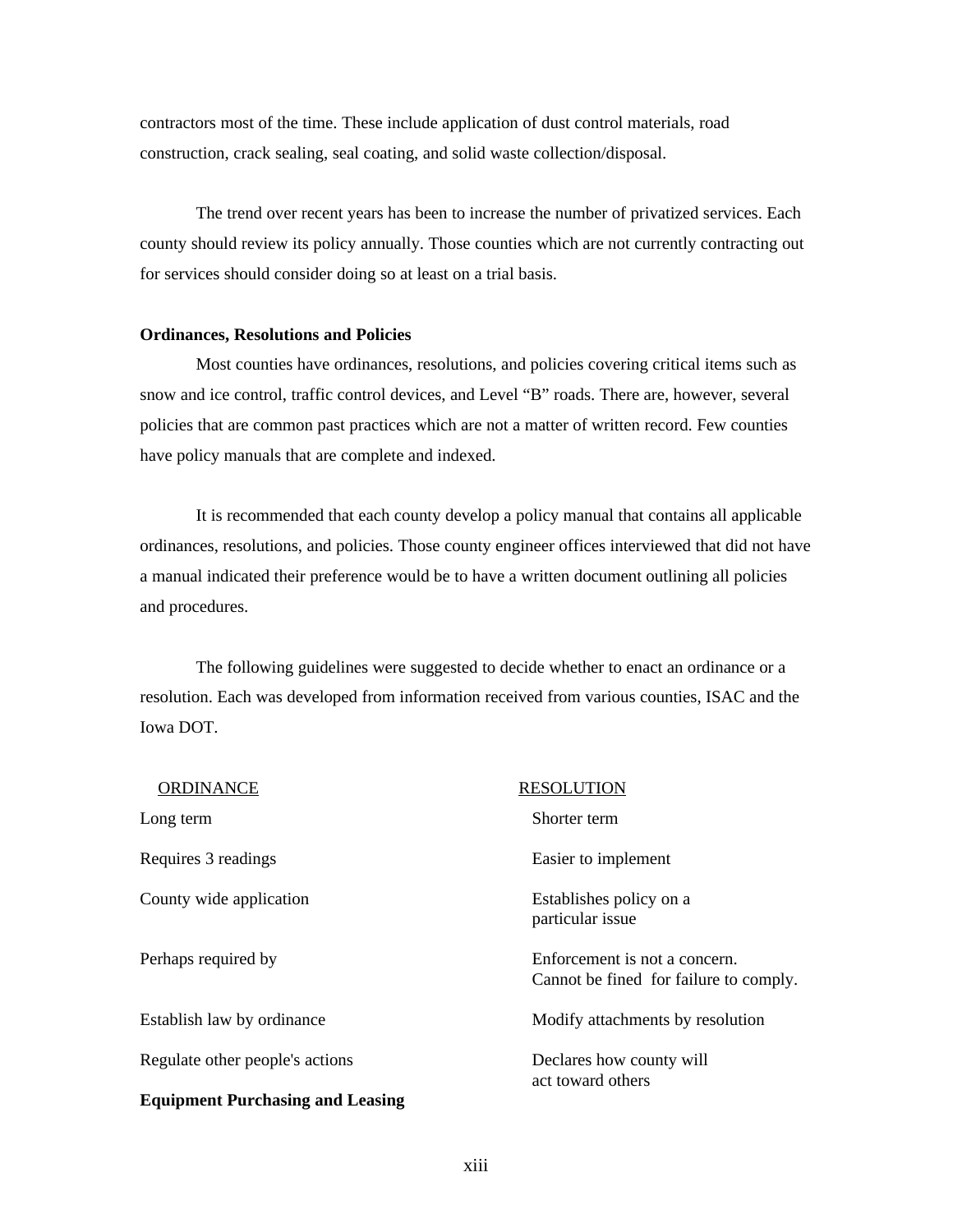Most counties use standard specifications when purchasing equipment. There is sharing and loaning of equipment between counties and also some sharing of equipment with cities. County engineers should consider producing a list of specialized equipment and circulating it to others in the area. This might lead to more opportunities for sharing.

#### **Right-of-Way Encroachments**

It is apparent that there are numerous ROW encroachments by adjacent landowners, but most are not serious. It appears they are being handled in a manner commensurate with the severity of the problem. This ranges from ignoring the problem through discussions and letters to the landowner to legal action. Attention should be given to those encroachments that jeopardize safety and those that interfere with drainage and cause extra maintenance.

Utility permits are required before construction. There seems to be considerable variation in the designated location of utility lines.

## **Entrances**

The trend over the last several years has been for counties to exercise more control over the construction of entrances and to require landowners, not the counties, to bear the cost. There has been an effort to reduce the number of entrances and control their locations for safety considerations, particularly on the heavier traveled roads. All counties should require a permit for new entrance construction and the cost should be borne by the party who benefits, the landowner.

### **Roadside Management**

Most counties have their roadside management activities located in the county engineer's office. Even if it is not, there needs to be close coordination. It was noted that the practice of planting prairie grasses is expanding.

*Mowing*: There are a few counties that mow the entire ROW on paved roads. Many other counties have abandoned that practice for economic reasons and because many of their constituents prefer a more natural look for roadways. Those that still mow all the ROW should re-evaluate that practice. Mowing the shoulder is a good practice for safety reasons and to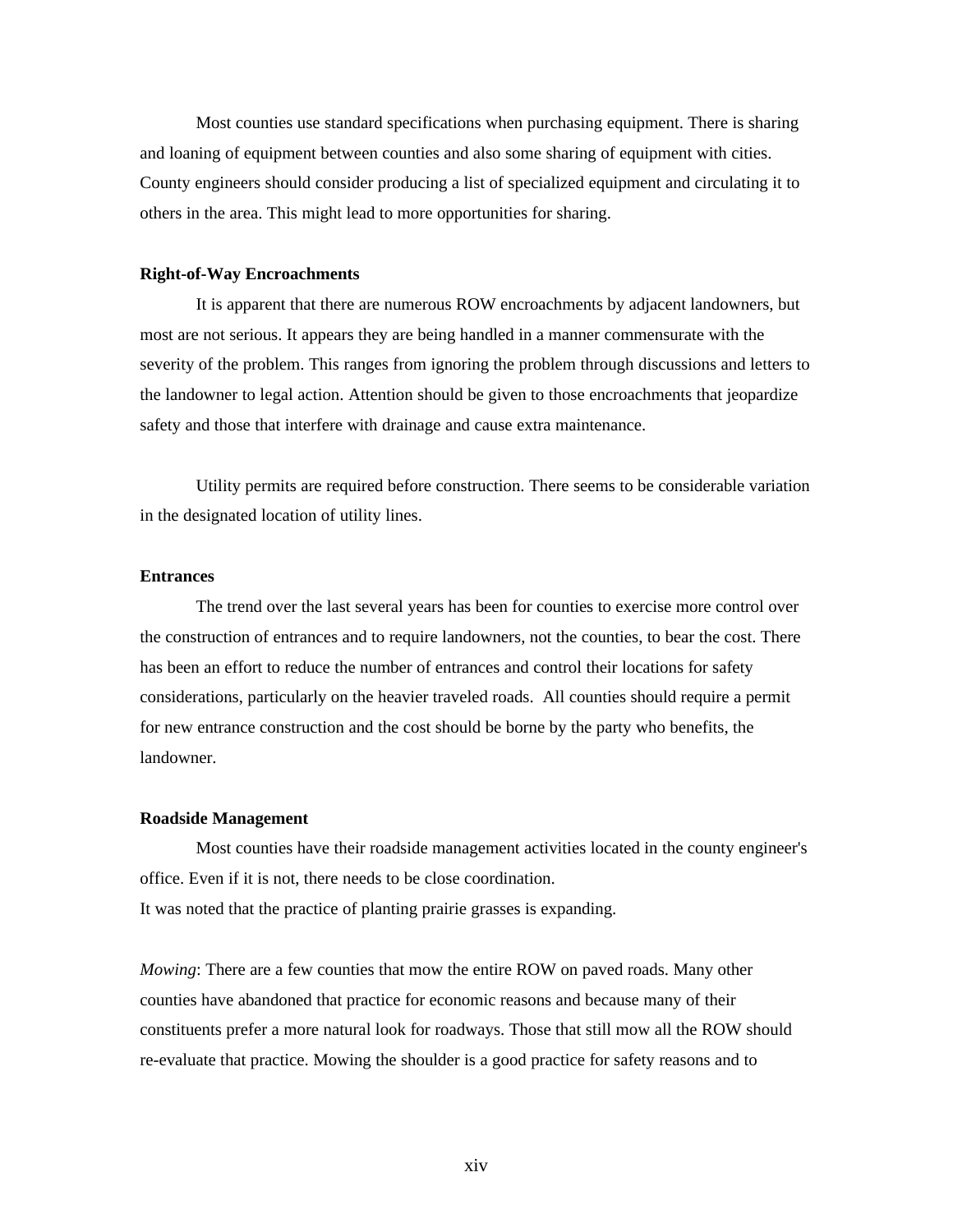provide a clear roadway for snow to blow away in the winter. It is also necessary to spot mow for weeds.

*Ditch Cleaning*: Nearly all counties have a policy covering ditch cleaning. Those that do not should adopt one. Each county's practices should conform to the severity and nature of the problem. In any case, the counties should use the dirt as they see fit.

#### **Rural Developments**

Most of the counties that have a potential for rural developments have a policy covering requirements. Those counties that do not should adopt one. It is difficult to establish a policy for improvement of roads serving new developments, but counties should have some sort of policy so they are not unexpectedly faced with problems.

#### **County Engineer/Board Relations**

Most counties have a regular spot on the board agenda for the engineer. Complaints received by board members are passed on to the engineer's office for handling. Both of these procedures are as they should be.

## **Personnel and Staffing**

Employees in a majority of counties are unionized. There have been relatively few grievances. Negotiation of union contracts are most often done by an outside negotiator, many times with the cooperation of the county engineer, supervisors, or others. Hiring of employees is generally done by the engineer or in a few cases a personnel officer, with the approval or concurrence of the board.

#### **Overall Conclusions and Recommendations**

The county engineers and supervisors of Iowa have long shared information and experiences with each other to enhance efficiency, quality and service in the secondary road area. Many times when a new problem emerges, they have worked toward a solution in a group effort. They have all been willing to share their experiences.

This study has illustrated that kind of cooperation and sharing. The group determined the most important problems in the secondary road area, then provided the information on how each

xv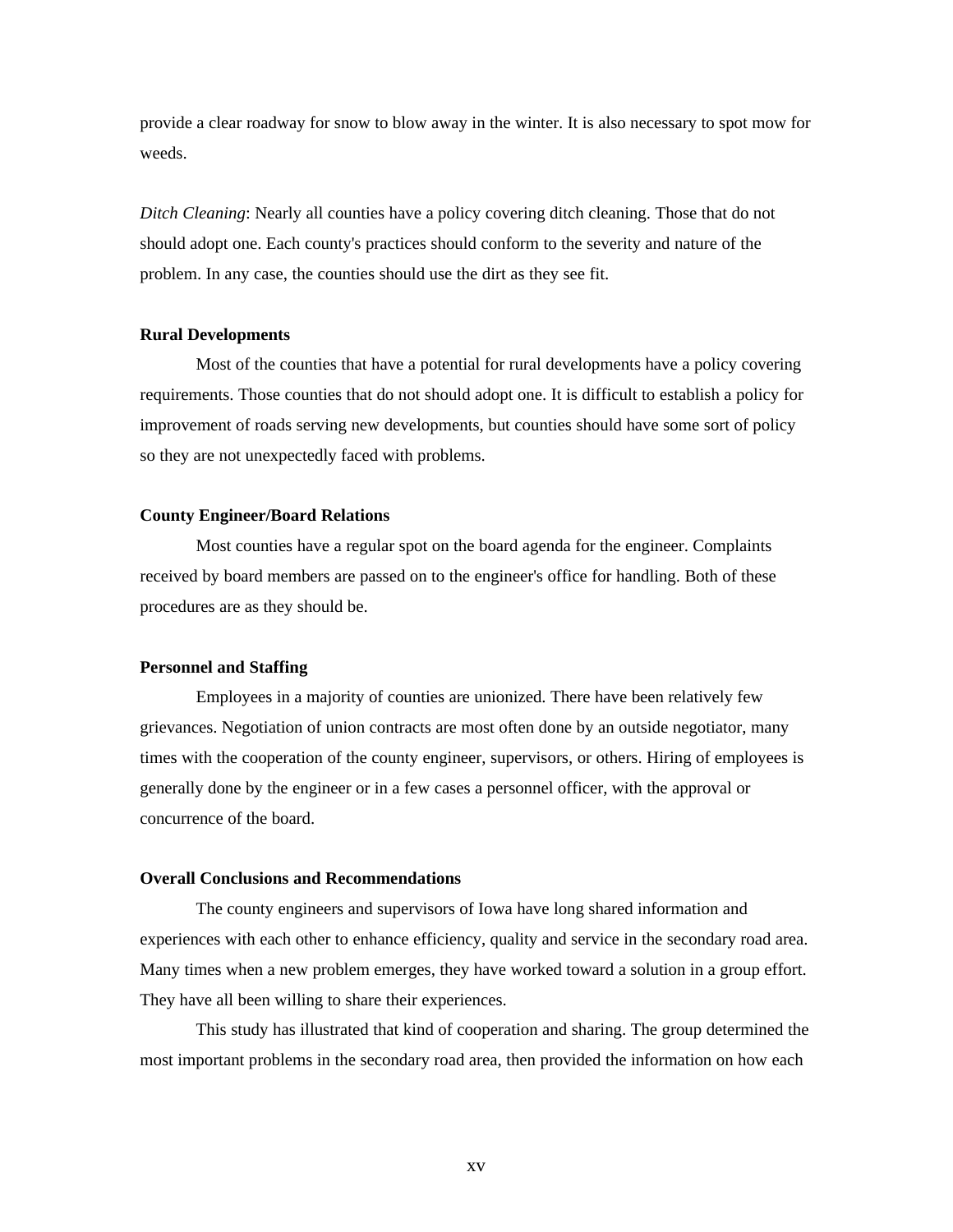handled those problems. It was discovered that all counties share nearly the same set of problems.

The information in this document should be useful as a reference document on how counties in general have acted regarding their most important issues and will be a guide for each county to review its own policies and procedures.

It is recommend that all county engineers review these subjects with their Boards of Supervisors. It is also recommended that this information be discussed at a series of regional meetings. Since the most important problem list was developed and later discussed at this type of meeting, the cycle would then be completed. There may be some merit to a presentation at a statewide meeting in addition to or instead of the regional meetings.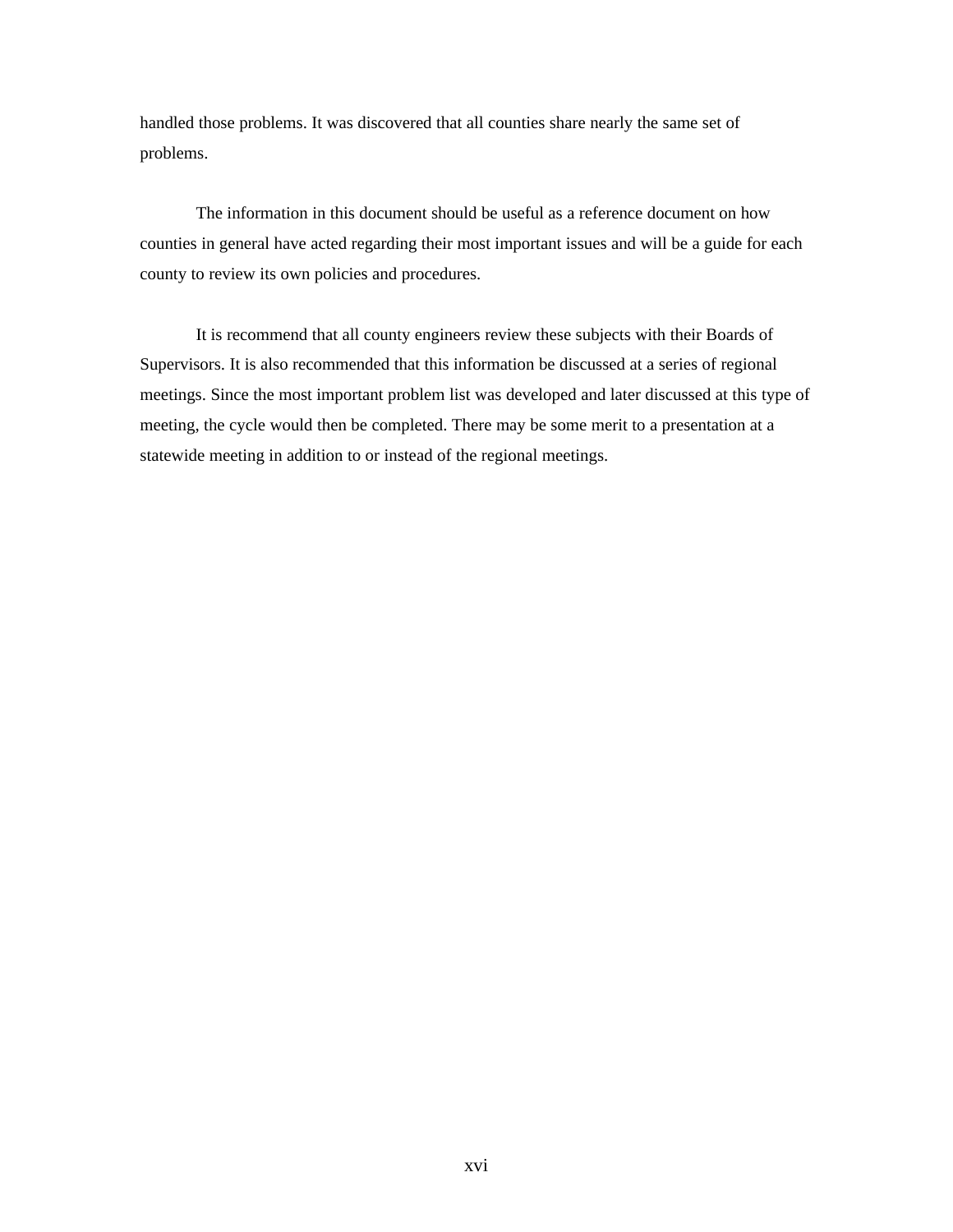## **The Reality of Maintaining Secondary Roads and Bridges in an Era of Increasing Fiscal Constraints and Public Demands**

<span id="page-15-0"></span>As the year 2000 draws closer — and Iowa's primary commitment to a quality rural infrastructure remains high  $-$  it is interesting to note that county transportation officials<sup>1</sup> seem to be continuing their search for solutions to timeless questions and problems<sup>2</sup>. In 1930, for example, an article in Better Roads Magazine reported that county engineering offices were searching for answers to questions asked regarding the financing of secondary roads and bridges. They were also "looking toward completion of the system of federal highways while, at the same time they were faced with decreased maintenance budgets, based on the assumption that hard surface roads would materially reduce their overall costs."<sup>3</sup> Decision makers in 1930 did not, however, adequately predict the actual costs of growth in traffic volume, the increased size and load weight of farm machinery, increased drainage velocity, or the increased responsibilities associated with the addition of more miles of existing roads. Neither the financial nor the political costs of maintenance and rehabilitation of rural roads and bridges was adequately factored into the equation.

One conclusion to be drawn is that whether one reads an article on county engineers published in 1930, 1976, or 1997, (s)he can expect to read that for every dollar the county invests in new construction of roads and bridges, it must invest yet another dollar (or more) to meet existing deficiencies. Contrary to popular belief, when new construction was rapidly expanding both the rural and urban transportation network<sup>4</sup>, it was not recognized that bridge structures in particular, will not (and have not) last(ed) forever. In 1976, for example, Arthur Elliott, former Bridge Engineer and Editorial Consultant to Better Roads Magazine reminded county engineers of the high cost of their unrealistic expectations. He pointed out that bridges themselves do much to support the belief that once built, they will last forever. Truth be told, they do last far past their normal call of duty, carrying traffic long after they should have collapsed. As Elliott commented,

many bridges seem to be held together only by black widow spider's webs, rust, and the force of habit. Yet, when a bridge finally collapses under a bloated school bus, the public becomes righteously indignant and seeks a scapegoat who can be blamed for this gross neglect.<sup>5</sup>

Every engineer charged with maintaining rural roads and bridges knows there are problems which will take a lot of money to resolve. It is a Utopian hope, says Elliott, to expect that any sort of orderly or proactive approach will be developed to avoid a catastrophe such as the one presented in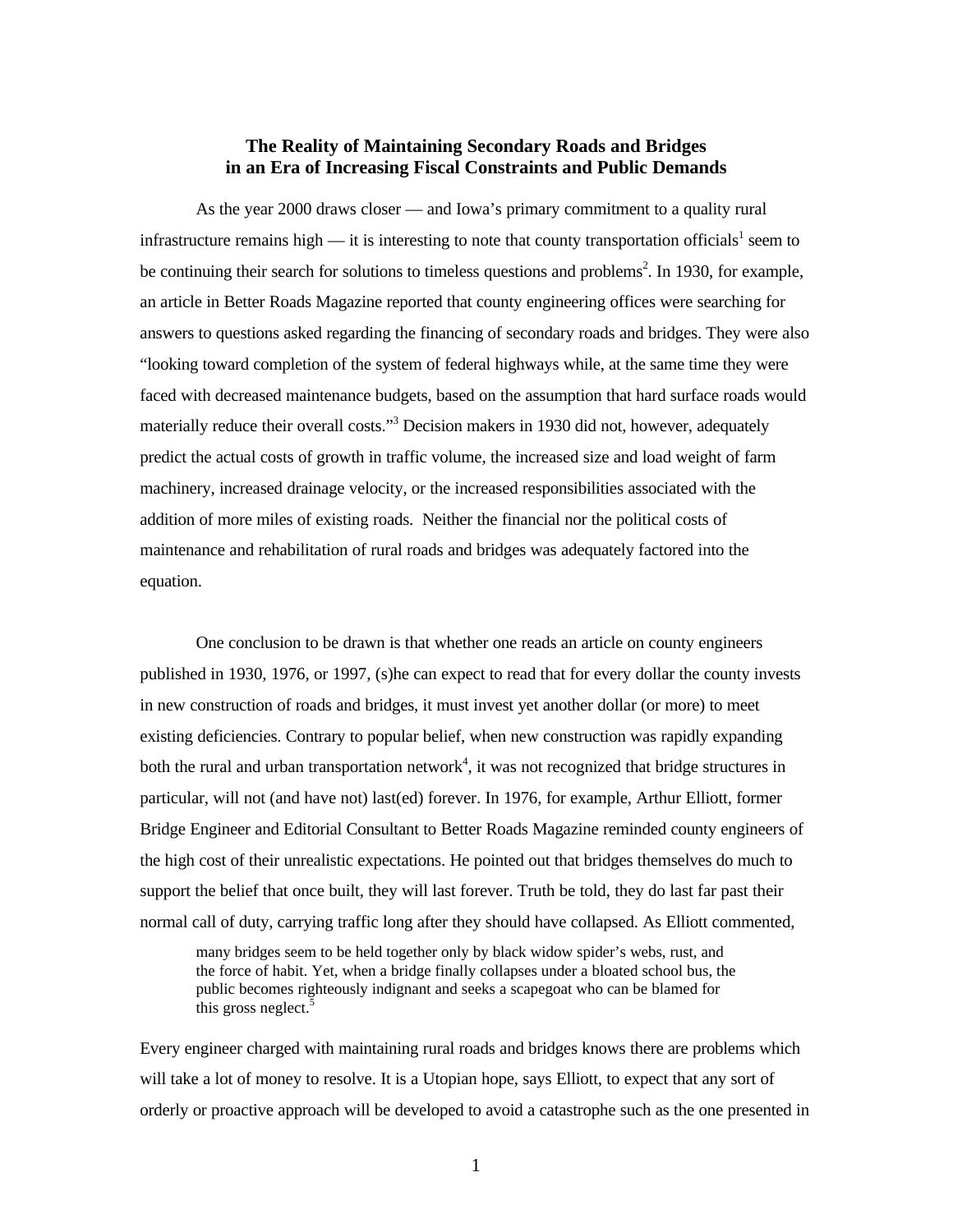the quotation above.<sup>6</sup>He warned that instead, a panic approach is likely to be crafted in order to solve the problem on a national scale. In fact, Elliott suggests it is likely that federal standards will be set which will look quite rational on a drawing board, but which will be far too costly for most [rural] locations. He notes:

 . . . . the "old bridge" problem the country now faces is clearly sending a message that there is not sufficient money to do the job. Perhaps all we can hope for is to treat each bridge individually. One may need only to be repaired; another may need a new deck; still others will need complete replacement, and those bridges which are truly dilapidated may need to be closed along with the roads which connect with them.<sup>7</sup>

Elliott's words are unceasingly valid in a time when the pivotal challenges facing county engineers and their boards of supervisors present the age old demand for fiscal frugality. The need persists for more than a token replacement and/or rehabilitation program for roads and bridges. The reality is, however, that it will not be possible to adequately resolve all infrastructure problems. With continued commitment to a close working relationship between county engineers and their boards, however — provided county residents are appropriately sensitized to the reasons for fiscal constraints — somewhat lowered levels of service may become acceptable. In part, the key is to minimize county exposure to liability<sup>8</sup> while at the same time making residents aware that all their "wishes" for timely and maximum levels of service may not be met, but that the "needs" of the county road and bridge network as a whole can remain stable.

 County residents must also be made aware that it is not only worn out bridges that present problems for county transportation officials. These structures find themselves in the same boat with many of the rural highways to which they are connected, many of which are farm-to-market roads that remain woefully in need of improvement.<sup>9</sup> Then as now, "outside of a possible coat of oil on the surface or conscious decisions to lower levels of service, these roadways have not been improved in width or alignment."<sup>10</sup>

In illustration of the extent of the dilemma facing some Iowa counties, the Des Moines Register prepares an annual report on the condition of Iowa's transportation network. In 1994, it was reported that seven Iowa county bridges in need of repairs carried more than 1,000 vehicles per day. Those involved in inspecting and maintaining the 20,445 bridges under county control in Iowa say they are losing the battle. This deterioration of rural bridges has implications not only for the safety of users, but also for the economic future of farmers dependent upon the bridges for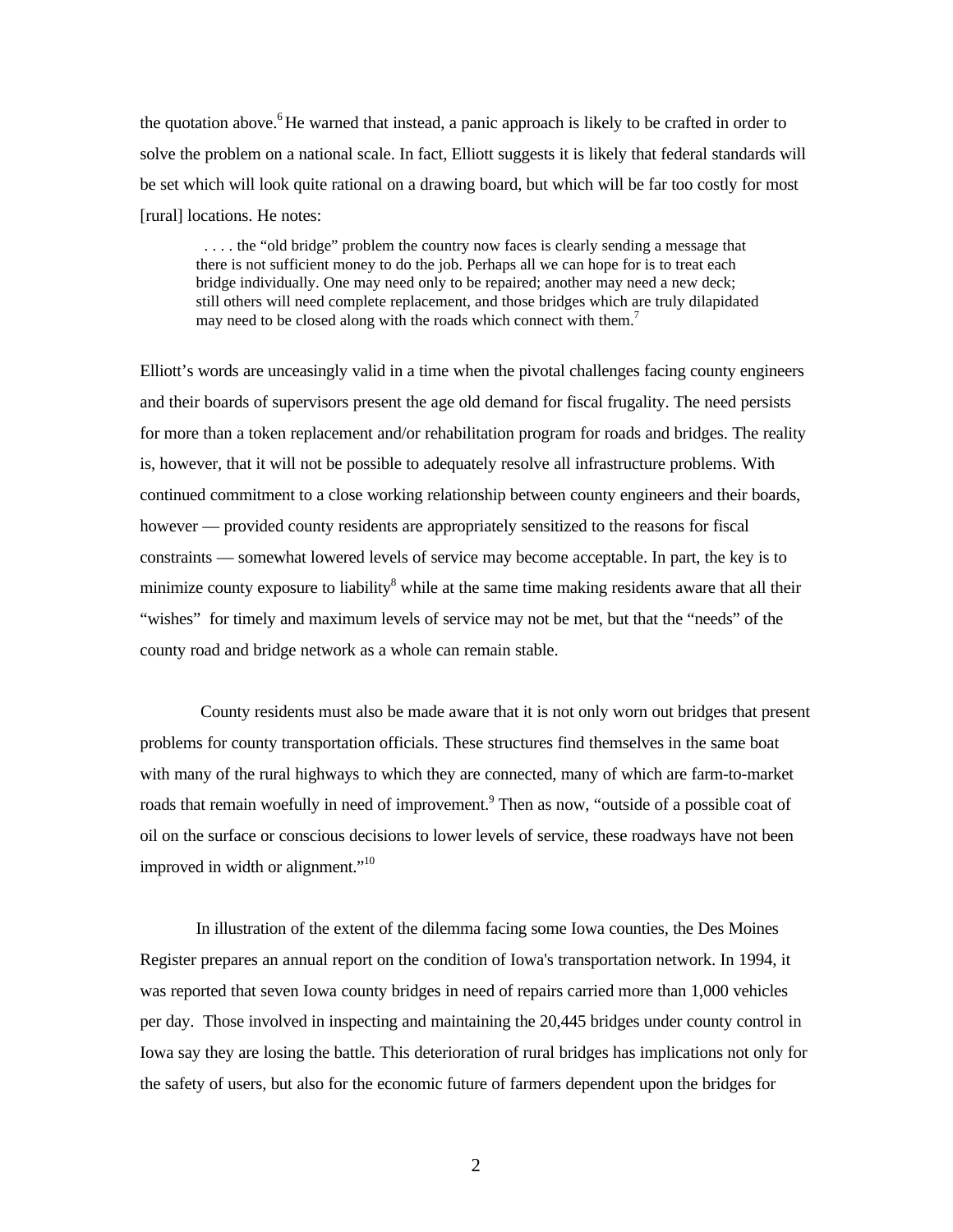<span id="page-17-0"></span>moving crops and livestock to market.<sup>11</sup> Phillip Baumel, Agricultural Economist for Iowa State University, concurred stating, "Unless something is done, we're just courting disaster."<sup>12</sup>

## **Problem Statement**

 The primary objective of this research was to collect information on decisions which county engineers and their supervisors across the state consider to be the most important and/or the most controversial. This information has been compiled and is presented in reference manual format. It has been designed to be used as a concise and convenient reference document. It is proposed that insights may be gained into how county engineers' counterparts in various areas of the state are implementing policies ranging from snow and ice removal and criteria used to designate Level "B" roads, to equipment purchases. The information contained herein is meant to encourage the ready exchange of this type of information across county boundaries.

This document may be important, in part, because county engineers do not often have an opportunity to share decision making procedures with their colleagues in different areas of the state. For many, the only time there is an opportunity to discuss either problems or successes is at the annual Iowa County Engineers conference held in December of each year, or for a few, at the annual National Association of County Engineers (NACE) meeting.

#### **Rationale for Problem Statement**

Researchers who conducted this study suggest that if county engineers can become more knowledgeable about the types of decisions being made by their colleagues across the state of Iowa, it may become somewhat more viable for them to take the lead in quantifying maintenance priorities, taking into account the [economic, political, and personnel] costs and benefits of such work.<sup>13</sup> It may, that is, be more likely that recommendations, some of which are controversial, will be more acceptable if board members can clearly see that other counties have successfully been making similar decisions using similar procedures [some implemented successfully over a relatively long period of time].<sup>14</sup> Information shared by county engineers across county boundaries may also make it more viable for county supervisors to concurrently take the lead in quantifying service levels, paralleling the focus of their county engineers, i.e., taking into account the (economic, political, and personnel) costs and benefits of county services.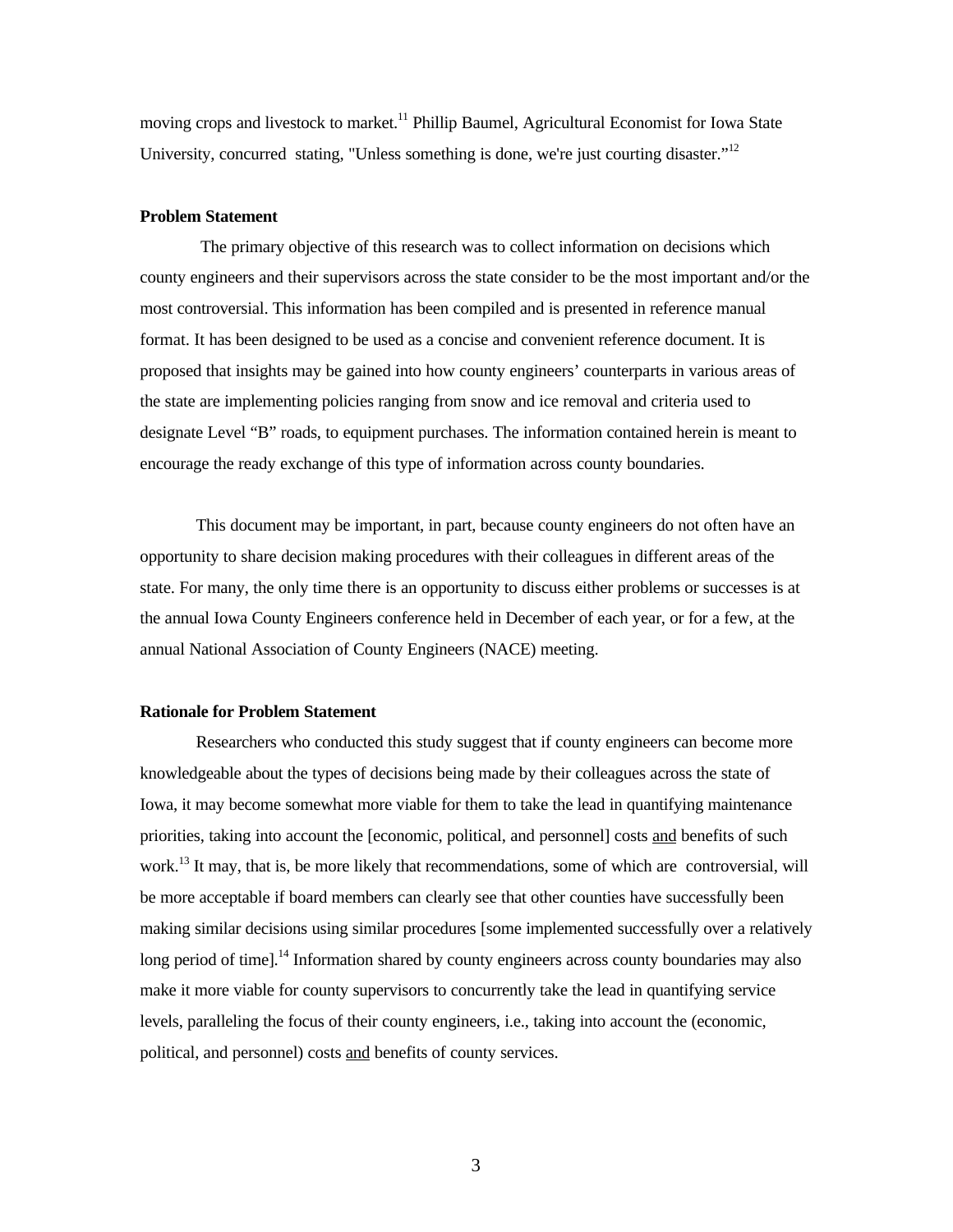The leadership skills demanded of transportation decision makers are becoming increasingly subjective, dynamic, and sometimes politically volatile. County engineers and their supervisors agree that each decision made must be carefully considered and fiscally conservative, in part because they are being held increasingly more accountable for their decisions by county residents, nearly all of whom are unaware of the results of research such as the Iowa Department of Transportation's Quadrennial Needs study, which in 1991 yielded evidence that

none of the jurisdictions in Iowa is expected to have sufficient resources to fund all (transportation) needs. In fact, in order to fund projected 20-year needs, total resources as shown would have to increase by 50%. Federal funding increases are contingent upon federal budget priorities and tied to the uncertainty of new highway legislation. A 50% increase in local city or county funds is highly unlikely, since many Iowa counties have already reached maximum property tax levies, implying that resources will be insufficient to support all needs as identified in this study.<sup>15</sup>

Lowell Richardson, former Director of Local Systems at the Iowa DOT concurs with the results of the DOT study. He comments it is his understanding that Iowa counties will lag farther behind in reaching their infrastructure needs than other jurisdictions. If Richardson's projection is even somewhat accurate, Iowa's counties will continue to struggle to (and sometimes fall short of) maintain(ing) county roads and bridges to the satisfaction of the public.

Decisions made must protect the counties from exposure to liability, while at the same time take into account possible public responses to, in some instances, lowered levels of service. In Iowa, one county engineer insisted, "It's all going to be money driven. It's going to force people on the local level to decide what they're willing to do without. It'll squeeze the system gradually until there's a big enough public outcry to spend more money, or the system will just continue to deteriorate." As the financial resources designated for maintenance and construction projects become more and more inadequate, it will become increasingly difficult for county boards to allocate funds to repair bridge(s) rather than closing them (and possibly closing adjoining road[s] as well).

Coupled with the challenge of setting and maintaining transportation policy, elected officials are already faced with continually increasing mandated expenditures for mental health care, medical coverage, and other social welfare programs. To complicate matters, they are at the same time facing pressures to reduce taxes and expenditures, and to cut back on public employment.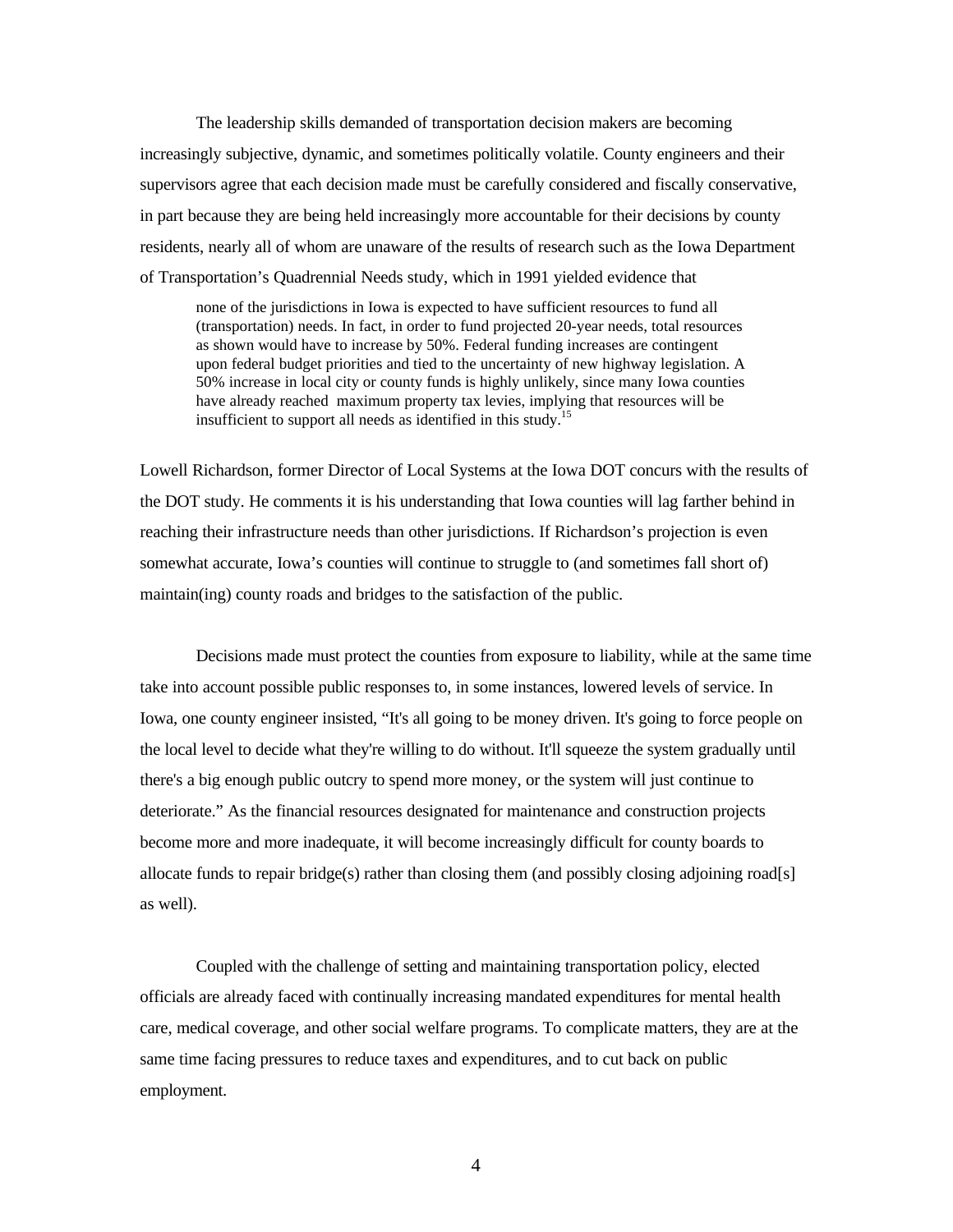<span id="page-19-0"></span>Both county engineers and county supervisors agree that the challenges they face involve competing choices among:

- levels of service demanded (which for some members of the public may consist of "wish" lists")
- levels of service which the county can realistically provide (given the reality of fiscal constraints)
- short and long term costs and benefits associated with proactive decisions, e.g., preventive maintenance versus deferred maintenance of Iowa's aging roads and bridges (again with the understanding that what county residents wish levels of service are and realistically what they can be within the existing fiscal realities)
- a recognition that in some instances, new construction projects will need to be initiated, resulting in decisions to lower the priorities of projects some in the county argue are of greater importance.

## **Methodology**

After this research was approved, a meeting of the County Engineers Design Guide and Engineer-Supervisor Relations Committee was called. An advisory committee was formed from persons serving on this committee. Six Iowa county engineers, one from each district within the state, the project's technical monitor from the Iowa Department of Transportation, and six county supervisors were asked to serve in this capacity.

At a meeting held on January 12, 1995 at the Iowa Department of Transportation, the advisory group decided that researchers would be placed on the agenda at the annual district meetings held in 5 of the 6 Transportation Regions in the state to discuss the project's goals. The persons attending these meetings provided feedback and the guidance needed relative to the representation of different regions of the state, counties of different sizes, and the differences in problems or issues confronting counties statewide.

The primary objective of the meetings was to identify the key decisions most likely to cause problems for county engineers and their supervisors. It was hypothesized that many problem area decisions would overlap, i.e., be similarly shared by county engineers and their supervisors across the state. Once the categories of decisions were identified, members of the advisory group assisted researchers in the design of a questionnaire. The final draft of the questionnaire was mailed to all county engineers and all county supervisors in the state of Iowa. The questionnaires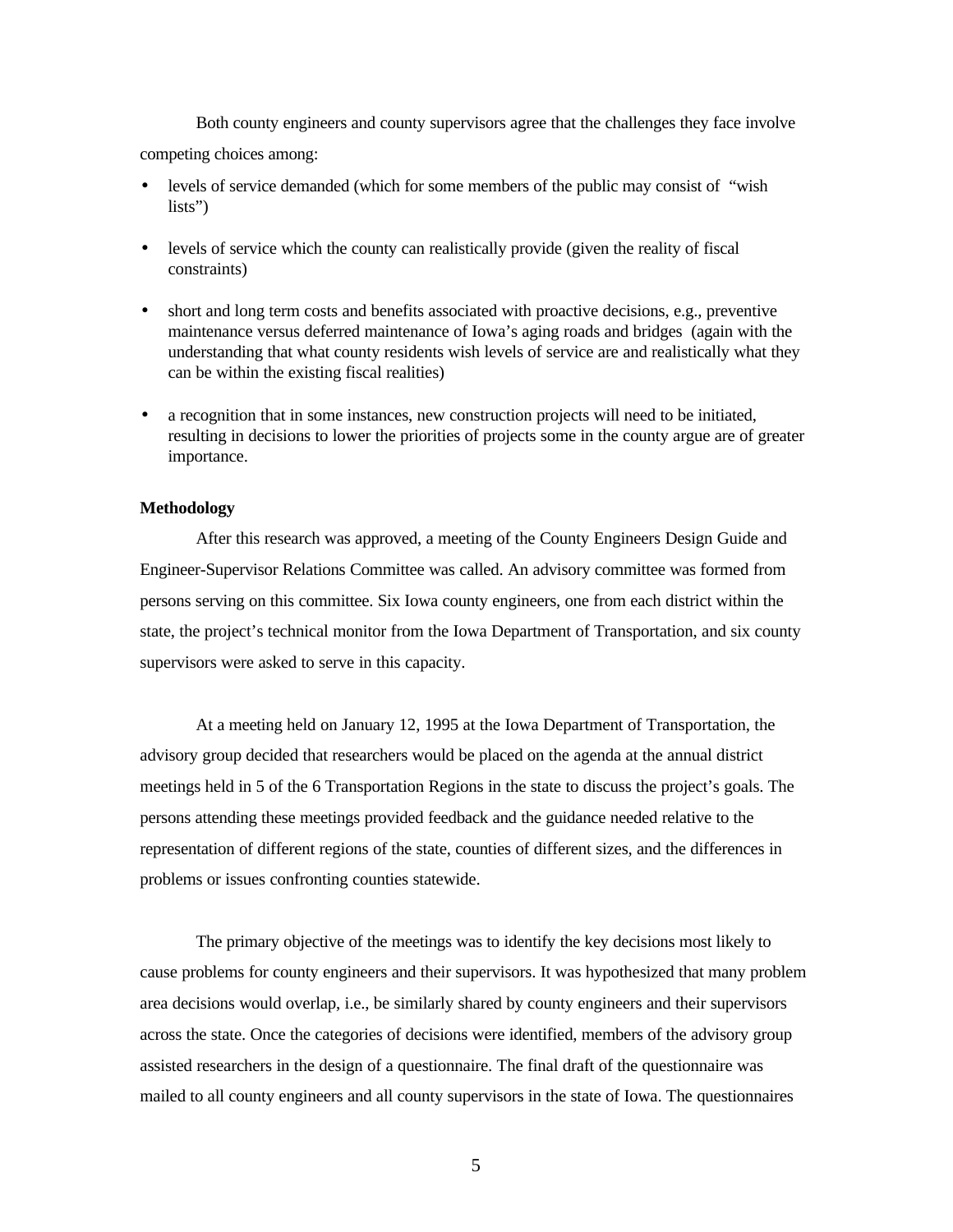included categories of decisions identified by those representing the counties at the 5 meetings researchers attended.

Some questions required those participating in the study to circle the most appropriate response and others were designed to solicit written comments, particularly those which relate to criteria used for making specific decisions, i.e., the criteria used in determining whether a road qualifies for Level "B" designation.<sup>16</sup> Because responses from supervisors and county engineers from the same counties were nearly identical, $^{17}$  researchers concluded that these persons worked closely together filling out the questionnaires. In talking with a few county engineers, this conclusion was affirmed. As such, the analysis of the information collected provides the proper balance and representation by using only the county engineer responses.

The decisions county engineers and their supervisors say they are most often confronted with and which are included in the results section of this manual include the following:

- County practices, policies, ordinances, and resolutions
- Snow and ice removal policy
- Dust control policy
- Privatization of services
- Level "B" roads
- Criteria used in vacating roads
- Rural development
- Private entrance construction and maintenance
- Roadside management practices
- Right-of-way encroachments and easements
- Personnel matters, staff and organization
- Supervisor/engineer relations
- Communicating information to citizens
- County leasing/purchasing practices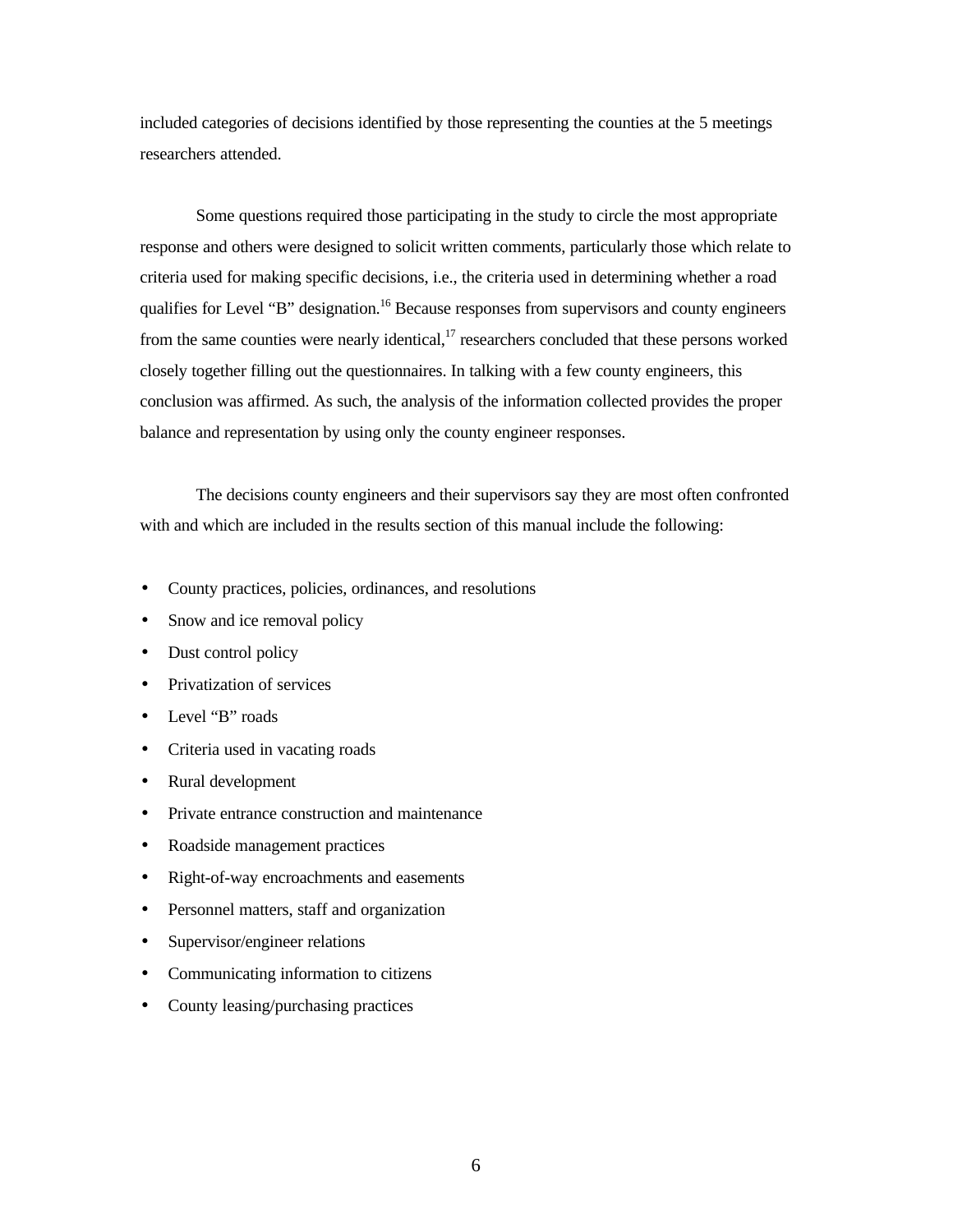#### <span id="page-21-0"></span>**County Rule Making Procedures: Policies, Ordinances, Resolutions**

Chapter 331 of the Iowa Code defines an "ordinance" as a county law of a general and permanent nature, while "resolutions" are statements of policy or orders for actions to be taken. The following table illustrates the key differences between ordinances and resolutions.

| <b>Ordinances</b>          | <b>Resolutions</b>                                                   |
|----------------------------|----------------------------------------------------------------------|
| Long term                  | Shorter term                                                         |
| Requires 3 hearings        | Easier to implement                                                  |
| County wide application    | Establishes policy of particular issue                               |
| May be required by law     | Enforcement not a concern.<br>Cannot be fined for failure to comply. |
| Establish law by ordinance | Modify attachment by resolution                                      |
| Regulates public's action  | Regulates county's actions                                           |

#### **Table 1. Primary Distinctions Between County Ordinances and Resolutions**

Some ordinances counties have established regulate procedures for snow and ice control measures, traffic control devices, and the criteria used to determine designation of Level "B" roads. Most counties indicated their most important ordinance is snow and ice control. In fact, 58 counties included this policy as one of the top 3 most important and 45 said it was their most important.

The second most important ordinance reported Level "B" roads, with 29 counties stating this was one of 3 top priorities. Another 20 counties ranked Level "B" roads second in importance. Other listed items for which the counties have developed "ordinances" include:

- zoning (which is of particular interest to those counties experiencing population increases due to urban migration)
- rural housing developments
- utility locations
- septic systems
- flood plain management
- obstructions in right of way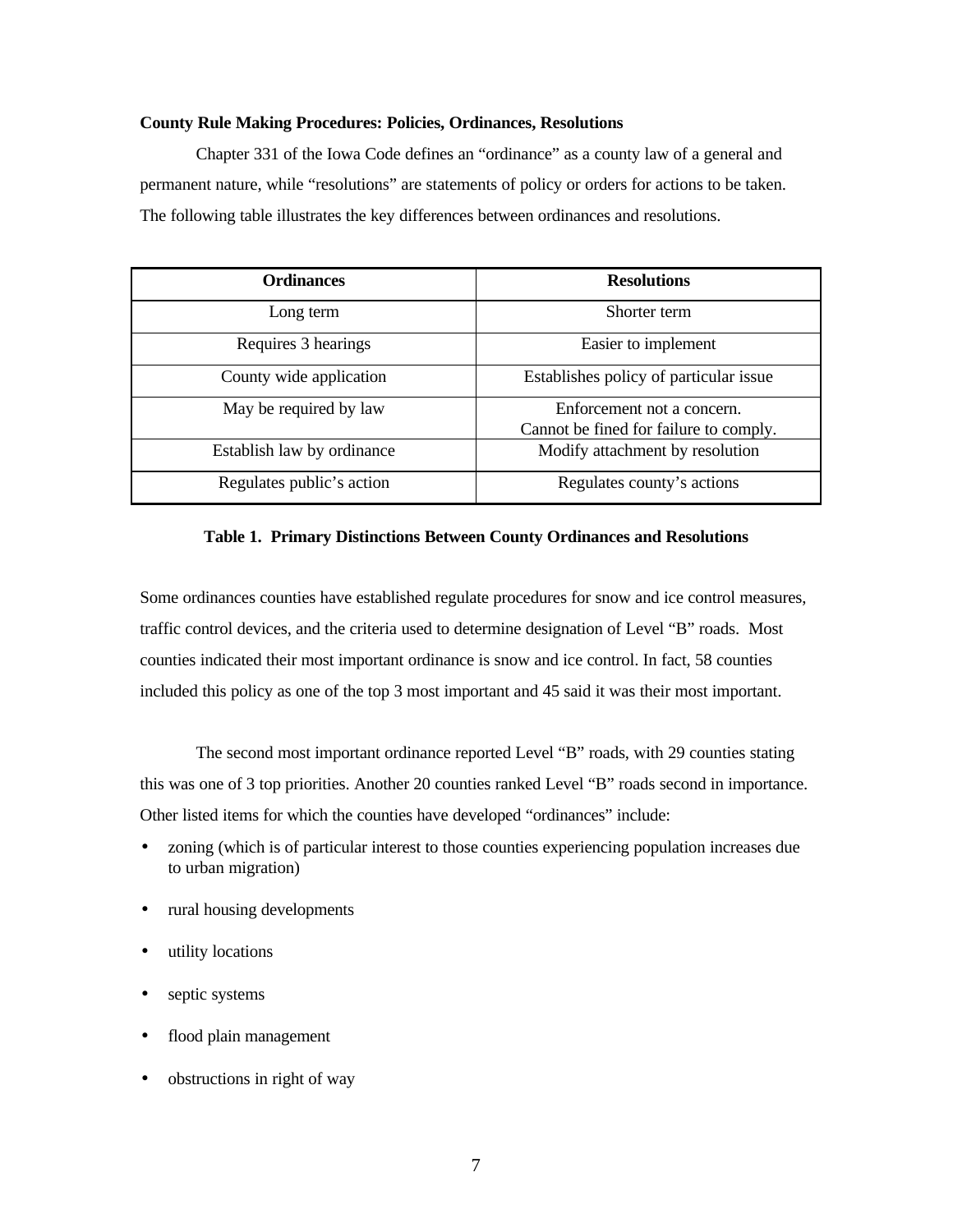### *Policy Manuals*

More than half of the counties responding in this study ( $N = 45$  of a total of 82) reported they currently have a written policy manual which they can consult prior to making decisions. Most indicated, however, that their county's policy manuals do not contain all important items pertaining to their road and bridge policies. Of the 40 counties listing the content of their policy manuals, for example, only 16 included all ordinances, 4 contained all resolutions, and 10 contained all written policies. Only 30 of 82 contained all personnel policies, while 16 contained all safety policies.

There was a difference of opinion as to whether any particular subject important to the county should be covered by an ordinance, a resolution, a policy, by inter-office memo documenting past county practices, or merely by actions which have become custom over extended periods of time, i.e., a number of county practices are not a matter of written record. If there were an accident in the county that demonstrated inconsistencies in county practices, this could become a liability issue.<sup>18</sup>

### *Resolutions*

- Are formalized and must be passed by board members
- Are generally short term and easier to implement than an ordinance
- Establish county policies on particular issues
- Enforcement is not a concern
- Attachments to resolutions are modified by resolution
- Is a formal declaration requiring county action toward residents in the county

While a few counties covered snow and ice removal using resolutions, those listed as most important to the counties were:

- Traffic control signs
- Bridge posting
- Land use
- Entrance construction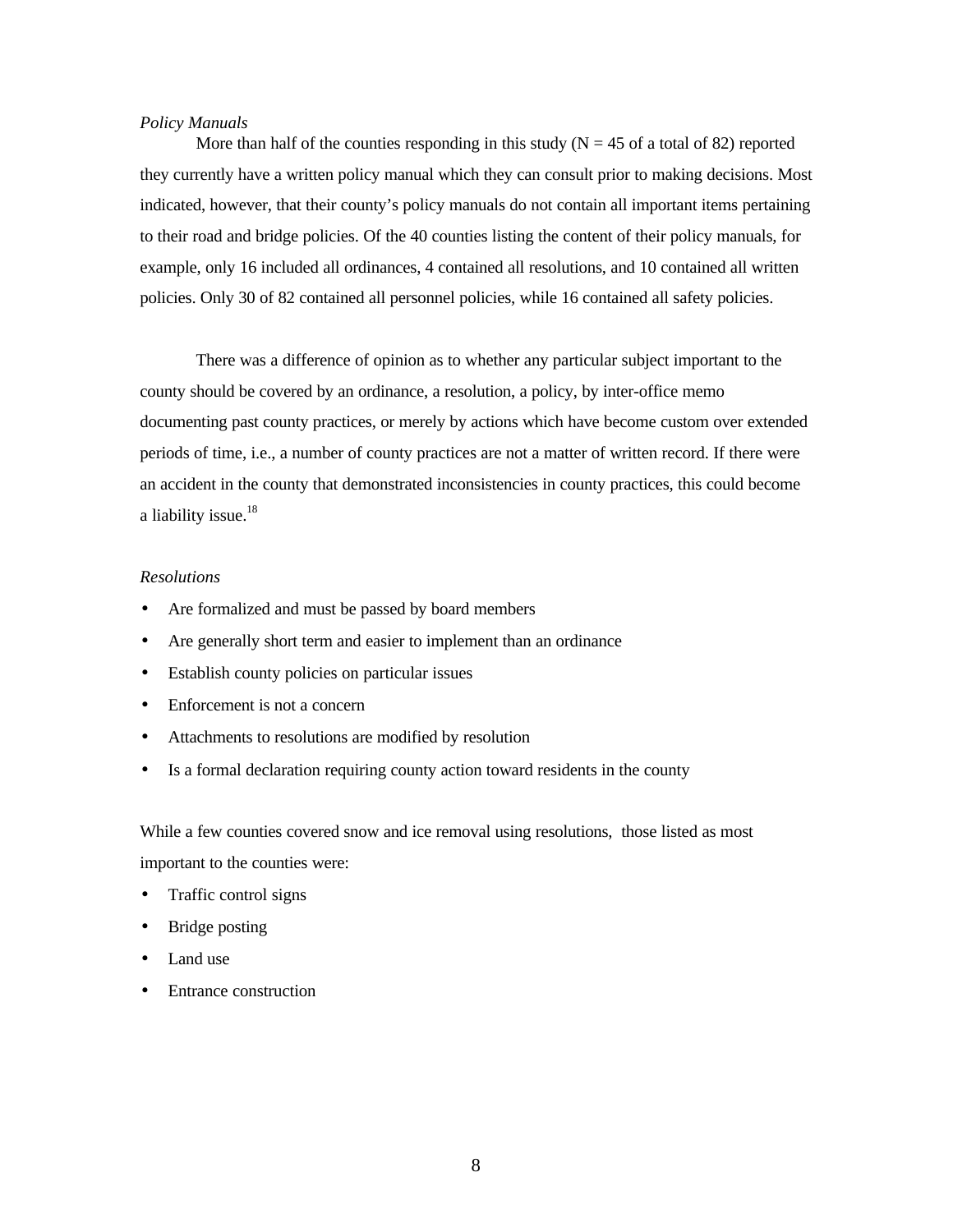#### *Comments on County Ordinances, Resolutions, and Policies*

Most persons interviewed for this study, who do not currently have a detailed written manual documenting county policies, expressed a wish to do so, but said there just was not sufficient time to invest in developing a detailed document.

One county engineer interviewed had recently assumed the position when his predecessor retired. Upon that retirement nearly the entire office structure was changed. The new county engineer was adjusting to a new assistant county engineer and a new maintenance superintendent. A detailed written policy manual would have been very useful, he said, not only for teaching his assistants about county policy but also for himself. The county in which he had previously been the county engineer had "done business" much differently than he was now expected to do.

## *Ordinances, Resolutions, or Policies: Recommendations*

Drawing from the few counties that currently have policy manuals that are complete and/or indexed, the following recommendations are offered:

- 1. A manual would be useful to furnish to new employees (particularly county supervisors or administrative employees) to assist them in gaining familiarity with county practices.
- 2. A manual would be a helpful reference for county engineers, supervisors, and even seasoned personnel to save time and promote uniformity in decision making.
- 3. Uniformity would be particularly important as it relates to, (e.g., items including snow and ice removal practices) which if written and followed carefully would insulate the county from exposure to liability.
- 4. Detailed descriptions of all applicable county ordinances, resolutions, and policies relating to the rural road and bridge network should be included in a manual.
- 5. A manual should include any memos that may illustrate standard practices that have traditionally been used in the county, but which have not been reduced to formal, written county policies.
	- County engineers should then determine which of those unwritten policies should become ordinances, resolutions, and/or written policies. Criteria to be used in this determination should include county exposure to liability which can arise if county policies are neither written nor standardized.
	- Each of these memos should be dated and signed by the county engineer and by at least one county board member (e.g., the chair of the board of supervisors) so the time frame during which a particular policy has been used is clearly identified. Again, this will help to insulate the county from liability.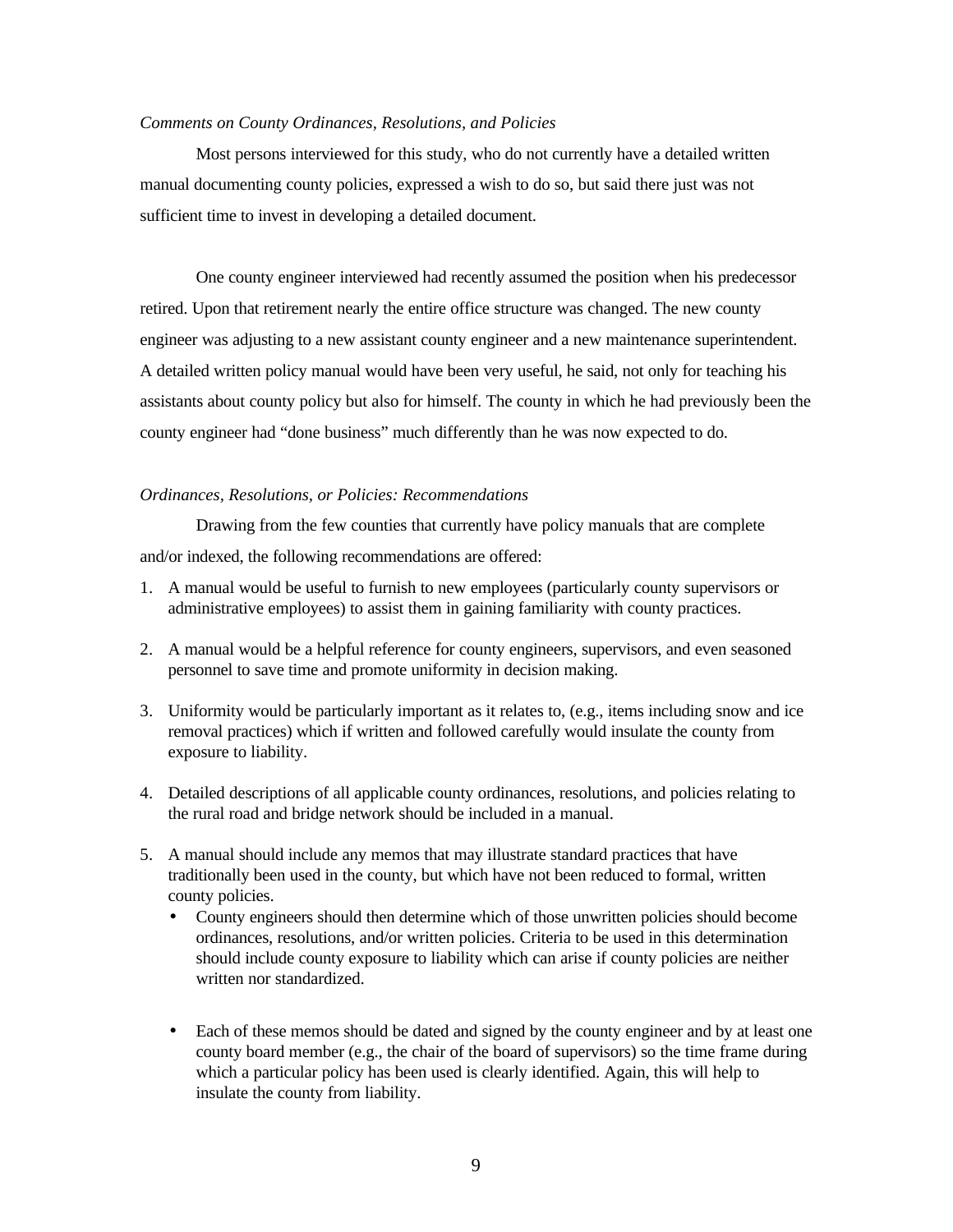- <span id="page-24-0"></span>• There should be an index separating subject matter contained in the manual, e.g., safety, personnel, road maintenance, right of way management, and so on so that any item needed can be readily accessed. See Appendix D.
- The index should indicate the date of implementation of each practice, policy, ordinance, and/or resolution within the county. This would be helpful should a county resident or landowner claim the actual county policy differed from the specified county policy written in the handbook and in case a liability issue arises.
- Care should be taken to remove all superseded or outdated documents. Policy manuals which are not periodically reviewed may not contain changes in county practices. This would be particularly confusing for new county engineers, supervisors, or administrators.
- If a policy changes from the way in which it is written in the manual and there is a problem, again, the county may unnecessarily expose itself to liability. An annual review offers a proactive approach to policy changes.

6. A committee comprised of county engineers and county supervisors (e.g., the Design Committee) should be appointed to develop the manual. Researchers have collected a list of policies from some county engineers who were interviewed. The list of those policies and the topic areas identified by this study could offer the beginning of a check list which could be used by most, if not all, counties state wide (See Appendix D for an illustration index of policies, ordinances, and resolutions for Hardin County, Iowa).<sup>19</sup>

## **Snow and Ice Removal Practices**

Of 80 responses to whether the county had adopted a formal snow and ice removal policy, 62 counties reported they had adopted the model policy developed by the Iowa State Association of counties (ISAC) which was developed several years ago by a joint Engineer-Supervisors Committee. It is noted that 12 counties have not adopted the model policy. Of those who have adopted the ISAC policy, 35 have made no revisions since adoption while 26 have made revisions. Most modifications to the policy specified changes in the hours crews would be working. This was done to bring the policy into conformity with the county's actual practice for crew starting and quitting times.

## *Recommendations: Snow and Ice Removal Practices*

- All counties should clearly specify exactly what their snow and ice removal policy is and then adhere strictly to that policy in practice. Only in this way will county exposure to liability be limited.
- All counties should review their policies periodically to ensure conformity with actual practices.<sup>20</sup>

## **Dust Control**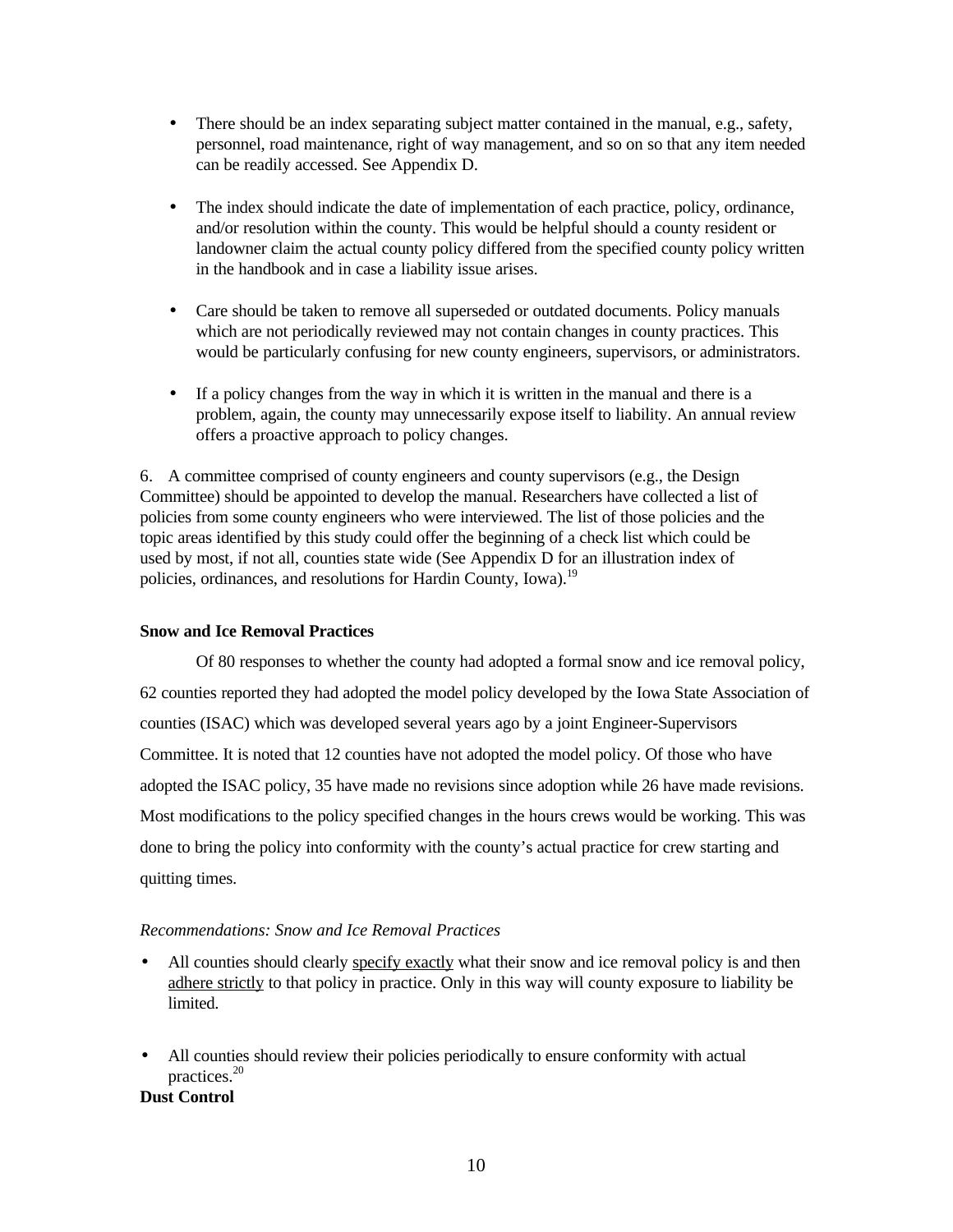<span id="page-25-0"></span>Somewhat more than half ( $N = 44$  of 82) of those responding in this study reported that their counties had adopted dust control policies.<sup>21</sup> The most frequently used material for dust control is calcium chloride. Sixty-two counties reported using this material, while 47 reported using lignin sulfate.



**Figure 1. Types of Materials Used for Dust Control**

The most important criteria in selecting which type of material to use were cost and effectiveness as would be expected (See Table 2). Overall, availability of dust control materials was not at issue.

|                       | Cost | <b>Effectiveness</b> | <b>Availability</b> |
|-----------------------|------|----------------------|---------------------|
| <b>Most Important</b> | 22   | 4.                   |                     |
| Important             | 36   | 20                   | 15                  |
| <b>Less Important</b> | 16   | 10                   | 34                  |
| <b>Not Important</b>  |      |                      | 6                   |
| <b>No Response</b>    | 10   |                      | 18                  |

Number of Counties Responding

## **Table 2. Criteria Used in Selecting Material for Dust Control**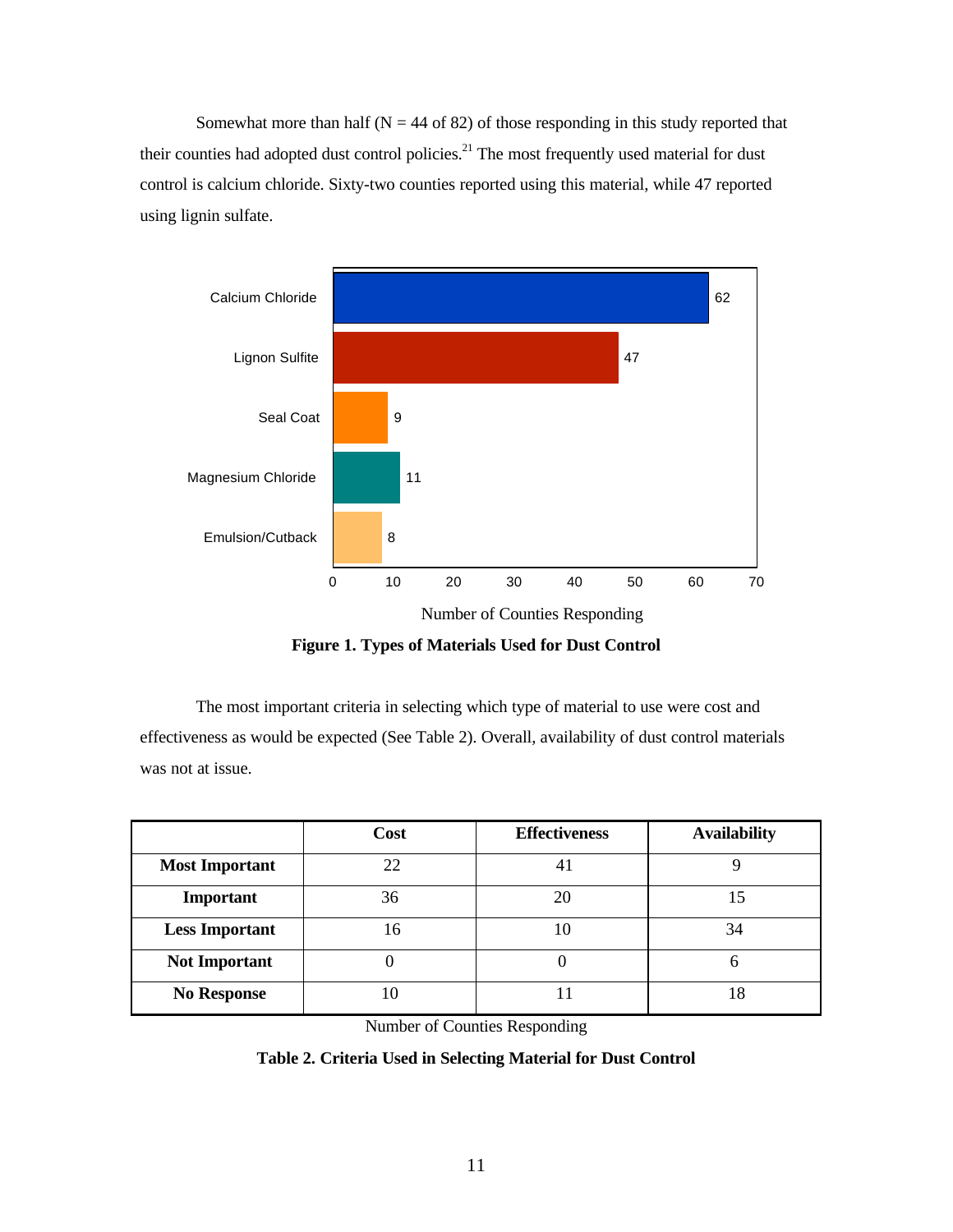Nearly all counties ( $N = 76$  of 82) reported that private contractors apply dust control materials. The county accepts responsibility for applying materials in only 12 counties, while in 9 counties landowners are responsible for hiring private contractors to apply these materials. In 54 counties, the county selects the private contractor while in 29 counties contractor selection is made by the landowner. Where materials are applied by private contractors, 47 counties report the type of material used is selected by the landowner and the contractor, while 26 counties report the county selects the materials to be used.

Permits for application of dust control materials are required in most counties. Nearly an equal number ( $N = 40$ ) report that landowners or private contractors ( $N = 34$ ) apply for the permit. One county reported the application is jointly submitted by the county and the landowner, while 4 counties merely give verbal approval to landowners rather than requiring permit applications. In nearly all cases ( $N = 63$ ), landowners pay 100% of the cost of dust control. In 3 counties the landowner pays 70 - 75% of the cost. In one county, the county furnishes the labor to apply dust control materials.

Most counties report they will pay 100% of the cost of dust control in certain instances, e.g., in front of rural churches (N=6) and along stretches of road in front of rural cemeteries  $(N = 2)$ . Most will apply dust control materials in cases where excess traffic volume is created by construction detours ( $N = 54$ ), by county detours ( $N = 62$ ) or by detours made necessary by construction on intrastate or interstate highways ( $N = 24$ ). Only 2 counties reported they do not prepare the road in advance of dust control applications.

#### *Recommendations: Dust Control*

It is recommended that all counties, if they have not already done so, develop a written policy regarding dust control.

Those counties which currently have a number of gravel roads, particularly where those roads connect with several private dwellings (as opposed to large acreage farms) are likely to see an increase in requests for materials designed to control dust. This is an area where public participation is likely to become an increasingly important factor in decisions made by county boards of supervisors.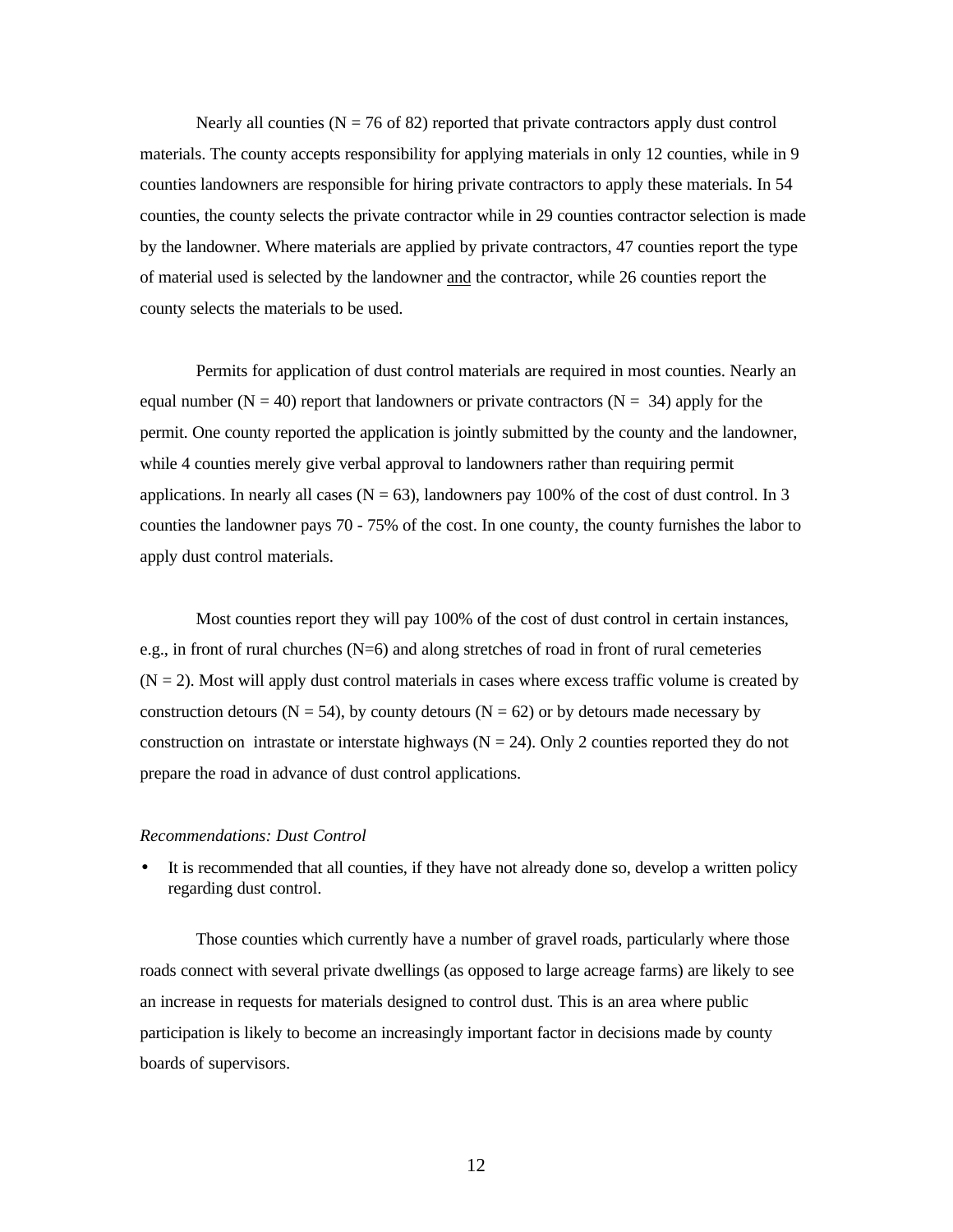<span id="page-27-0"></span>• Written policies as to who is to assume the cost of dust control will protect both the county engineer and county supervisors from criticism, i.e., if they can point to a county wide policy, they may be able to at least control the "politics" involved in requests for dust control.

## **Privatization of Services**

• Table 3 shows the frequency with which services to counties are contracted out to private contractors. There are some services that are specialized and seldom contracted out to private contractors (See Table 3).

|                                         | <b>Never</b>    |                  | 50% of time      |                  | <b>Always</b>    |
|-----------------------------------------|-----------------|------------------|------------------|------------------|------------------|
| Snow removal                            | 70              | 11               | $\overline{0}$   | $\overline{0}$   | $\overline{0}$   |
| Weed control                            | 40              | 11               | 8                | 14               | 9                |
| Dust control                            | $\overline{5}$  | $\overline{5}$   | $\overline{4}$   | 13               | 54               |
| Road<br>construction                    | $\overline{0}$  | $\overline{3}$   | 13               | 44               | 21               |
| Crack sealing                           | $\overline{9}$  | $\overline{9}$   | 11               | 16               | 37               |
| Pavement<br>patching                    | $\overline{14}$ | $\overline{8}$   | 26               | 25               | 8                |
| Roadside<br>mowing                      | 6               | $\overline{4}$   | $\mathbf{1}$     | $\boldsymbol{0}$ | 9                |
| Seal coating                            | $\overline{9}$  | $\overline{9}$   | $\overline{5}$   | 6                | 44               |
| Equipment<br>maintenance                | $\overline{16}$ | 49               | $\overline{7}$   | $\overline{6}$   | 44               |
| <b>Bridge</b><br>inspection             | 15              | 21               | 9                | 6                | 30               |
| <b>Bridge</b><br>maintenance            | 13              | 34               | 24               | $\boldsymbol{7}$ | $\overline{3}$   |
| Bridge design<br>Engineering            | 15              | 31               | 19               | 8                | $\overline{7}$   |
| Road design<br>Engineering              | 57              | 22               | $\overline{4}$   | 3                | $\overline{2}$   |
| Construction<br>inspection              | 48              | 19               | $\boldsymbol{0}$ | 5                | $\boldsymbol{0}$ |
| Surveying                               | 37              | 25               | 10               | $\overline{7}$   | $\overline{2}$   |
| Hauling<br>granular<br>surfacing        | 23              | 23               | 15               | 15               | $\mathbf{1}$     |
| Solid waste<br>collection &<br>disposal | $\,8\,$         | $\boldsymbol{0}$ | $\overline{4}$   | 9                | 46               |
| <b>ROW</b><br>acquisition               | 52              | 13               | $\overline{7}$   | $\overline{c}$   | $\overline{2}$   |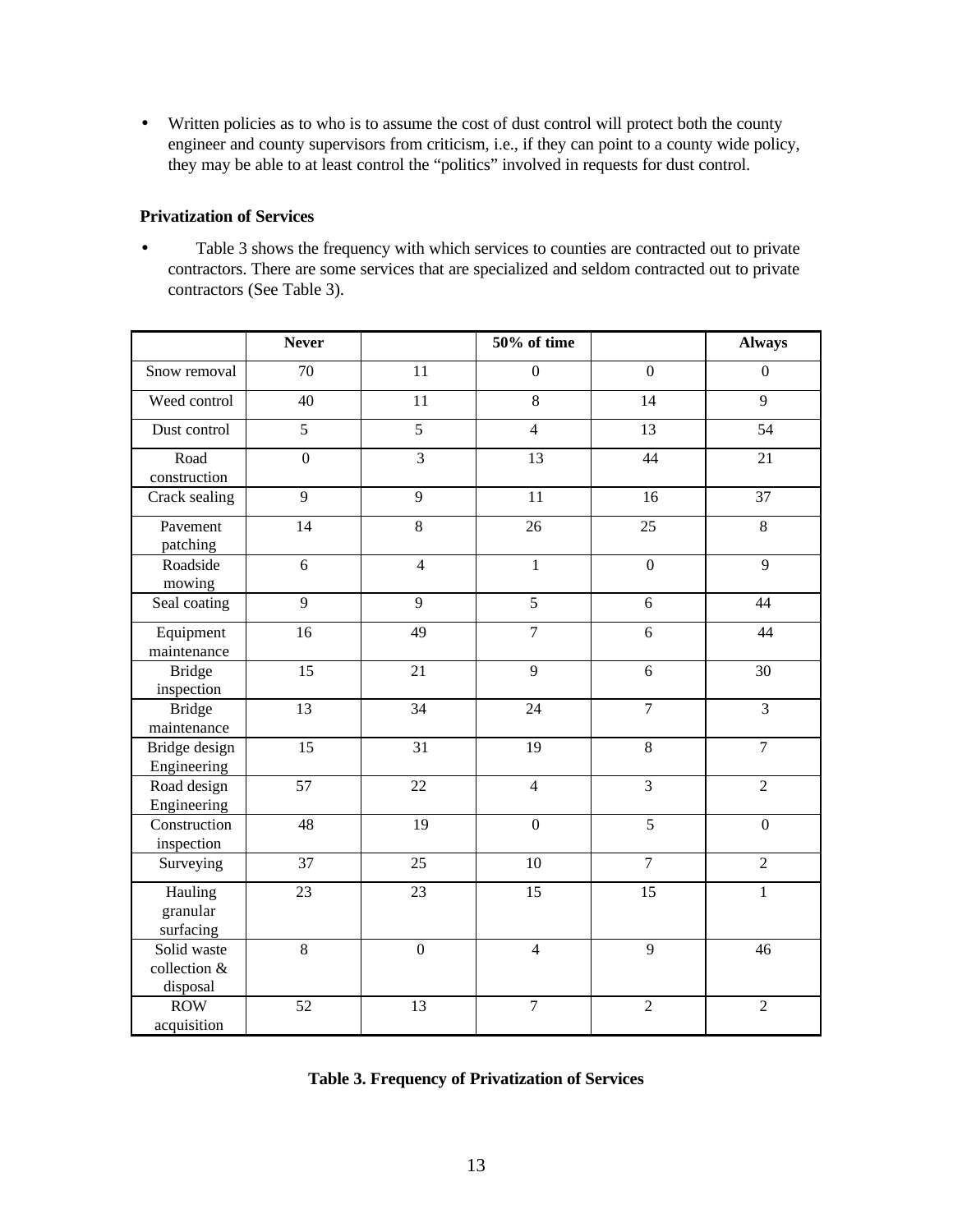<span id="page-28-0"></span>When the county assumes complete responsibility for these services, it is able to ensure consistency/uniformity and control for quality so as to ensure prompt service and limit the county's exposure to liability. By the same token, there are services that are provided primarily by private contractors. These include:

- dust control
- road construction
- crack ceiling
- seal coating
- solid waste collection and disposal.

#### *Recommendations: Privatization of Services*

The trend over recent years has been to increase the number of privatized services. Each county should review its policy annually. Counties should consider privatizing select services on a trial basis. Most of those shown in Table 3 can be considered candidates for privatization.

## **Level "B" Roads**

Fifty-nine of the 82 counties indicated they have Level B minimum maintenance roads. Many of these counties indicate the designations are working well. One county engineer noted his county would be making recommendations to implement Level B status to a road in the coming year. This may be a situation where residents living in the county (and the general public) need to more clearly understand the fiscal constraints confronting their counties. Perhaps "acceptable" levels of service will need to be redefined over time. This is likely to have a more detrimental effect on people who have been accustomed to higher levels of service within the city limits, and who have recently moved into rural areas, but the fiscal reality is such that some demands for service upgrades and/or even current maintenance levels may need to be re-negotiated.

## *Results and Comments: Level "B" Roads*

A majority of county engineers who participated in this study said that type of surface and number of residences served are the primary criteria used to determine which roads become candidates for Level B designation (See Figure 2). Some county engineers report the high cost of signing, including initial cost, maintenance, and replacement cost (there is a high degree of theft and vandalism of signs on Level "B" roads).<sup>22</sup> Others say until forced to make a change because of additional fiscal constraints, they will continue to maintain roads at current levels because they are apprehensive about exposing the county to legal liability or because landowners deserve better than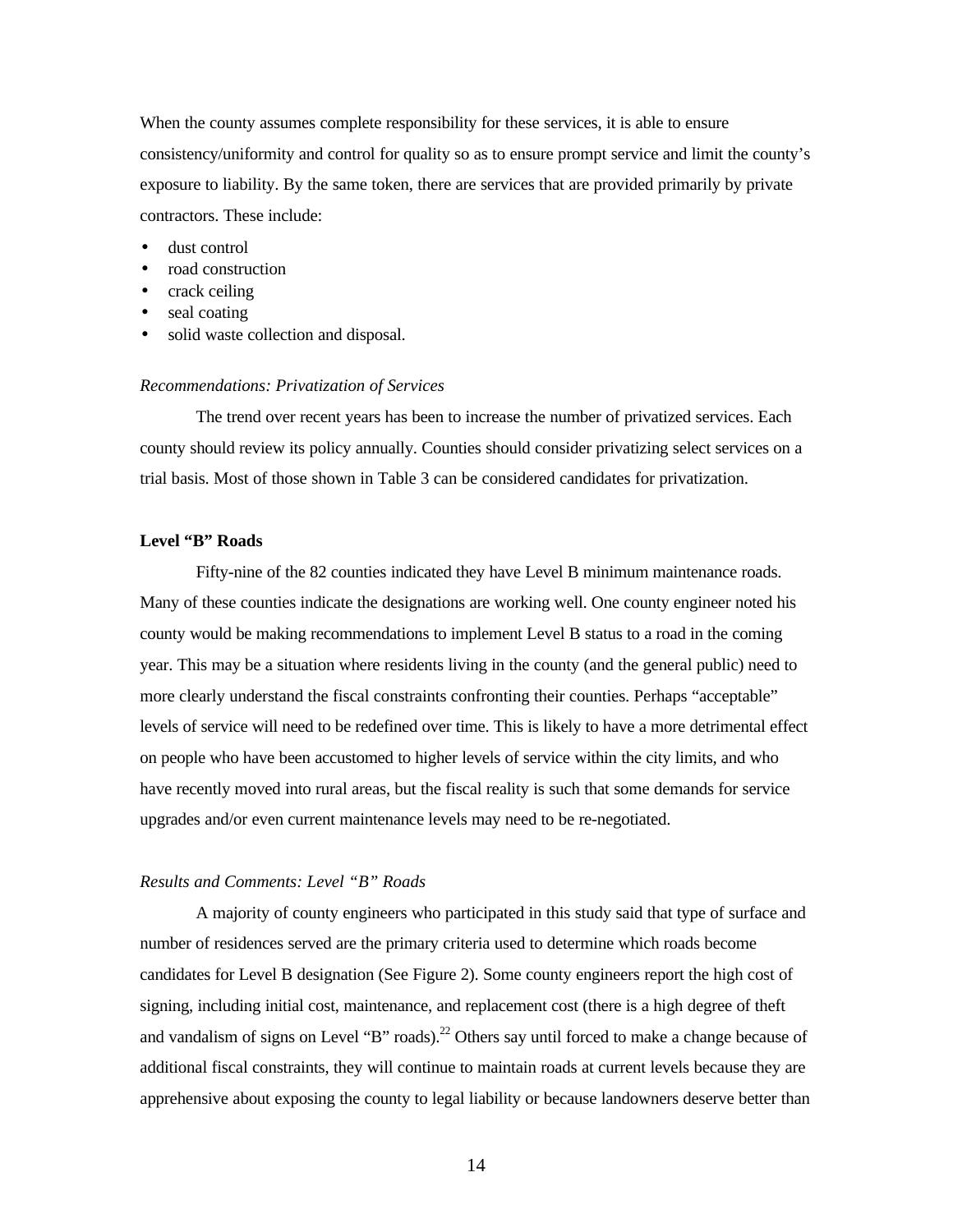Level "B" roads, i.e., since all landowners pay taxes to maintain roads within the county, all landowners should be able to expect the same level of service on roads which they frequently travel to and from their property. $^{23}$ 



**Figure 2. Criteria for Selecting Level B Roads**

## *Recommendations: Level "B" Roads*

Based on responses to this study, the questions which should be considered to determine

which county roads should be considered for Level "B" designation are as follows:

- Whether the road in question has a low volume of traffic and whether it directly serves a residence or has another purpose requiring frequent access.
- Counties that do not currently have Level "B" roads might reconsider such designations. For example, those counties which find it difficult to maintain some of their gravel roads in the face of increasing budget constraints might use as their primary criterion the frequency of grading the road during a specified time period. Or, if a road is a "field access only" road, it could become a candidate for Level "B" or even Level "C" designation.
- Perhaps most importantly, counties which currently have Level "B" roads should review their policies and the list of roads they have designated for minimum maintenance. There may be additional roads which could receive this designation and others which may need to be upgraded.
- A written policy which specifies criteria for Level "B" roads should provide for periodic review.

## **Vacating County Roads**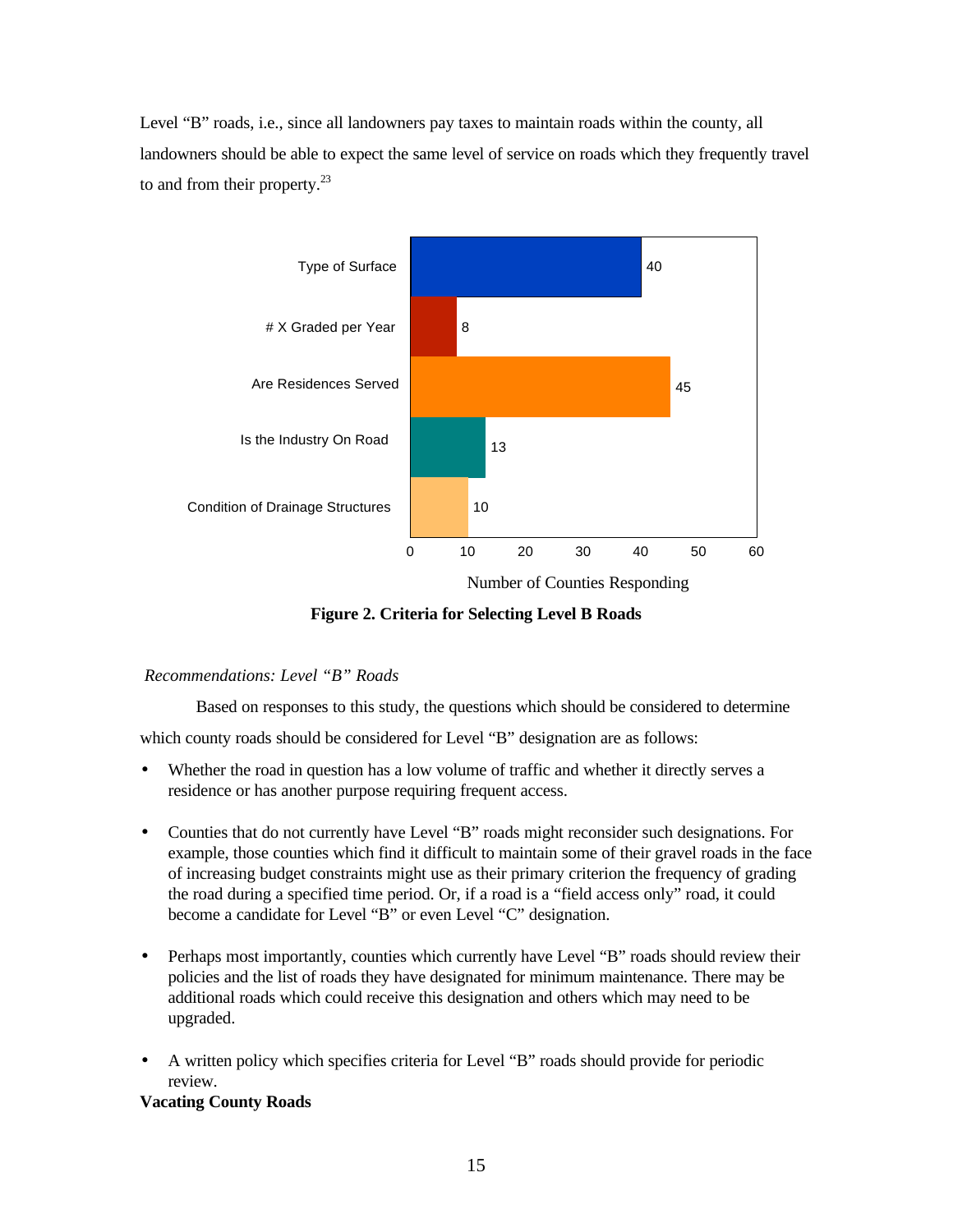<span id="page-30-0"></span>County engineers continue to make decisions based upon their knowledge of the infrastructure from an engineering perspective, identifying problems that may not always be readily apparent to the public. As Iowa county officials continue to lose ground in their efforts to maintain aging rural roads and/or bridges, however, county engineers in Iowa echo in a collective voice that, "Few actions will cause angry landowners to storm the courthouse more than a recommendation to close a bridge and the adjoining roads."

 Seventy-seven of 82 county engineers (94%) responding in this study indicated they had vacated or made an effort to vacate roads within the past 10 years. Those who had not made this consideration reported their boards were resistant to going through the procedure required to vacate a road or bridge. Other reasons cited included potential money damages which could exceed estimated cost savings if a landowner decided to challenge the vacation. Almost all of those responding to this question ( $N = 75$  of 77) cited landowner request as the primary reason vacation proceedings are initiated. Other reasons included county efforts to save maintenance costs and control of county exposure to liability by closing deteriorating bridges which are too costly to rehabilitate. Still others said roads were closed and vacated when they were no longer needed as a relocation during construction, returning the land to the tax base. (See Figure 3).



**Figure 3. Reasons Counties Initiate Road Vacation Proceedings**

*Suggested Procedures for Road and/or Bridge Vacations*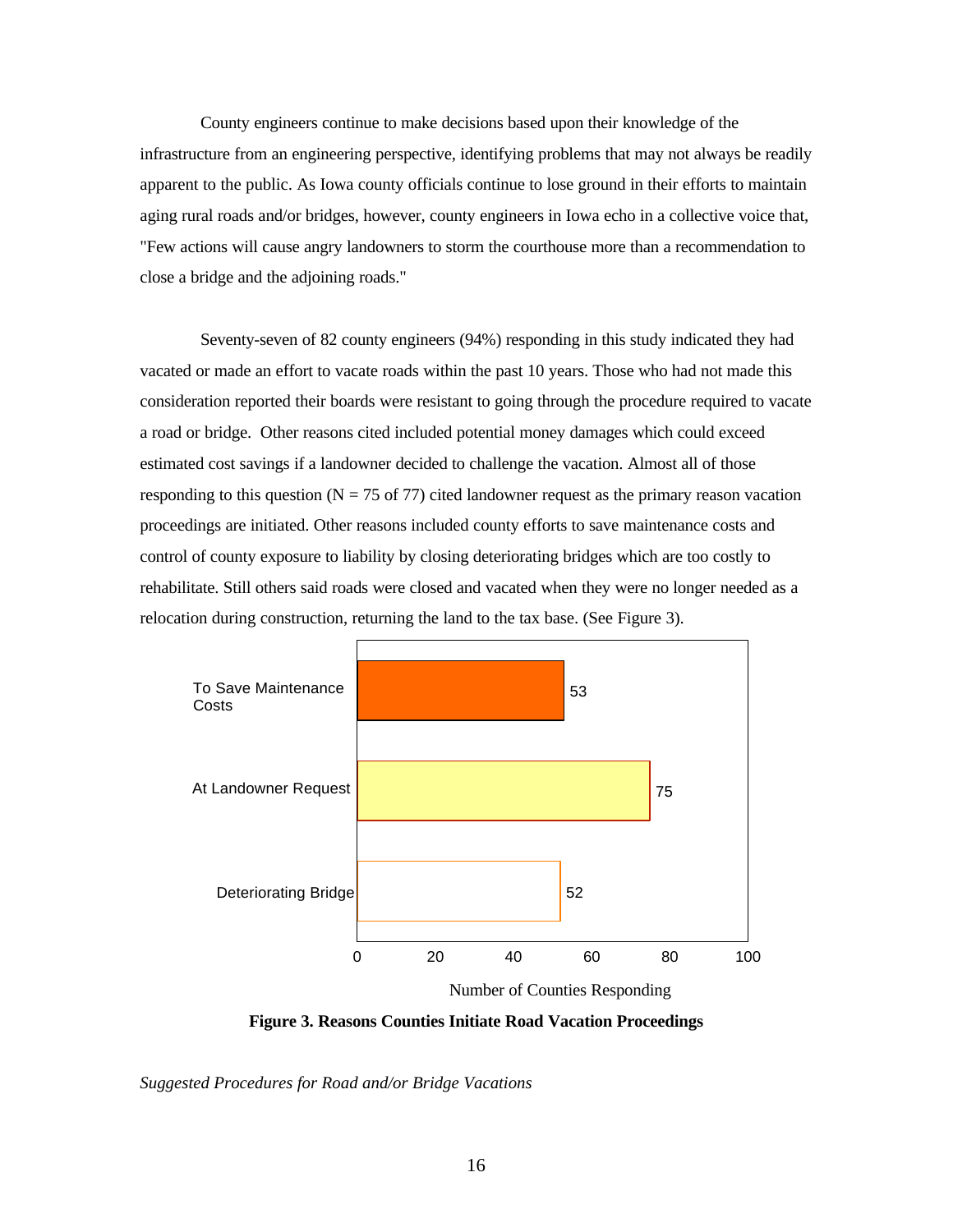Most suggestions centered on reaching agreement with landowners prior to making the decision to vacate a road and/or a bridge. Some counties wait for a request from landowners, while others will ask landowners to circulate a petition favoring vacation. Others simply discuss the possibility of vacation with area landowners whose travel mobility patterns might be affected by a vacation. The latter approach is used to avoid conflict with landowners. A few counties have constructed bridges or low water crossings with the understanding that the road will eventually be vacated. In the case of bridges, ownership must be transferred to the landowner. Other counties have developed an agreement with the landowner to obliterate the road grade so the area can be fenced and farmed. In at least one instance, the county purchased the affected land, vacated the road, and resold the property.

Regardless of the concern that property owners and farmers will "storm the courthouse" should a road or bridge be closed, 64 county engineers responding in this study indicated they were satisfied with their current road and bridge vacation policy.



**Figure 4. Satisfaction with Road Vacation Policy**

*Recommendations: Road and Bridge Vacations*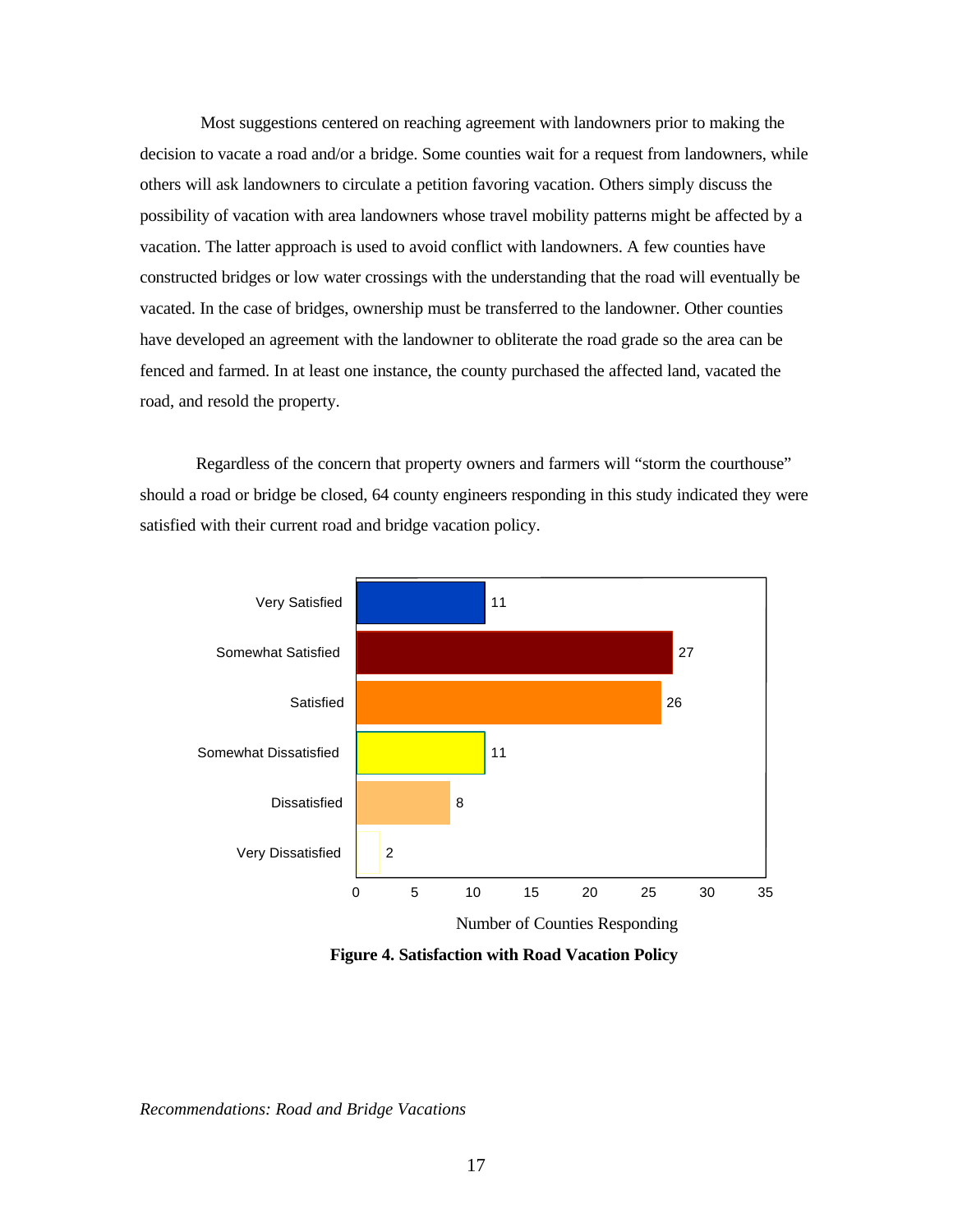<span id="page-32-0"></span>A majority of county engineers agreed:

- It is best to wait for the landowner to initiate road vacations unless there is a pressing safety or fiscal reason to proceed.
- It is advisable to discuss both the reasons for and the possibilities of vacations thoroughly with all affected parties prior to initiating any vacation proceedings.
- Because vacations can potentially affect travel mobility patterns of people living in the county, a proactive approach is essential.

Each county should periodically review its inventory of roads to determine whether any should be considered for vacation. This will avoid the possibility that someone who purchased land and has decided to build a residence (or some other use) will require the county to expend funds to upgrade the road.

## **Rural Developments**

In the state of Iowa, 44 of 89 rural counties are continuing to lose population because agriculture continues its century-long drive to produce more with machines rather than with human effort. It might, therefore, appear that the probability the county will see significant activity regarding rural housing developments presents no problem. Notwithstanding the demographics, research suggests a few select counties have become a source of significant growth for rural home building and services industries.

Property owners who have become dissatisfied with urban living are relocating in rural housing developments in several regions in Iowa. This migration has the potential to cause serious fiscal problems for counties, problems which will serve only to magnify the shortfall in funds to provide services to an already overburdened rural infrastructure. A recent article by Kenneth Pins, published in the Des Moines Register on June 1,1997, alerted rural counties to the realization that some counties are seeing construction of \$200,000 homes in their jurisdictions. This could likely result in high costs for the county unless county transportation officials are aware that construction of expensive homes may result in requests or demands for the county to upgrade a road which might have been a candidate for vacation.

#### As Pins commented,

more than ever, Americans can choose where they want to live. . . . Collectively, rural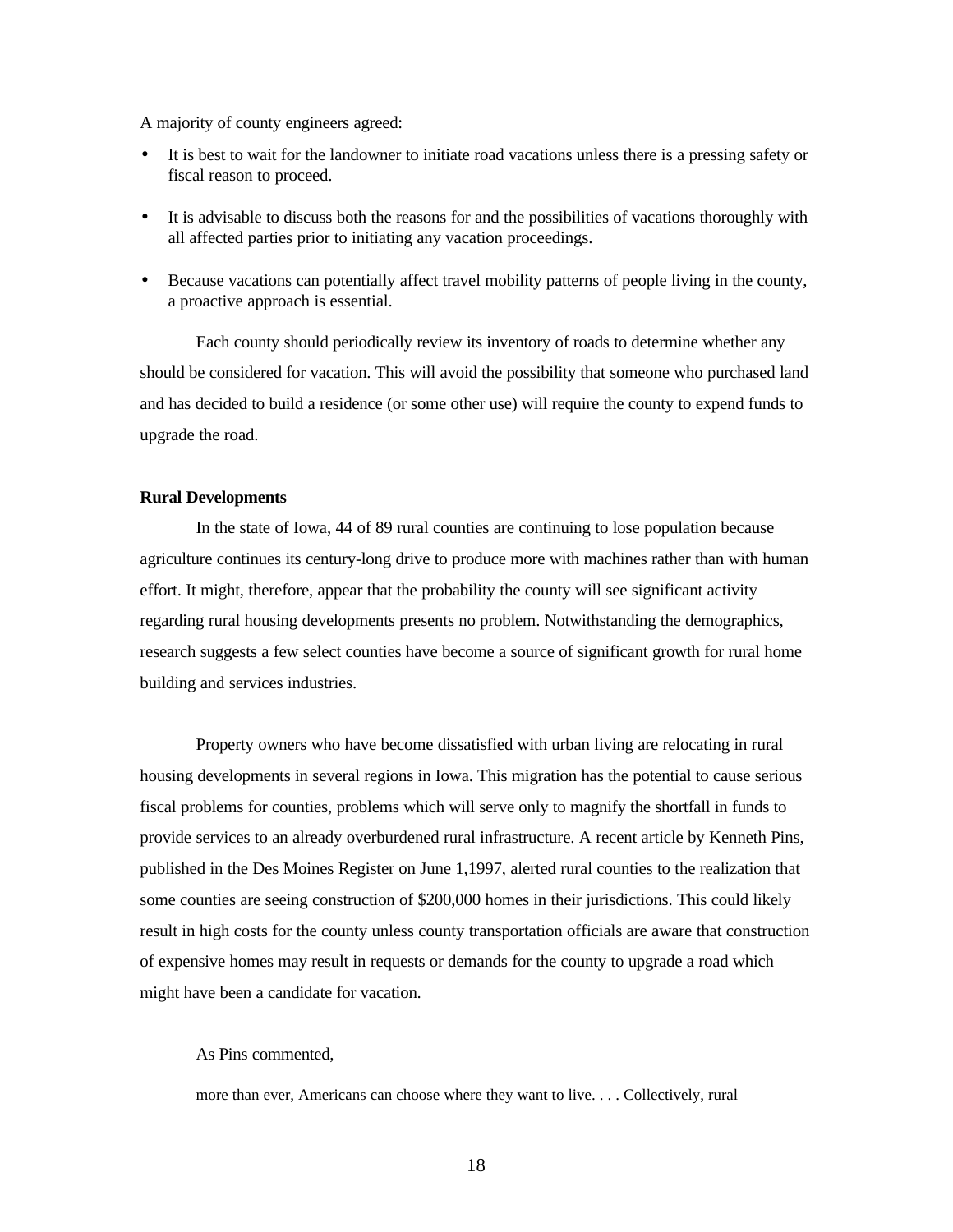counties have grown 11% since 1990. Retirement counties are up an even heftier 16%. In illustration, Dickenson County, Iowa, has grown 6% since 1990, more than any county in Iowa that is not attached to a metro area. Dickenson County has seen 950 more people move in than leave in the 1990s. Not counting vacationers this means the population increases from a 16,000 base to 80,000 in an average summer week. . . . . Demographers have extolled the rural rebound of the 1990s and there is evidence to support the gain. Three-fourths of the nation's 2,304 non-metro counties are growing, a break from the 1980s, when less than half could muster an increase. More of it is a function of people in rural areas not leaving. There are people who would have had to go to urban areas in the past who, because things are better now, don't have to leave.<sup>24</sup>

This is a case where economic growth and prosperity for individuals may become unacceptably costly for a select number of counties — counties which have already faced the prospect of making unpopular zoning decisions to discourage urban homeowners from relocating to rural areas.

While the most significant changes in the rural landscape are associated primarily with closely related urban areas or recreation attractions, an increase in the number of rural subdivisions in Iowa counties also presents problems, particularly for counties already struggling to maintain current standards of service for the county. Moreover, the consequences for the infrastructure are the same regardless of the reason for rural population increases. As Pins commented, "farming counties across the nation, including Iowa, continue to decline in population."<sup>25</sup> Those counties experiencing population increases, however, may well serve as an obstacle to Iowa county engineers and county supervisors whose goal it is to maintain an overall high quality county infrastructure.

Whether the request to construct private dwellings comes from landowners living in the county, from single owner dwellings, or residents in subdivisions, county engineers identified a number of categories of problems associated with rural housing developments. Those problems will require county engineers and their supervisors to ask and answer a number of questions, some of which are regulated by state statutes and others which may become politically volatile. Granted, only a few counties either currently have or are anticipating the construction of rural residences or developments. For those that have or are addressing this issue, however, the following questions should be addressed.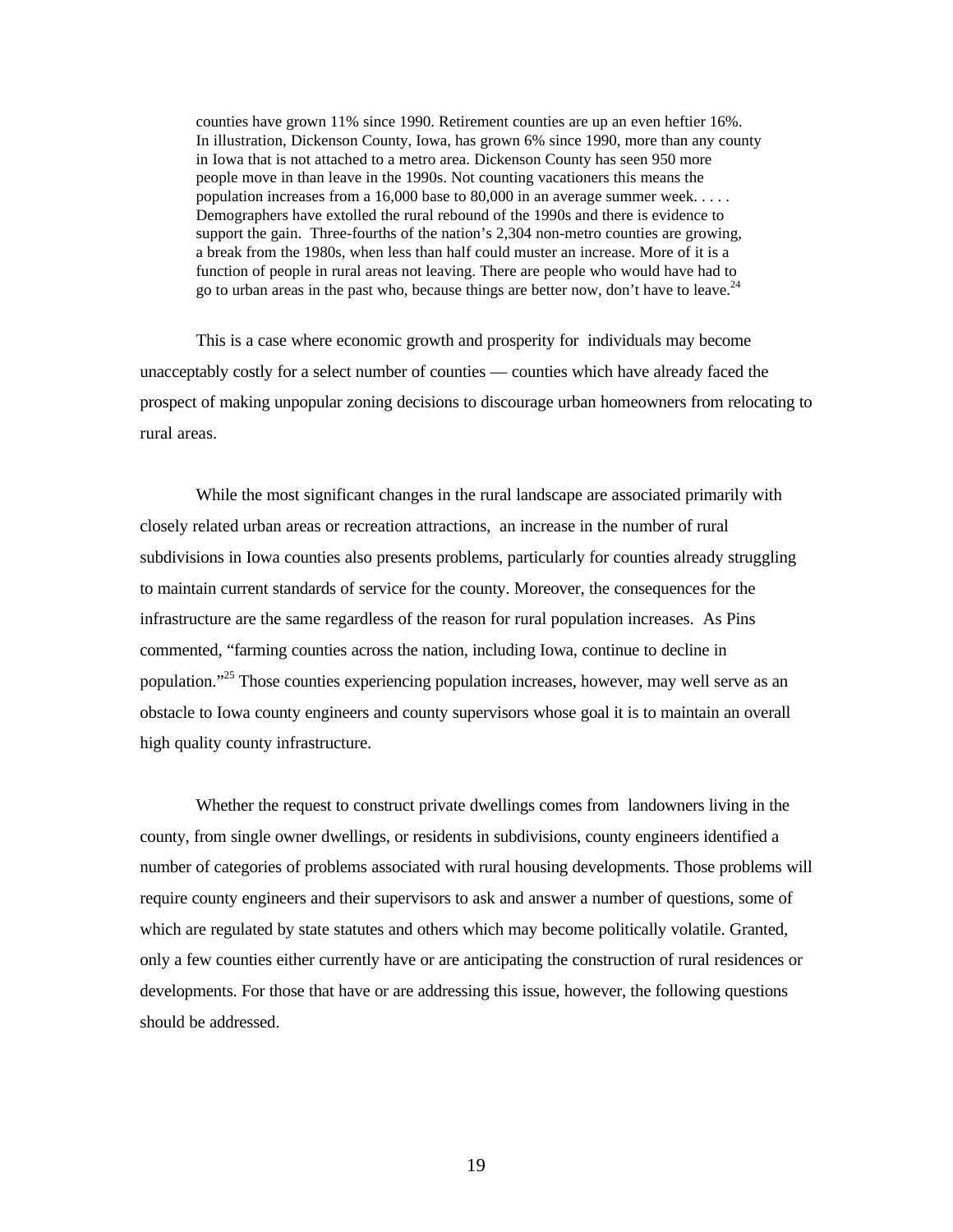If a rural development is located on an unimproved road or one that needs further improvements to serve the development, 12 counties assume responsibility for any improvements to the roads serving the development, while 30 said the developer assumes this cost. There were, however, several who remarked they have no clear policy, but resolve each situation individually. For additional discussion of the impact of rural developments, see Appendix C.

A standard for the design of streets is covered by ordinance in 47 out of 82 counties. Thirty counties require concrete pavement and 19 require asphalt. Nineteen require curb and gutter while 11 required granular surfacing. Some counties said road surfaces should be similar to the roads to which the development connects.



**Figure 5. Type of Street Improvements Required by Ordinance**

## *Recommendations: Rural Developments*

Questions that counties must address are as follows:

- Whether the county has an ordinance permitting rural housing developments
- Who maintains and pays for required improvements of roads which serve a rural housing development
- Whether minimum standards for street surfaces should be established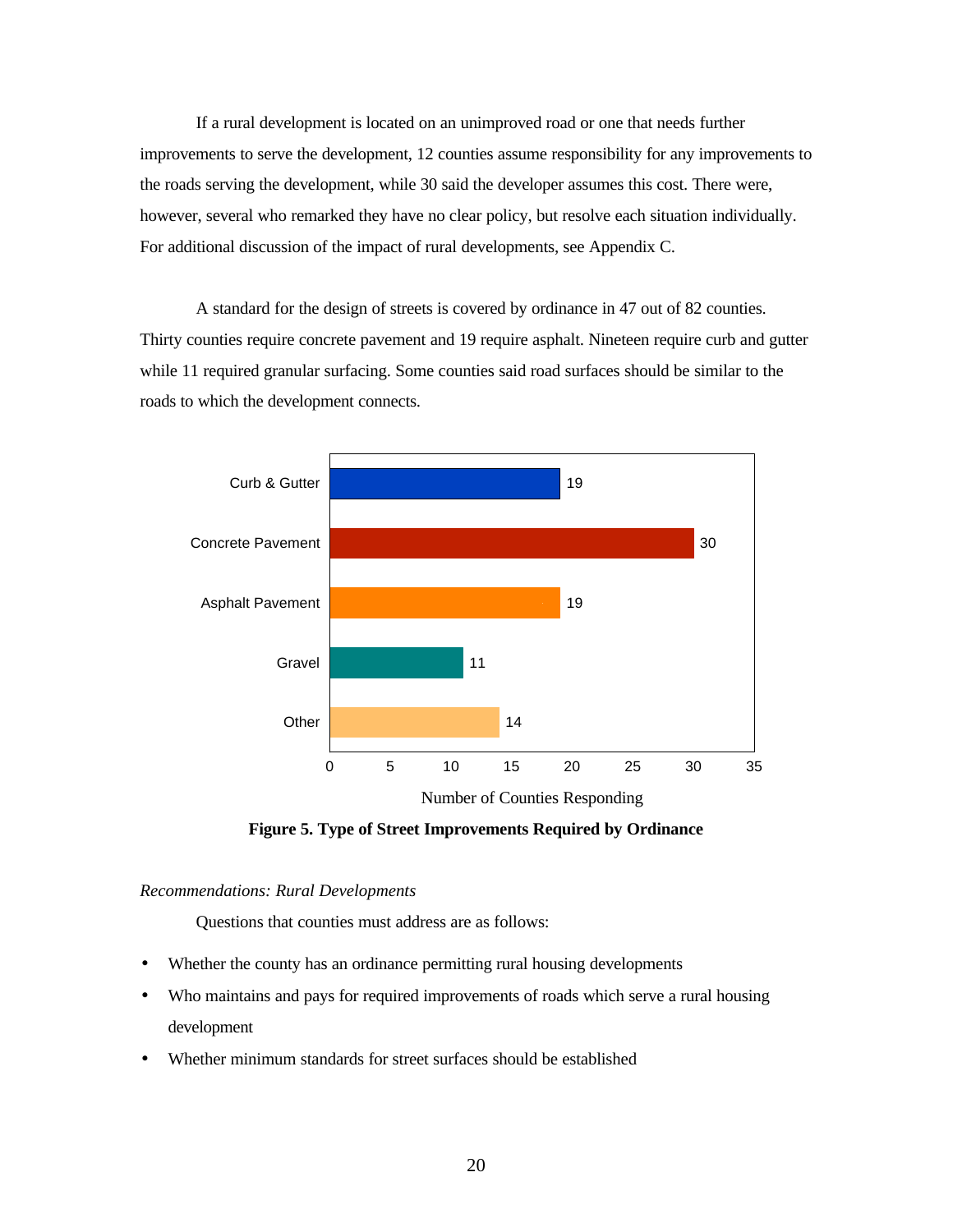If there is no written county ordinance regulating rural housing developments, counties that have a potential for such population increases should seriously consider developing such an ordinance. This is not to suggest counties should arbitrarily ban rural developments. Rather it is to suggest counties need to 1) control where developments will be permitted and 2) how large those developments should be permitted to grow. Size of rural developments is important because it affects traffic volume within the county. As it was pointed out earlier in this document, the number of times a road must be graded within a specified time period is a criterion for Level B designation.

This factor is integrally related to traffic volume which increases with each new private dwelling. Location is important. If a county determines that a road should be designated as Level "B" because a housing development is constructed, that decision would need to be re-evaluated and changed to accommodate rural development residents. This may well present county supervisors with a dilemma because economic growth in the county should be viewed as positive. Yet the actual number of dollars property taxes increase as a result of increasing population rates may not be sufficient to welcome population expansion within the county. If a county considers allowing rural developments, the primary concern will not necessarily be immediate or short term cost, but rather long term costs (or investments) of maintenance, rehabilitation, and possibly reconstruction.

In addition to heavy farm implements there is yet another significant change in rural areas, one of which was addressed by Baumel et al.38 who pointed out that the major change in demands on secondary roads has been the change in lifestyle of rural residents (both farm families and formerly urban dwellers). Forty to fifty years ago, farm families went to town on Saturday night to sell cream and eggs and to purchase groceries. They traveled to town during the week only for special purposes. In fact, Baumel's study noted that less than 50% of the rural traffic in 1993 was farm related. In explanation, he said that many rural residents are currently employed in urban areas and must be able to rely on getting back and forth nearly any time of the day or night.

The demographic composition of rural residents presents a significantly different set of travel patterns than had been developed between the 1940s and the 1980s. Years ago, for example, if weather conditions resulted in bad road conditions, travel was delayed and rural residents "got by" until conditions improved.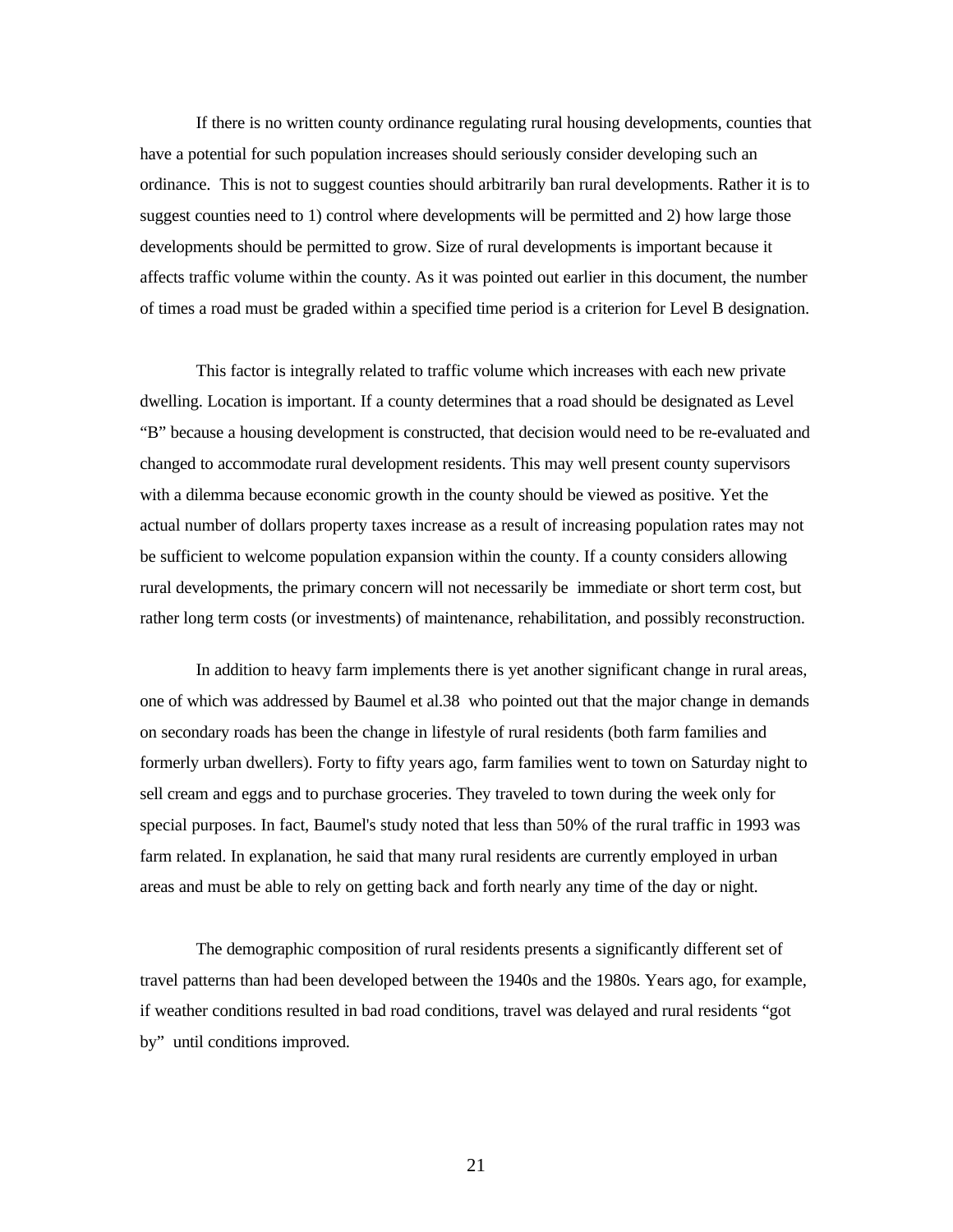In addition to farm related demands on the rural infrastructure, the growth of rural housing developments complicates budget decisions in some areas of the state of Iowa, i.e., increased traffic volume and a need and/or demand for increased levels of service, may, in the future, have increasing relevance for county decisions to:

- convert some rural roads to Level "B", minimum maintenance status
- defer maintenance of roads and bridges
- close designated roads (or bridges) altogether
- maintain designated roads at their current level of service even though residents demand higher levels of service

# **Construction of Private Entrances for County Residents**

The issue as to whether the county has a policy addressing the location of private entrances is important. Equally, if not more important, however, is whether the costs of construction and the costs of maintenance are absorbed by the county or by those requesting construction of the entrance.

• In 28 jurisdictions in Iowa, construction costs are assumed by the county, while the landowner is responsible for those costs in 29 jurisdictions.

The remainder indicated that either the county and the landowner share costs or the decision is made on a case by case basis.

- Nearly all counties responding in this study have policies addressing the construction and maintenance of private entrances (only 3 did not).
- All counties regulate the location of entrances, and a majority (58 out of 80) require permits prior to construction.
- In nearly all instances, the landowner absorbs the cost of culvert pipe if it is needed.
- Only 7 counties indicate they furnish the pipe, one indicating the county paid for 50% and another 75%.
- In 43 counties the land owner pays the entire cost of construction, in 22 counties the cost was absorbed by the county; and in the remaining counties the cost was shared.
- In 30 counties, the county even absorbs the cost of surfacing the entrance.
- Once constructed, 61 out of 80 counties absorb the cost of maintenance of private entrances. All counties reported they construct more than 10 entrances per year

### *Recommendations: Private Entrances*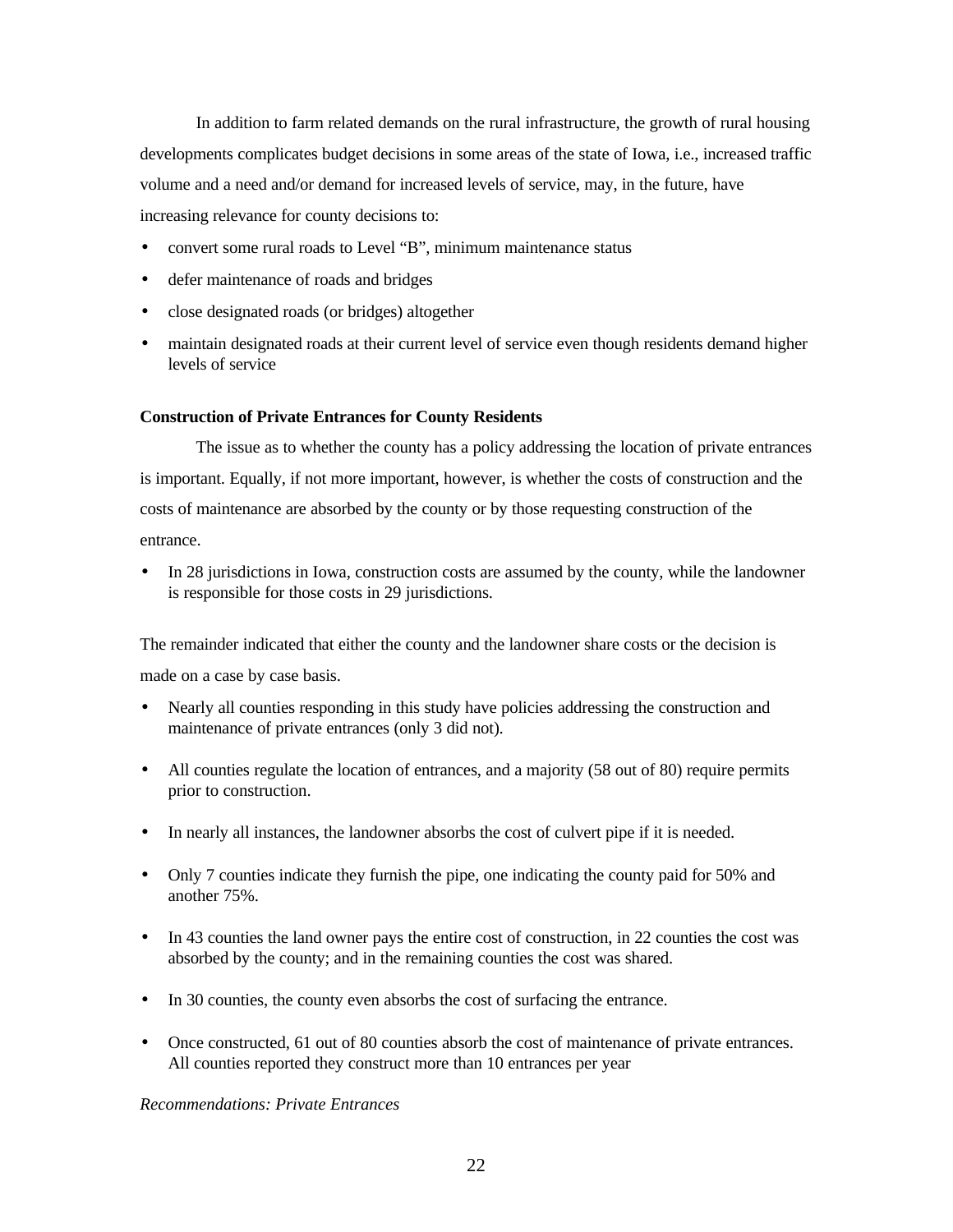The trend over the last several years has been for counties to exercise increasing control over the construction of entrances and to require landowners, and not the county, to bear the cost. There had been an effort to reduce the number of entrances and control their locations for safety considerations, particularly on heavier traveled roads. It is recommended that:

• All counties should require a permit for the construction of new entrances and that the cost should be borne by the party who benefits, namely the landowner.

### **Roadside Management Practices**

In 56 counties, roadside management responsibilities are assumed by the office of the county engineer. The remaining 17 counties report responsibilities are being shared by the county engineer and the conservation board or the weed commissioner. In 4 counties, responsibility rests with a roadside biologist, county conservationist, or a separate integrated roadside vegetation management section.

Problems associated with roadside management are listed below in Table 4 in order of severity. A ranking of 1 indicates the worst level of severity and 6 indicates the least level of severity.

| Problem                                         | <b>Most</b><br><b>Severe</b><br>1 | $\overline{2}$ | 3              | $\overline{\mathbf{4}}$ | 5              | Least<br><b>Severe</b><br>6 |
|-------------------------------------------------|-----------------------------------|----------------|----------------|-------------------------|----------------|-----------------------------|
| Weeds                                           | 17                                | 12             | 12             | 16                      | 5              | 6                           |
| <b>Brush</b>                                    | 29                                | 17             | 11             | 10                      | $\overline{2}$ |                             |
| <b>Ditch</b><br><b>Erosion</b>                  | $\overline{4}$                    | 11             | 13             | 16                      | 16             |                             |
| Silt from<br>Field                              | 19                                | 20             | 17             | $\overline{4}$          | 5              | 4                           |
| Foreslope<br><b>Backslope</b><br><b>Erosion</b> | $\boldsymbol{0}$                  | 3              | $\overline{4}$ | 9                       | 19             | 22                          |
| <b>Trash</b>                                    | 3                                 | 8              | 12             | 11                      | 11             | 20                          |

### **Table 4. Severity Ranking of Roadside Management Problems**

Table 4 illustrates brush, silt from farm fields, and weeds are, respectively, the most severe problems for county engineers. Erosion of ditches, foreslopes, and backslopes and trash remain problematic, but somewhat less so.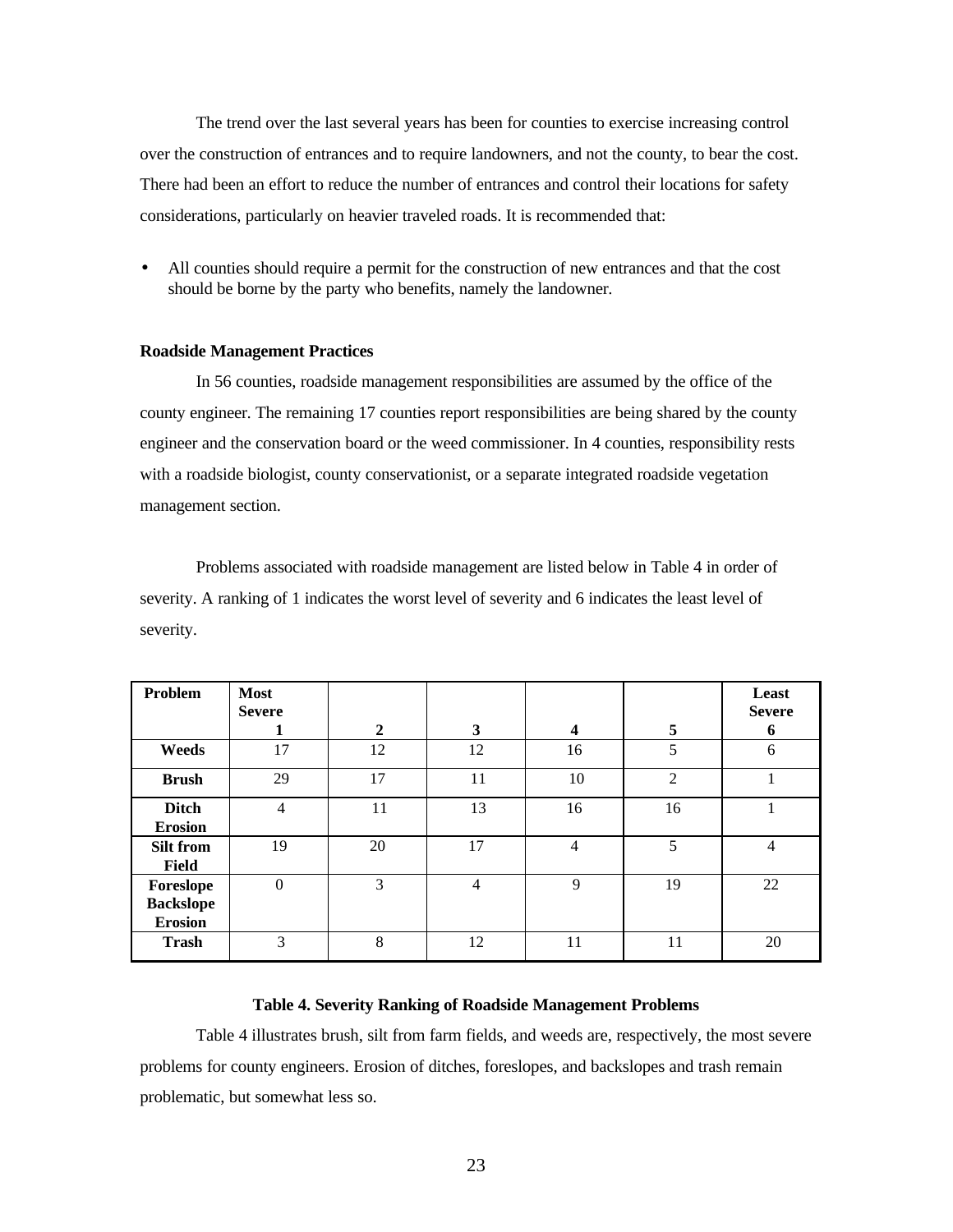# *Mowing Right Of Way (ROW) on Paved Roads*

- 12 counties reported they mow the entire ROW
	- 8 counties mow the entire ROW once a year
	- 3 counties mow the entire ROW twice a year
	- 1 county mows the entire ROW 4 times during the year
- 51 counties report mowing shoulders of roads
	- 7 counties do so only once per year
	- 33 counties mow two to three times per year
	- 11 counties mow 4 times per year

Only one county reported it does not mow shoulders on paved roads.

# *Mowing of ROW on Granular Surfaced Roads*

- 4 counties mow the ROW on granular surfaced roads
- 31 mow foreslopes on this granular surfaced roads
- The number of mowings per year was reported from 1 4 but most counties do not have a specific number of times per year for this service. It is done as needed and as time permits.

# *Spraying Road ROW*

- 51 counties spot spray for weeds only
- 5 counties reported they spray the entire ROW
- 15 do not spray at all

# *Prairie Grasses*

- 45 counties have planted prairie grasses in their ROW
- One county (Black Hawk) reported over 200 miles of prairie grass have been planted
- 10 more counties reported 30 or more miles planted

# *Ditch Cleaning*

- 18 counties report they have a regular ditch cleaning program
- 37 counties report they clean ditches upon request of landowners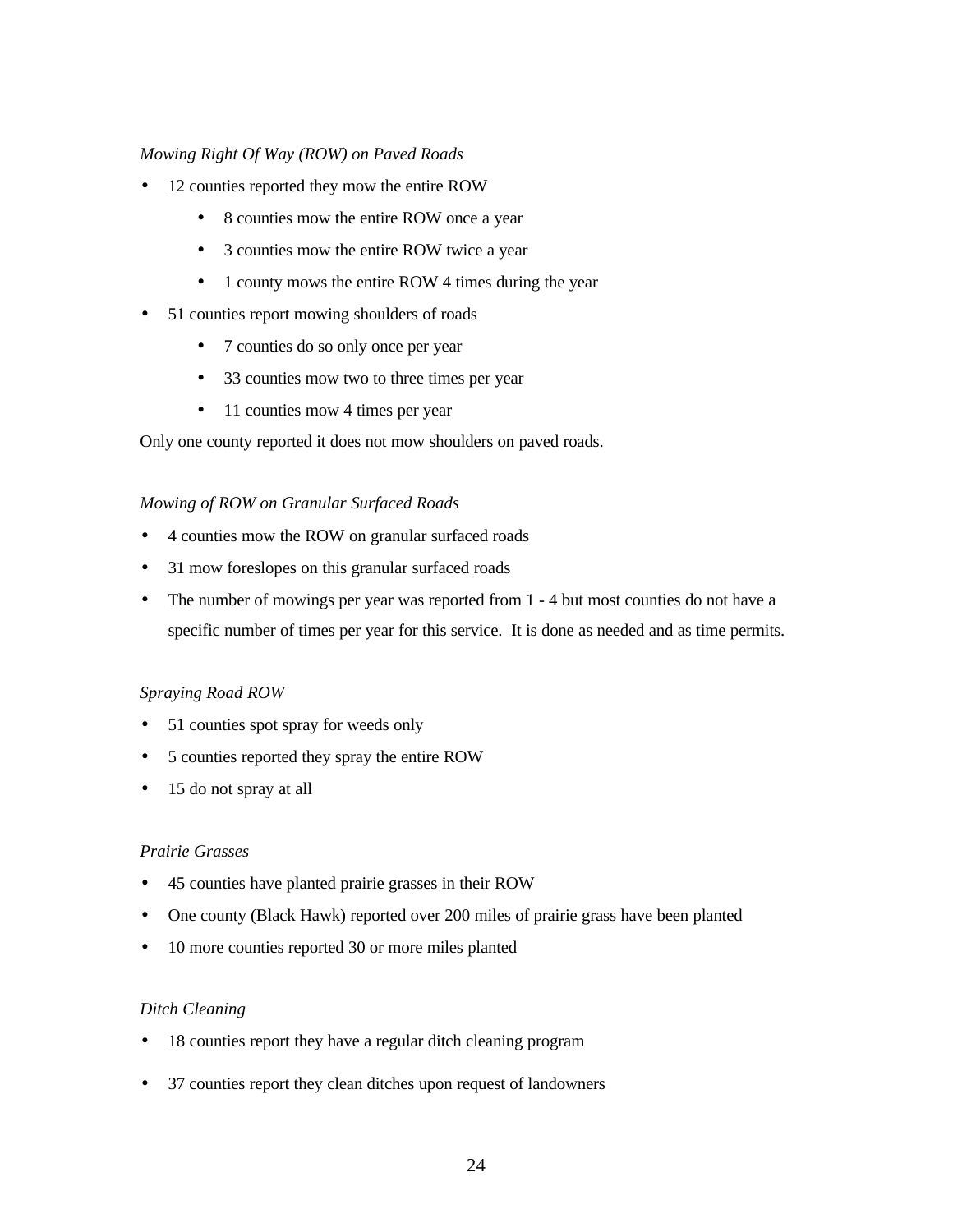- Many counties clean ditches as needed, i.e., as requested by patrol operators and maintenance personnel
- One county has a full-time crew working on ditch cleaning

### *Recommendations: Roadside Management*

Most counties have their roadside management activities located in the county engineer's office. If this is not the case, there should nonetheless be close coordination. The practice of planting prairie grasses is expanding.

- *Mowing:* There are a few counties that mow the entire ROW on paved roads. Many other counties have abandoned that practice for economic reasons and because many of their constituents prefer a more natural look to the roadways. Those that still mow all the ROW should re-evaluate that practice. Mowing the shoulder is a good practice for safety reasons and to provide a clear roadway for snow to blow away in the winter. Of course, it is also necessary to spot mow for weeds.
- *Ditch cleaning*: Each county should develop a policy regarding ditch cleaning. Practices should then conform to the severity and nature of the problem. In any case, the counties should use the dirt from the ditches as they see fit.

## **Right of Way Encroachments**

County engineers report considerable problems with encroachments on the road right of way. Farming on the ROW seems to occur most frequently, followed closely by pasturing, parking farm equipment, storing hay, and fence rows extending into the ROW. There was a large number of other items reported including rocks, brush, burn piles, junk, trash, parked cars, buildings, unauthorized construction, tile checks, and landscaping in front of houses.

Table 5 on the following page shows the number of county engineers reporting they were having problems with each of the listed ROW encroachment problems. They were asked to rank each of these items as to the frequency with which the problem occurs in their counties. That frequency is also shown in Table 5.

#### **Frequency Rating**

|                    |         | <b>Most</b> |    | Least |
|--------------------|---------|-------------|----|-------|
|                    | # Prob. |             |    |       |
| Farming in the ROW | о,      | 33          | 10 |       |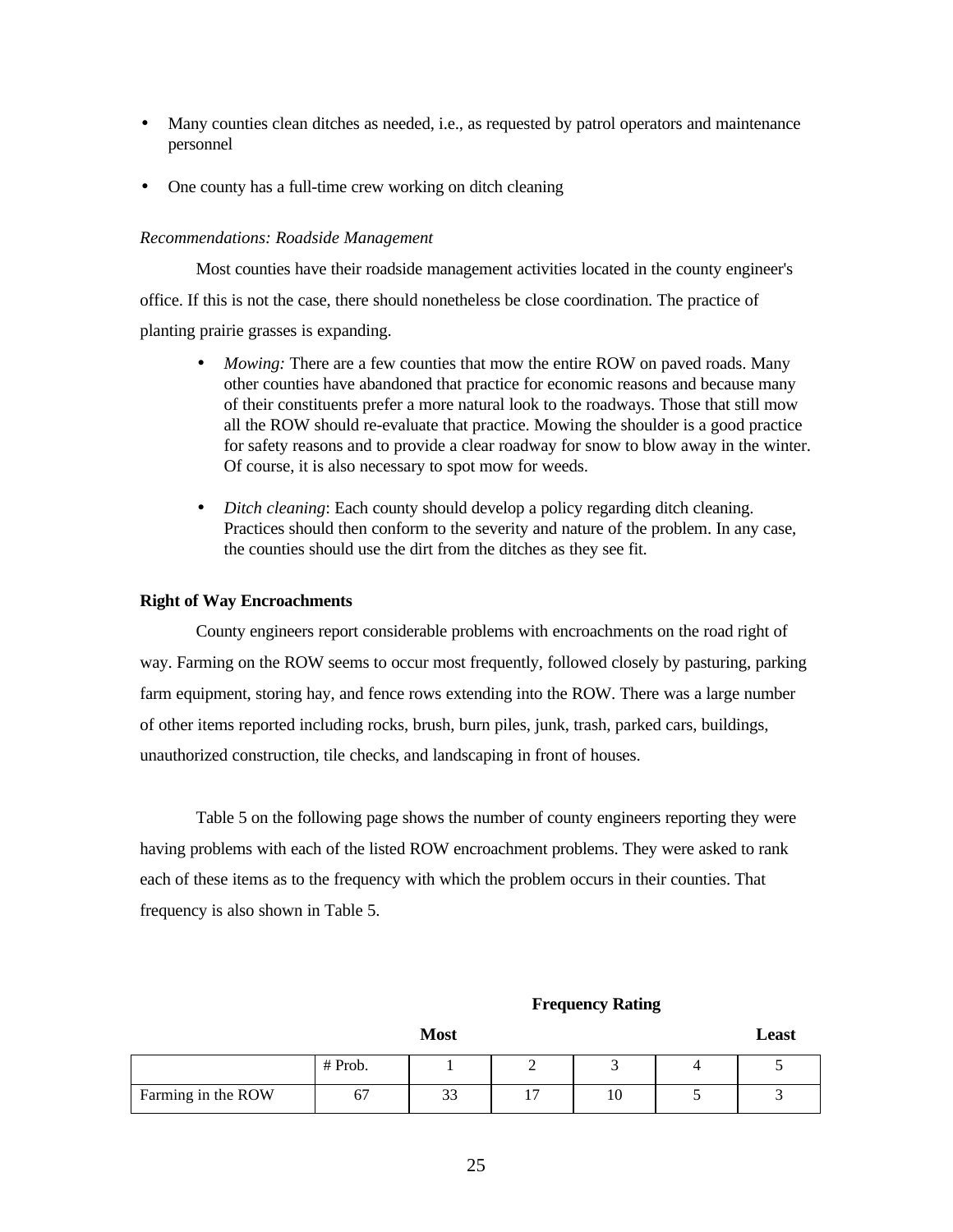| Grazing in the ROW | 59 |  | 19 |  |
|--------------------|----|--|----|--|
| Parking Equipment  |    |  | 14 |  |
| <b>Storing Hay</b> | 49 |  |    |  |
| Fences in ROW      |    |  |    |  |

### **Table 5. Problems of ROW Encroachment**

(Note: Some counties selected more than one category per ranking.)

### *Actions Taken Regarding ROW Encroachments*

When asked what actions their counties normally take when dealing with ROW encroachments, 61 said they send the landowner a letter, 46 said that someone will talk to the landowner, 20 said they will ignore the problem, 6 said they will take legal action, and 4 indicated they will correct the situation themselves.

### *Right of Way Easements*

 Nearly all counties (only one did not) require utility companies to obtain a permit before placing utilities in the ROW. Sixteen counties require the company to put up a bond before beginning work, and 13 require a county employee to be present during construction.

### *Utility Location Requirements*

Nearly all the counties (59) said they require the utilities to be placed in a particular location in the ROW. Only 13 said they did not require placement in a particular location. The following table shows the number that require the utility to be placed in each location. A few require location outside the ROW in some instances.

|                                   | In Shoulder | In Ditch | In Roadway | On Backslope | Near ROW Line |
|-----------------------------------|-------------|----------|------------|--------------|---------------|
| <b>Underground Electric Lines</b> |             |          |            |              | 20            |
| <b>Overhead Electric Lines</b>    |             |          |            |              | 49            |
| <b>Gas Pipelines</b>              |             | 12       |            | 10           |               |
| Telephone Lines                   | 21          |          |            |              |               |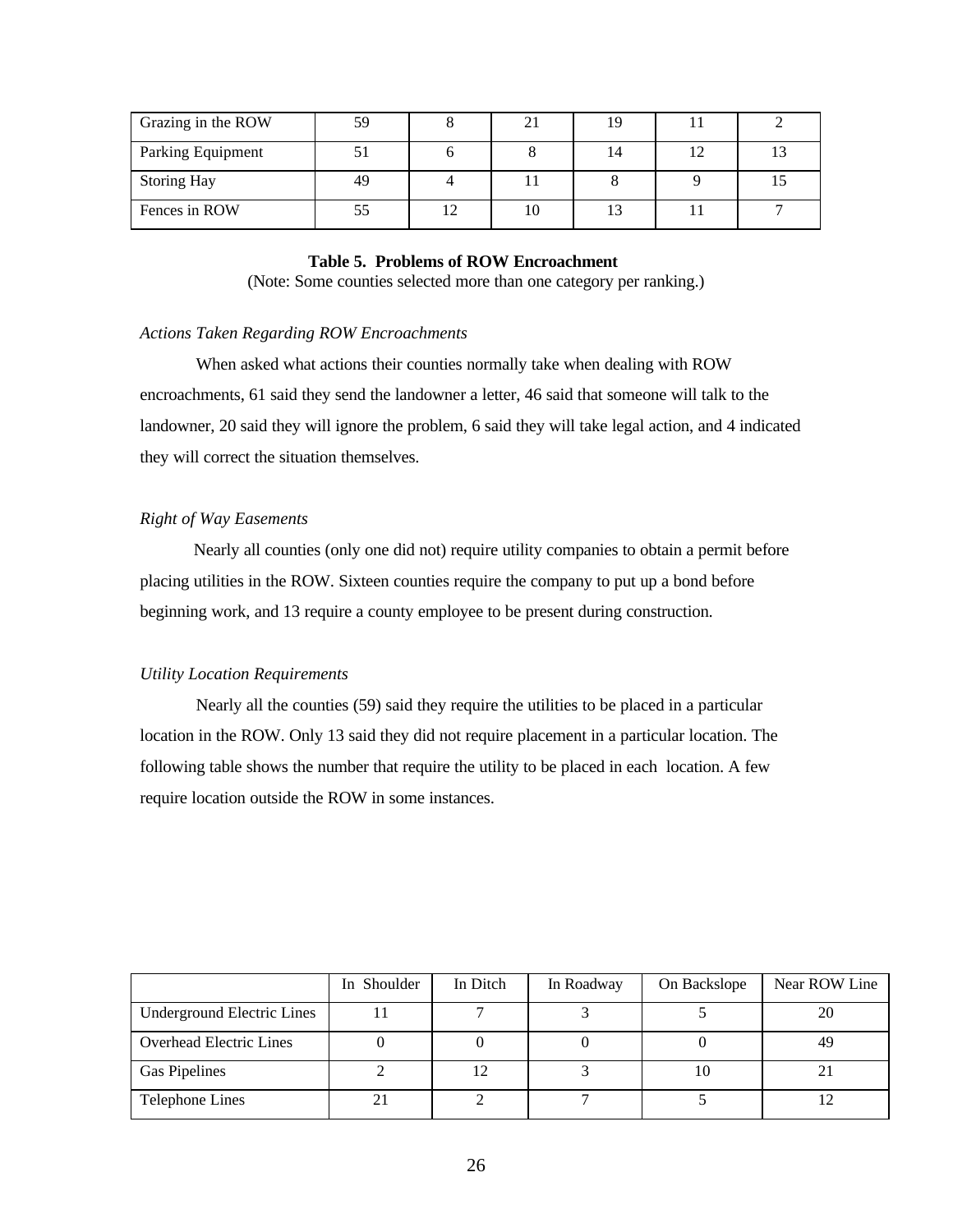| <b>Rural Water Lines</b> |    | . . |  | oc<br>$\angle U$ |
|--------------------------|----|-----|--|------------------|
| Cable Lines              | 1C |     |  |                  |

#### **Table 6. Utility Location Requirements**

#### *Compliance by Utility Companies*

Forty-four counties report they have had problems with utility companies. Fourteen said they have experienced no problems. The nature of the problems consist of lines not being placed in the proper location or depth, damage to culvert or tile lines, inadequate cleanup, and inadequate traffic control. Not wanting to replace sufficient surfacing material was also mentioned.

### *Recommendations: Right-of-way Encroachments*

 It is apparent there are numerous ROW encroachments by adjacent landowners but most are not of a serious nature. It appears they are being handled in a manner commensurate with the severity of the problem. Resolutions range from ignoring the problem, to discussions and letters to the landowner or legal action in some instances. Attention should be given to those encroachments that jeopardize public safety and those that interfere with drainage and cause extra maintenance. Utility permits should be required before construction begins. There seems to be considerable variation in the designated location of utility lines. It would be helpful for a committee of county engineers and utility representatives to develop a uniform, optimum location for each utility type.

### **Personnel**

#### *Unions*

Fifty-nine counties reported their employees are unionized. In 49 counties, the union is part of a larger union; 11 are local unions (1 has both). Fifteen counties have no union.

Union contracts are negotiated by an outside negotiator in 44 counties, by the county engineer in 23 counties, and by county supervisors in 18 counties. In many instances, negotiations are carried out by a combination of the parties listed. Some also listed human resources personnel, personnel director, county attorney and others.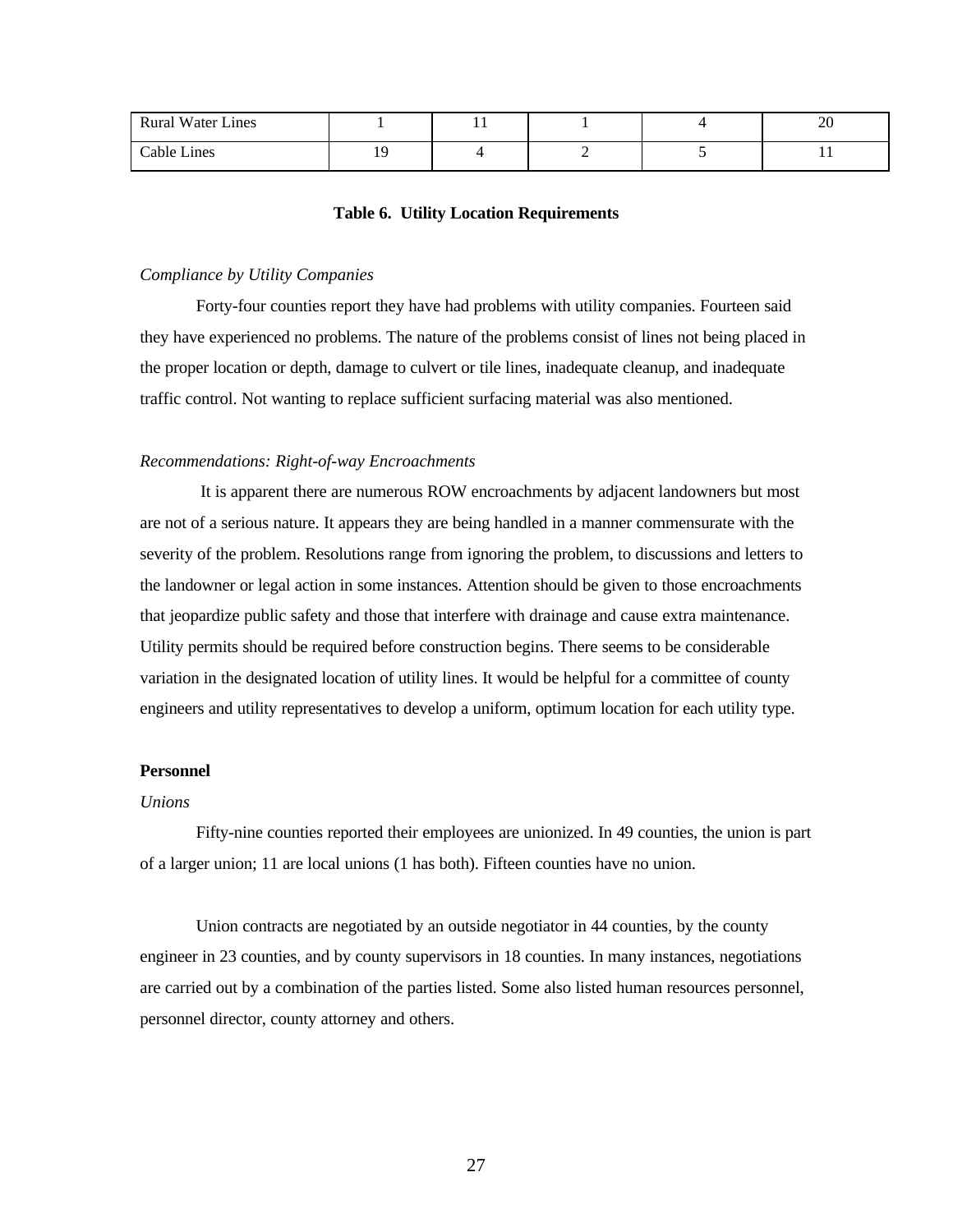Counties have apparently had few grievances in most cases. Only four counties have had more than 10 grievances over the last five years. Four counties had between 6 and 10. Another 15 had between 3 and 5 and the remaining 34 had less than 2.

#### *Who Hires Employees?*

In nearly all counties (54) the county engineer hires new employees, in 6 counties the supervisors hire, and 11 counties report both the county engineer and the supervisors share hiring responsibilities. A few counties have a personnel director or employment relations office. In nearly all cases, the engineer does the hiring with approval or concurrence of the board. Table 7 presents a tabulation of the number of road crew employees and the total secondary road employees as reported by the counties. Specialized bridge crews are reported by 44 counties, grading crews by 22 counties and sign crews by 62 counties. Others report they use specialized pavement patching crews in the summer, special crews for culverts, ditch cleaning, tiling, roadside management, backhoe, trucking, and spraying.

The information submitted in response to questions regarding organization of the county into "maintenance districts" and "maintainer areas" was inconclusive. There was perhaps some confusion in differentiating between those two terms.

Table 8 presents a tabulation, by county, of the average number of miles in each maintainer area. The average of those reported is 75 miles which is approximately the size of one township with more than 2/3 of the counties ranging between 65 and 85 miles. One interesting fact was that for two counties the area served in the summer was larger than served in the winter.

#### *Recommendations: Personnel*

Employees in a majority of counties are unionized. Negotiation of union contracts is most often carried out by an outside negotiator, many times with the cooperation of the county engineer, supervisors, or others. Hiring of employees is generally done by the engineer or in a few cases a personnel officer, with the approval or concurrence of the board.

| County    | Road Crew | Total     | County   | Road Crew | Total     | County     | Road Crew   | Total |
|-----------|-----------|-----------|----------|-----------|-----------|------------|-------------|-------|
| Adair     | NA        | <b>NA</b> | Floyd    | 25        | 41        | Monona     | $\sim$<br>◡ |       |
| Adams     |           | 18        | Franklin | <b>NA</b> | NA        | Monroe     |             | 30    |
| Allamakee | NA        | <b>NA</b> | Fremont  | <b>NA</b> | <b>NA</b> | Montgomery | 14          | 25    |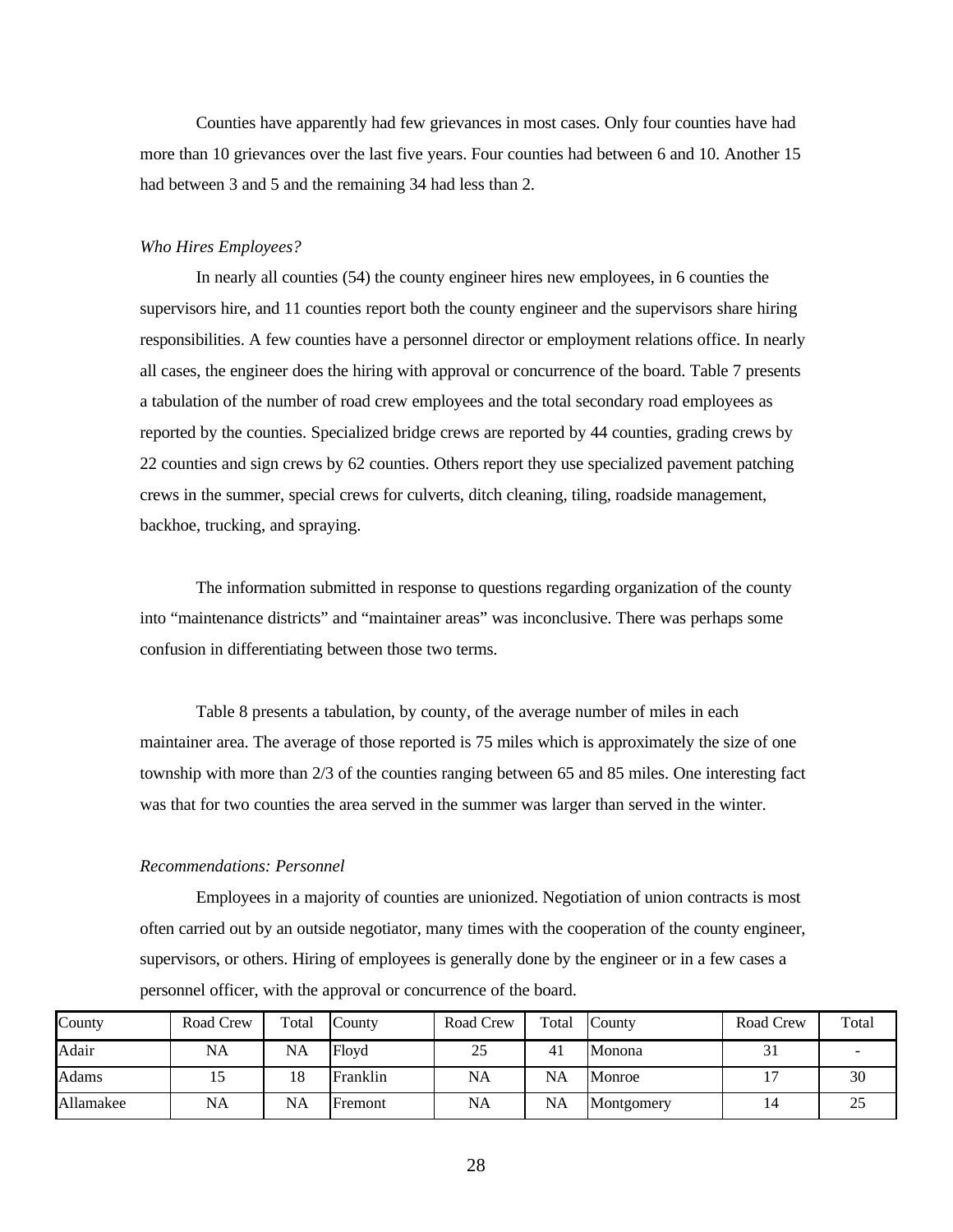| Appanoose          | <b>NA</b>       | <b>NA</b>      | Greene    | NA        | <b>NA</b>      | Muscatine     | NA              | NA                       |
|--------------------|-----------------|----------------|-----------|-----------|----------------|---------------|-----------------|--------------------------|
| Audubon            | 23              | 36             | Grundy    | 21        | $26-29$        | O'Brien       | <b>NA</b>       | NA                       |
| Benton             | 33              | $\overline{a}$ | Guthrie   | <b>NA</b> | <b>NA</b>      | Osceola       | 16              | 19                       |
| <b>Black Hawk</b>  | 30              | 41             | Hamilton  | 26        | 34             | Page          | 25              | $\mathbf{r}$             |
| Boone              | 29              | $\overline{a}$ | Hancock   | 23        | 39             | Palo Alto     | 24              | 37                       |
| <b>Bremer</b>      | <b>NA</b>       | <b>NA</b>      | Hardin    | <b>NA</b> | <b>NA</b>      | Plymouth      | 26              | $\mathbb{Z}^2$           |
| <b>Buchanan</b>    | 24              | 29             | Harrison  | 31        | 38             | Pocahontas    | 20              | 28                       |
| <b>Buena Vista</b> | 20              | $\overline{a}$ | Henry     | 24        | $\frac{1}{2}$  | Polk          | <b>NA</b>       | $\overline{NA}$          |
| <b>Butler</b>      | 30              | $\overline{a}$ | Howard    | 22        | 26.5           | Pottawattamie | 54              | 70                       |
| Calhoun            | <b>NA</b>       | <b>NA</b>      | Humboldt  | <b>NA</b> | <b>NA</b>      | Poweshiek     | 24              | 40                       |
| Carroll            | 26              | 33             | Ida       | 14        | $\frac{1}{2}$  | Ringgold      | <b>NA</b>       | NA                       |
| Cass               | $\overline{22}$ | 32             | Iowa      | <b>NA</b> | <b>NA</b>      | Sac           | 17              | $\overline{a}$           |
| Cedar              | <b>NA</b>       | <b>NA</b>      | Jackson   | 23        | 32             | Scott         | 21              | 32.5                     |
| Cerro Gordo        | 32              | 42             | Jasper    | <b>NA</b> | <b>NA</b>      | Shelby        | 24              | 33                       |
| Cherokee           | 23              | $\overline{a}$ | Jefferson | 21        | $\overline{a}$ | Sioux         | 27              | 39                       |
| Chickasaw          | 23              | 36             | Johnson   | 26        | 43             | Story         | NA              | NA                       |
| Clarke             | 18              | 26             | Jones     | 25        | 33             | Tama          | 36              | 45                       |
| Clay               | 24              | 34             | Keokuk    | 23        | 31             | Taylor        | 22              | $\mathbf{r}$             |
| Clayton            | 36              | $\overline{a}$ | Kossuth   | <b>NA</b> | <b>NA</b>      | Union         | $21\,$          | 28                       |
| Clinton            | 31              | 46             | Lee       | 26        | $\overline{a}$ | Van Buren     | 15              | 27                       |
| Crawford           | <b>NA</b>       | <b>NA</b>      | Linn      | 52        | 73-83          | Wapello       | 22              | 31                       |
| Dallas             | 28              | 50             | Louisa    | 16        | 23             | Warren        | $\overline{25}$ | 44                       |
| Davis              | <b>NA</b>       | <b>NA</b>      | Lucas     | $17\,$    | 28             | Washington    | <b>NA</b>       | $\rm NA$                 |
| Decatur            | 24              | $\frac{1}{2}$  | Lyon      | <b>NA</b> | <b>NA</b>      | Wayne         | <b>NA</b>       | NA                       |
| Delaware           | 24              | 37             | Madison   | 29        | $\overline{a}$ | Webster       | 40              | 50                       |
| Des Moines         | 17              | 27             | Mahaska   | 28        | 33             | Winnebago     | 22              | $\mathbb{Z}^2$           |
| Dickinson          | <b>NA</b>       | <b>NA</b>      | Marion    | 32        | 43             | Winneshiek    | 25              | $\mathcal{L}$            |
| Dubuque            | 29              | 44             | Marshall  | 26        | $\Box$         | Woodbury      | <b>NA</b>       | NA                       |
| Emmet              | <b>NA</b>       | <b>NA</b>      | Mills     | 22        | 30             | Worth         | 17              | $\overline{\phantom{a}}$ |
| Fayette            | <b>NA</b>       | <b>NA</b>      | Mitchell  | <b>NA</b> | <b>NA</b>      | Wright        | 30              | 40                       |

**Table 7. Road Crew and Total Number of Secondary Road Employees**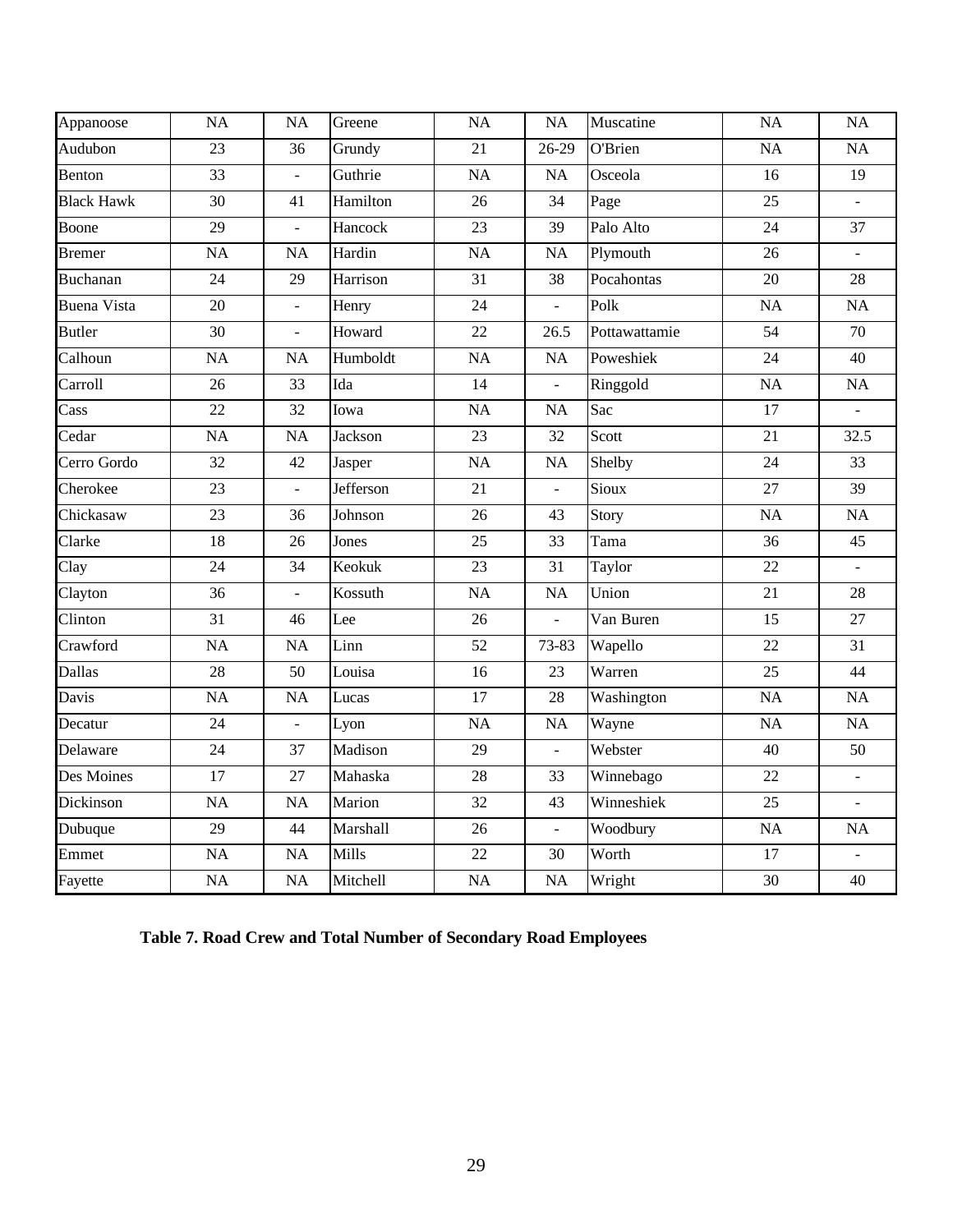| County             | Miles   | County    | Miles     | County        | Miles   |
|--------------------|---------|-----------|-----------|---------------|---------|
| Adair              | NA      | Floyd     | 90        | Monona        | 70      |
| <b>Adams</b>       | 100     | Franklin  | NA        | Monroe        | 80      |
| Allamakee          | NA      | Fremont   | NA        | Montgomery    | 100     |
| Appanoose          | 85      | Greene    | NA        | Muscatine     | NA      |
| Audubon            | $70-75$ | Grundy    | 100       | O'Brien       | NA      |
| Benton             | 80      | Guthrie   | 82        | Osceola       | 88      |
| <b>Black Hawk</b>  | 60      | Hamilton  | 67        | Page          | 120     |
| Boone              | 47      | Hancock   | 52        | Palo Alto     | 64      |
| <b>Bremer</b>      | NA      | Hardin    | 100       | Plymouth      | 75-80   |
| <b>Buchanan</b>    | 72      | Harrison  | 100       | Pocahontas    | 65W-90S |
| <b>Buena Vista</b> | 85      | Henry     | 90        | Polk          | NA      |
| <b>Butler</b>      | 65      | Howard    | $60 - 65$ | Pottawattamie | 70      |
| Calhoun            | NA      | Humboldt  | NA        | Poweshiek     | 78      |
| Carroll            | 82      | Ida       | 80        | Ringgold      | NA      |
| Cass               | 85      | Iowa      | NA        | Sac           | 85      |
| Cedar              | 80      | Jackson   | 65        | Scott         | 55      |
| Cerro Gordo        | 60      | Jasper    | NA        | Shelby        | 75      |
| Cherokee           | 100     | Jefferson | 100       | Sioux         | 70-80   |
| Chickasaw          | 88      | Johnson   | 55        | Story         | NA      |
| Clarke             | 80      | Jones     | 84        | Tama          | 65      |
| Clay               | 95      | Keokuk    | 80-90     | Taylor        | 114     |
| Clayton            | 70-80   | Kossuth   | <b>NA</b> | Union         | 80-90   |
| Clinton            | 68      | Lee       | 80        | Van Buren     | 107     |
| Crawford           | NA      | Linn      | 50        | Wapello       | 87      |
| <b>Dallas</b>      | 70      | Louisa    | 80        | Warren        | 75      |
| Davis              | NA      | Lucas     | 85        | Washington    | NA      |
| Decatur            | 75      | Lyon      | <b>NA</b> | Wayne         | NA      |
| Delaware           | 70      | Madison   | 80        | Webster       | 58      |
| Des Moines         | 60      | Mahaska   | 80        | Winnebago     | 70      |
| Dickinson          | NA      | Marion    | 66        | Winneshiek    | 69      |
| Dubuque            | 85      | Marshall  | 57W-94S   | Woodbury      | NA      |
| Emmet              | 80      | Mills     | 75        | Worth         | 81      |
| Fayette            | NA      | Mitchell  | $\rm NA$  | Wright        | 75      |

# **Table 8. Maintainer Area (in miles)**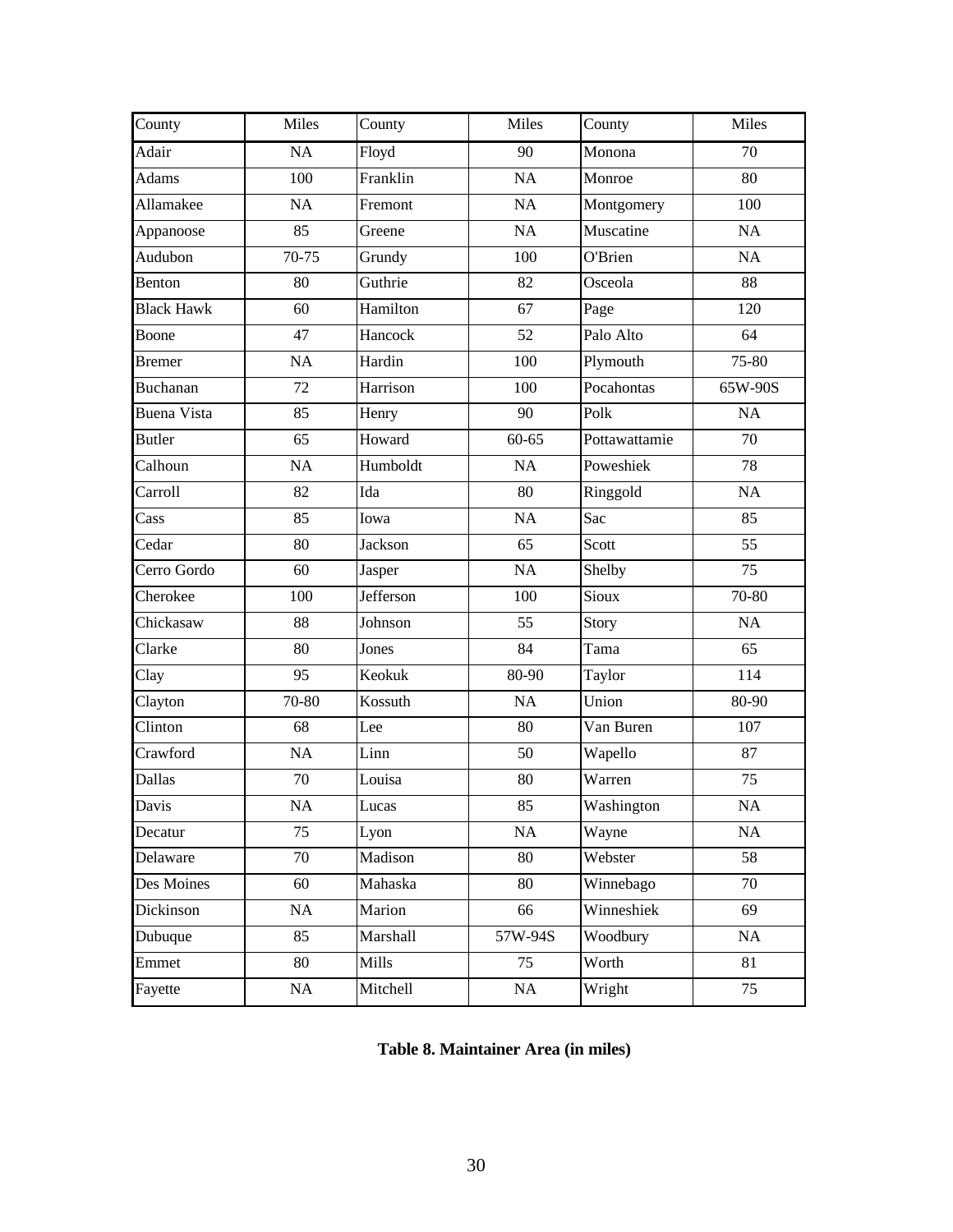#### **Supervisor/Engineer Relations**

# *Board/Agenda*

Fifty-seven counties report the engineer has time on the agenda at each board meeting. Forty-eight report that time is always observed.

#### *Complaint Handling*

Forty-five counties report they use work orders to handle complaints and 28 do not. Rarely do board members receive copies of work orders. When a board member receives a complaint it is passed on to the engineer's office in 64 instances. In 15 cases, the citizen is referred to the engineer's office.

#### *Recommendations*: Supervisor/Engineer Relations

Most counties have a regular spot on the board agenda for the engineer. Complaints received by board members are passed on to the engineer's office for handling. Both of these procedures are as they should be.

#### **Communicating Information to Citizens of the County**

### *Current Methods*

The most common method used by counties to convey information to the public is the newspaper (70 of 82). Twenty-seven report using radio and television. Forty-eight use prepared press releases. Forty-eight have conducted public information meetings and 8 have done special mailings. There are very few (2-4) that have previously tried these methods and then abandoned them. There were also a few counties that plan to use some of these methods in the future. Eight plan to try public meetings and 5 plan mailings.

### *Satisfaction with Methods of Communicating with the Public*

Sixty-eight counties report satisfaction with their present methods of communicating with the public and 14 were not satisfied.

#### *Special Methods*

A few counties have had newsletters and two counties are currently considering them. One county reports conducting an annual board meeting in each city within the county. Each of the

31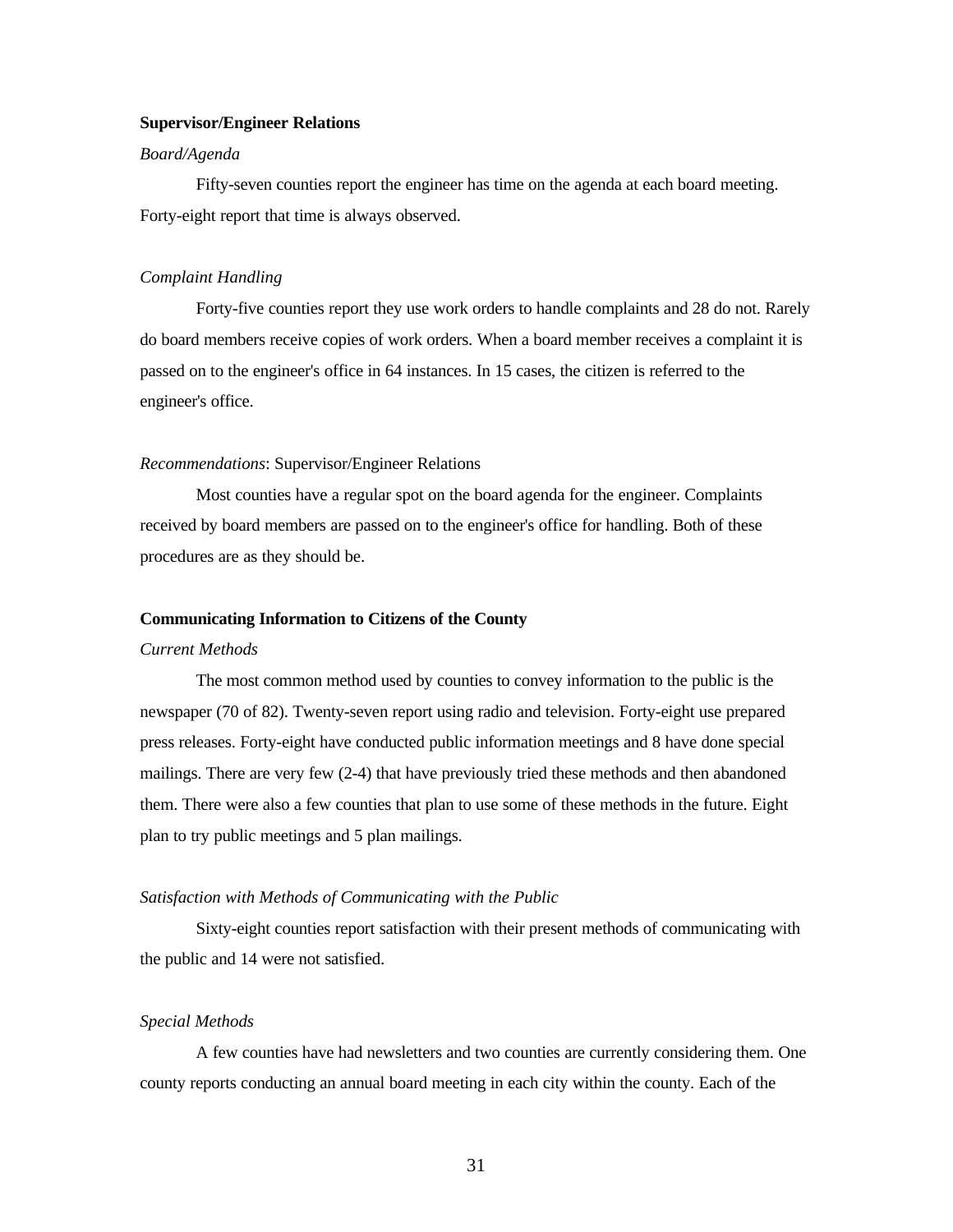county officers attends the meetings. Another county has held informational meetings at 3 locations within the county. Two counties are considering creating a home page on the internet and there was a suggestion of producing a video to be shown on the local cable access station. Presentations at service clubs and other groups were also mentioned as a good means of providing information. Another method is interaction with schools, particularly on Career Days.

#### *Recommendations: Communicating Information to Citizens*

It is not surprising that most counties use the newspaper to communicate with the public. That is the medium most readily available and the most interested in publishing the county news. Counties could help themselves significantly by preparing news releases, which offer a way to ensure the facts are correct and presented in a favorable manner.

County newsletters are successful in the few counties that used them, but it seems to become a burden to prepare articles that are fresh and interesting. Perhaps there could be a committee organized (e.g., the ICEA Public Relations Committee) that would write a few general articles to be published in each newsletter. Additional special articles could then be prepared to complete the newsletter. Another suggestion is to have a special "county news" section placed as an insert in the newspaper in general circulation within the county.

#### **County Purchasing/ Leasing Practices Concerning County Equipment**

### *Equipment Specifications*

Table 9 illustrates that counties use standard specifications most of the time when purchasing equipment. A few use the Iowa Department of Transportation specifications but most counties use those they developed themselves. Their comments indicate that the specifications were developed by the Iowa DOT and from other counties.

### *Equipment Leasing*

The information received regarding leasing of equipment was inconclusive. Between 1 to 6 counties, however, indicated they lease some of the equipment listed in Table 9.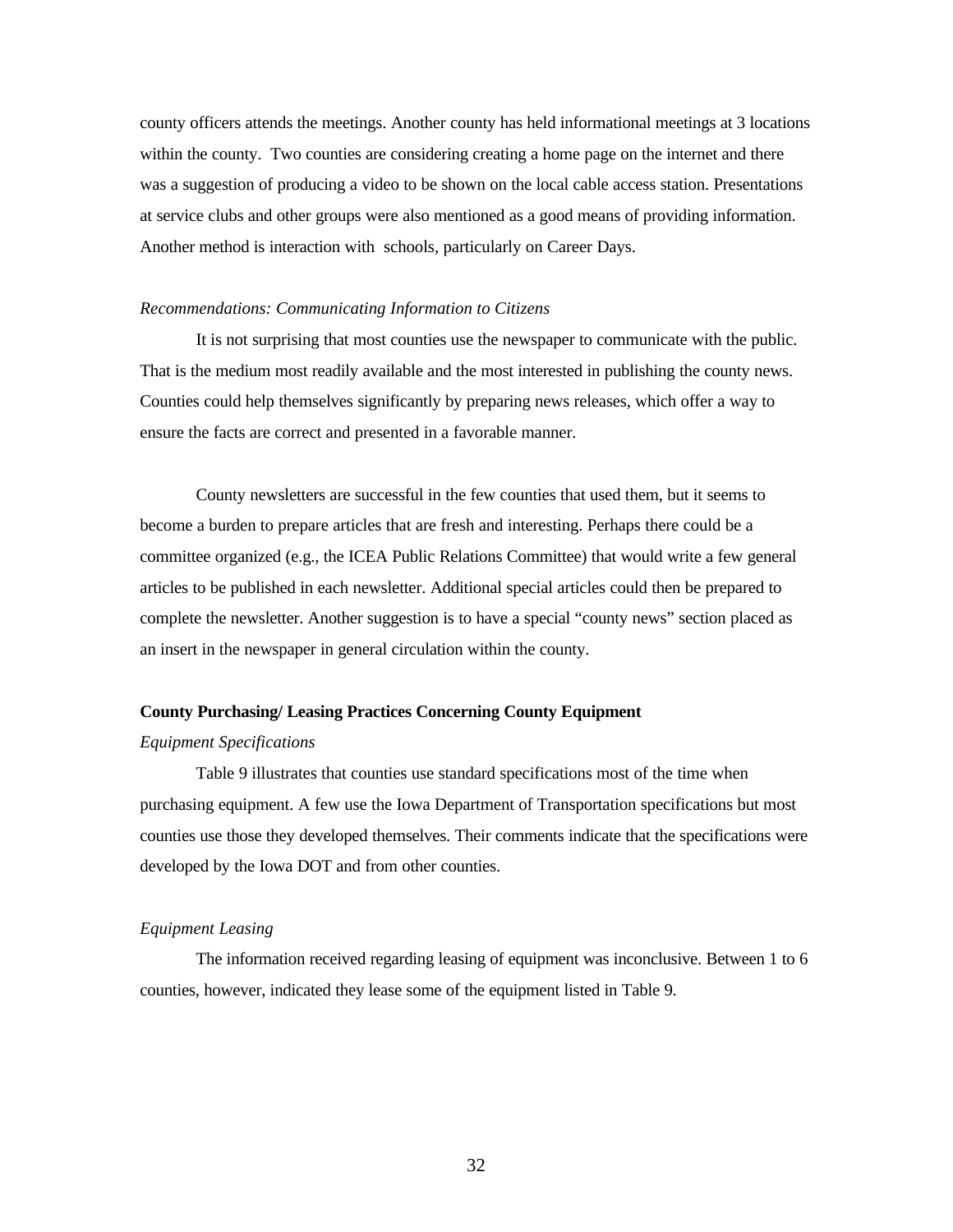|                           | Yes | N <sub>o</sub> | <b>Iowa DOT</b>             | County |
|---------------------------|-----|----------------|-----------------------------|--------|
| Tractors/Mowing Equipment | 34  | 34             | $\mathfrak{D}$              | 41     |
| Autos/Pickups             | 46  | 22             | 12                          | 40     |
| Excavators                | 39  | 29             | $\mathfrak{D}$              | 45     |
| Loaders                   | 43  | 24             | $\mathfrak{D}$              | 49     |
| <b>Bulldozers</b>         | 37  | 30             | $\mathfrak{D}$              | 41     |
| Road Graders              | 51  | 18             | $\mathcal{D}_{\mathcal{A}}$ | 52     |
| Drag Lines                | 28  | 33             | $\mathfrak{D}$              | 38     |

Specifications From

### **Table 9. Use of Standard Specifications for Purchase**

# *Equipment Sharing*

Six counties indicate they share their equipment with other counties and 5 share with cities. It is noted that the numbers as reported may be lower than the true number because several more counties listed equipment they currently share.

In addition to tractors and mowing equipment, automobiles and pickups, excavators, loaders, bulldozers, and road graders are shared as are drag lines, street sweepers, seeders, paving equipment, asphalt rollers, water pumps, distributors, crack filling equipment, scrapers, lowboy trailers, brush chippers and other specialized equipment. In most cases, this equipment is used for special construction or maintenance activities for a short time. There are also many instances where counties regularly loan such equipment on an informal basis. Many times the operator of the equipment goes with it.

### *Recommendations: County Purchasing and Leasing Practices*

Most counties use standard specifications when purchasing equipment. There is sharing and loaning of equipment between counties and also some with cities. County engineers should look into producing a list of specialized equipment and circulating it to others in the area. This might lead to more opportunities for sharing.

#### **Overall Conclusions and Recommendations**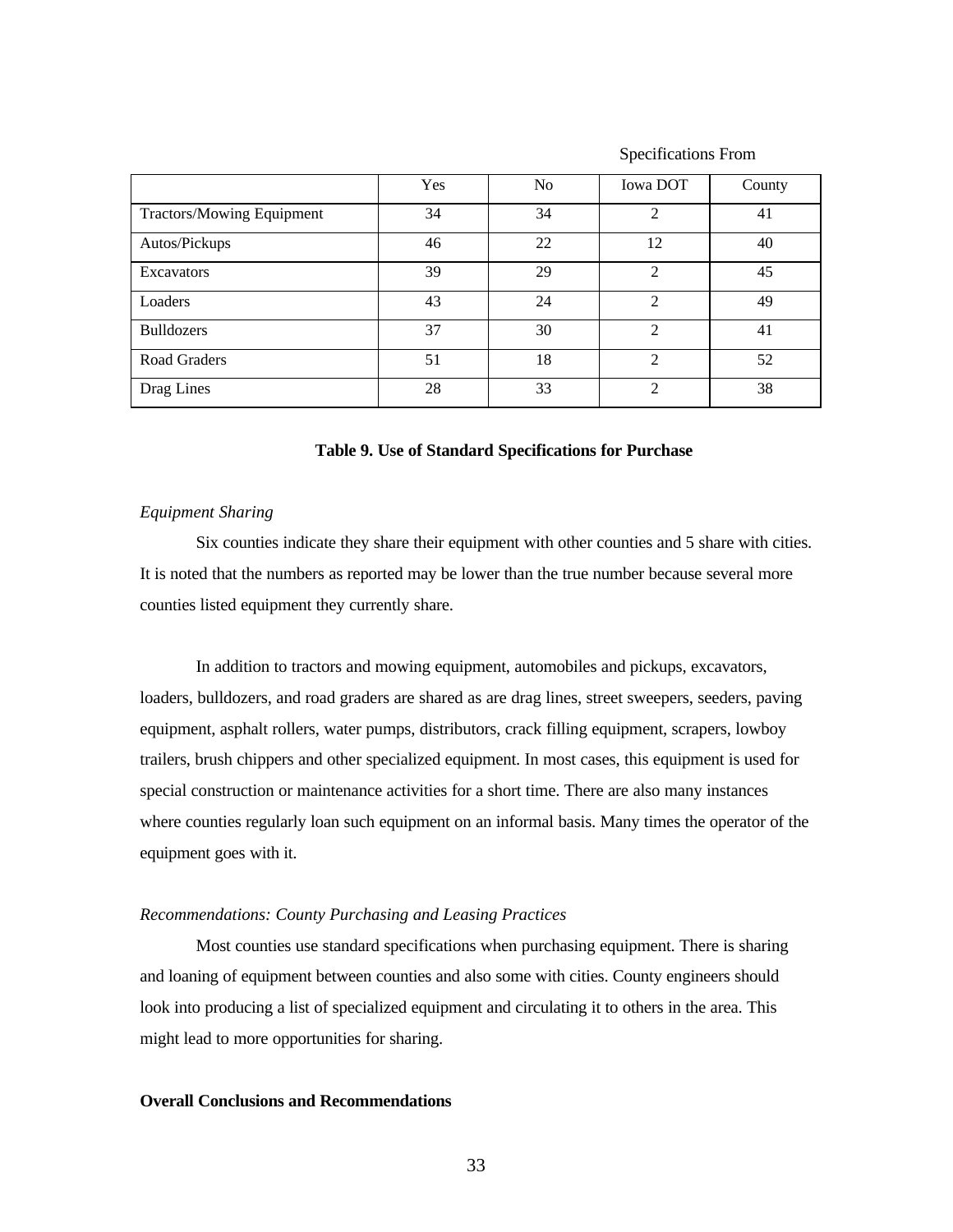The county engineers and supervisors of Iowa have long shared experiences and information with each other to enhance efficiency, quality, and service in the secondary road area. Often when a new problem has emerged, they have worked toward a solution in a group effort. All have been very willing to share their experiences with others. This study has illustrated this kind of cooperation and sharing. Researchers initially determined the most important problems in the secondary road area, then gathered information on how each county handles its problems. This document is a compilation of that information. It has been particularly interesting to note that all counties shared nearly the same problems and that all appear to be solution oriented.

The information in this document is intended to be used as a reference document, to show how counties in general have acted regarding their most important issues. It should serve as a guide for each county not only to review its current policies and procedures, but also as a guide to provide solutions to new problems.

It is, therefore, recommended that all county engineers review these subjects with their boards of supervisors. Information presented in this document can then be discussed at a series of regional meetings. Since the most important problem list was developed and later discussed at this type of meeting, the cycle would then be completed. There may be some merit to a presentation at a statewide meeting in addition to or instead of the regional meetings.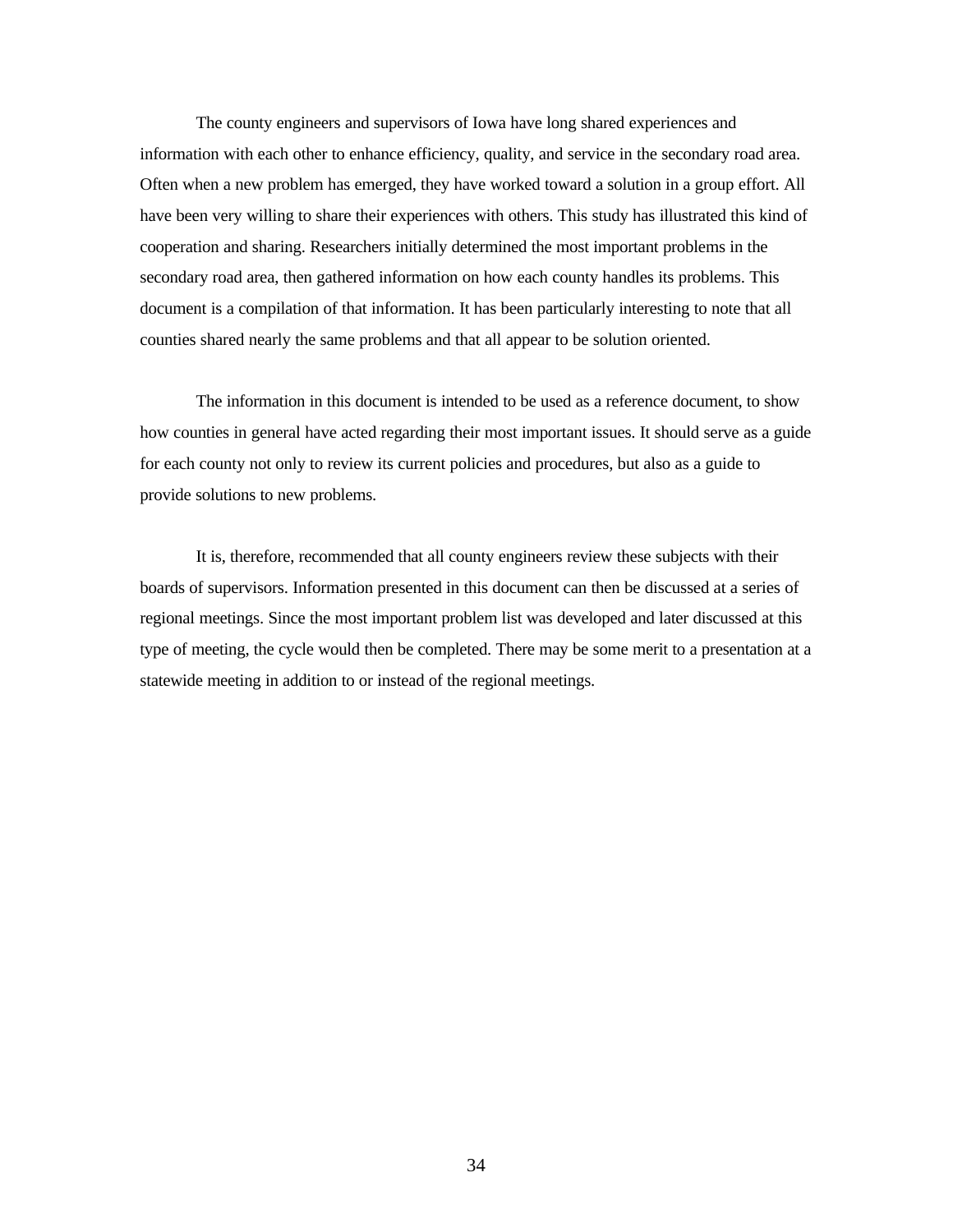### **Appendix A**

# **GUIDELINES FOR COUNTY DECISIONS QUESTIONNAIRE #1**

1. Please provide the name of your county:

*The following questions (2-9) relate to Level B roads:*

2. Are there any Level B roads in your county?

1. Yes

- 2. No (If NO, skip to Question #6)
- 3. If your county has Level B roads, what are the criteria you use for selecting these roads?
	- 1. Type of surfacing
	- 2. Number of times graded each year
	- 3. Number of residences served by road
	- 4. If any industry is located on the road
	- 5. Condition of drainage structures
	- 6. Other (please specify)\_\_\_\_\_\_\_\_\_\_\_\_\_\_\_\_\_\_\_\_\_\_\_\_\_\_\_\_\_\_\_\_\_\_\_

4. Is your county Level B policy the standard policy?

- 1. Yes<br>2. No
- $N<sub>0</sub>$
- 3. Do not know (If DO NOT KNOW, skip to question #6)

5. If your county Level B policy is NOT the standard policy, please list all amendments that your county has made:

1. 2. 3. 4.

6. If your county does NOT have Level B roads, does your county have a dirt road policy?

- 1. Yes
- 2. No

7. If you do NOT have any Level B roads in your county, please briefly identify reasons why you do not:

- 1. 2. 3.
- 4.

8. Has your county had any liability issues arise in connection with Level B roads?

1. Yes

2. No (If NO, skip to question #10)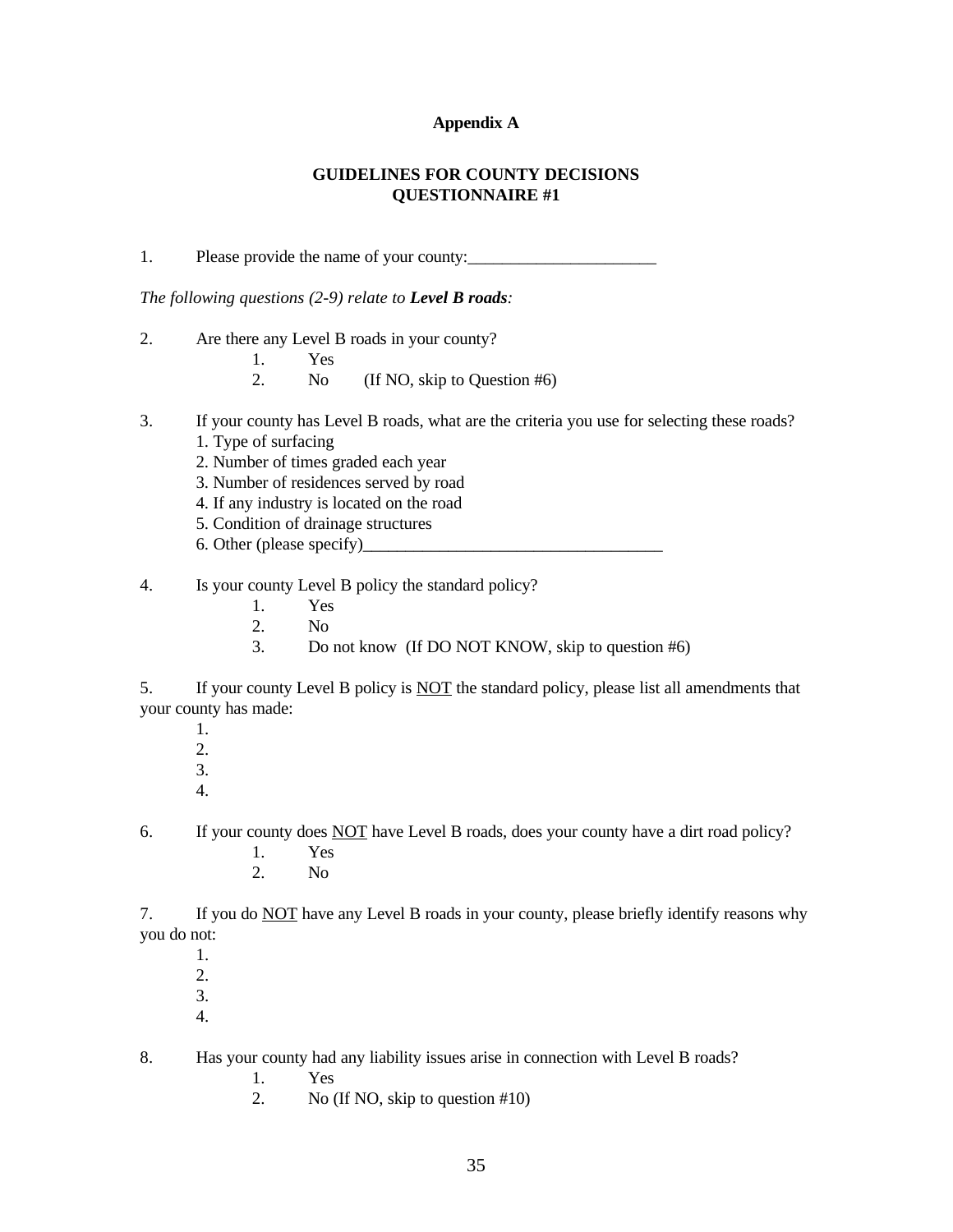9. Please briefly describe the liability issues that have been raised in connection with Level B roads in your county:

*The following questions (10-14) relate to decisions your office may have faced regarding vacating county roads:*

10. Have you vacated, or attempted to vacate, any roads in your county within the last ten years?

> 1. Yes (if YES, skip to Question #12) 2. No

11. "The following are reasons why our county has **NOT** vacated any county roads within the last ten years" (please circle all that apply):

1. The office of the county engineer (or secondary roads) does not have adequate staff to go through the road vacation process.

2. The Board of Supervisors does not want to raise the issue.

3. The potential money damages that might be paid those affected by vacating a road outweigh the cost savings.

4. The county does not initiate road vacation proceedings unless all landowners first agree to the vacation.

5. The county does not initiate road vacation unless a request has been made by a citizen.

6. Other; (please specify)

12. "The following are reasons why our county initiates road vacation proceedings" (please circle all that apply)

- 1. The county attempts to vacate low-volume roads in order to save maintenance o costs.
	- 2. The county vacates roads when requested by affected landowners.
	- 3. The county attempts to vacate low-volume roads that have deteriorating bridges.
	- 4. Other; (please specify)\_\_\_\_\_\_\_\_\_\_\_\_\_\_\_\_\_\_\_\_\_\_\_\_\_\_\_\_\_\_\_\_

13. What techniques have you used to successfully vacate roads?

14. Overall, are you satisfied with the results of your vacation policies? Circle the appropriate response using the following scale.

| <b>VERY SATISFIED</b> |  |  | NOT AT ALL |
|-----------------------|--|--|------------|
| <b>SATISFIED</b>      |  |  |            |
|                       |  |  |            |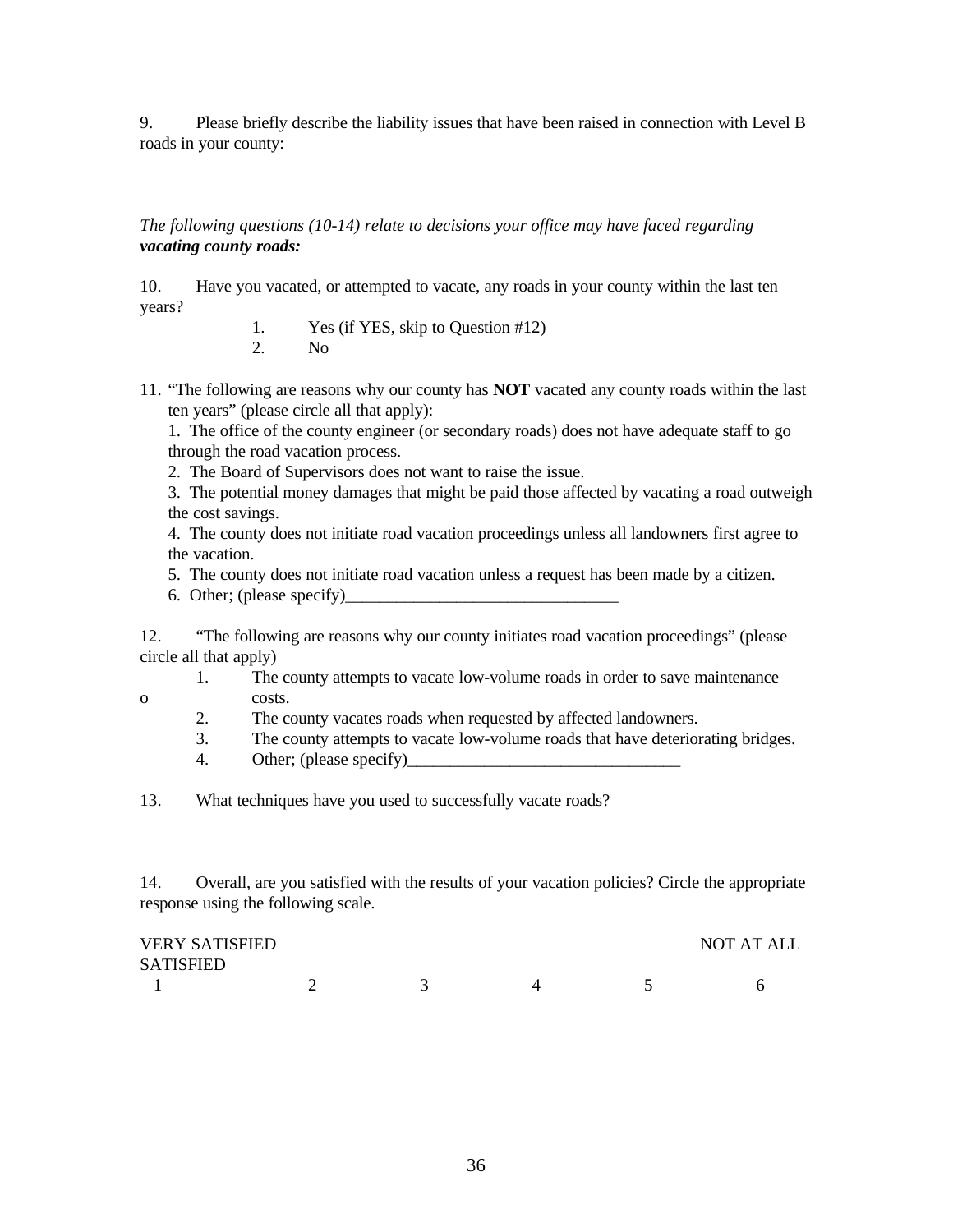*The following questions (15-19) relate to the snow removal policy in your county:*

15. Has your county adopted the ISAC model snow removal policy?

- 1 Yes
- 2. No
- 3. Do not know (If DO NOT KNOW, skip to question #18)

16. If YES to Question #15, has your county made any revisions to the model policy? 1 Yes

- 
- 2. No

17. If YES to question #16, please briefly identify the revisions your county has made and the reason(s) for their adoption:

18. Has your county had any liability issues arise in connection with your snow removal policy or practice?

- 1. Yes
- 2. No (If NO, skip to question #20)

19. Please briefly describe the liability issues that arose in connection with your county's snow removal policy:

*The following questions (20-30) relate to dust control measures taken by your county:*

20. Does your county have a dust control policy?

- 1 Yes
- 2. No
- 21. What type of material do you use for the control of dust?
	- 1. Calcium Chloride
	- 2. Lignon Sulfite (tree sap)
	- 3. Seal coat
	- 4. Magnesium Chloride
	- 5. Emulsion/cutback
	- 6. Other; please specify:

22. Please rank in the order of importance the following factors in selecting the material used for dust control (1 being most important, 4 being least important).

- \_\_\_Cost
- \_\_\_Effectiveness
- \_\_\_Availability
- \_\_\_Other; please specify:\_\_\_\_\_\_\_\_\_\_\_\_\_\_\_\_\_\_\_\_\_\_\_\_\_\_\_\_\_\_\_\_\_\_\_\_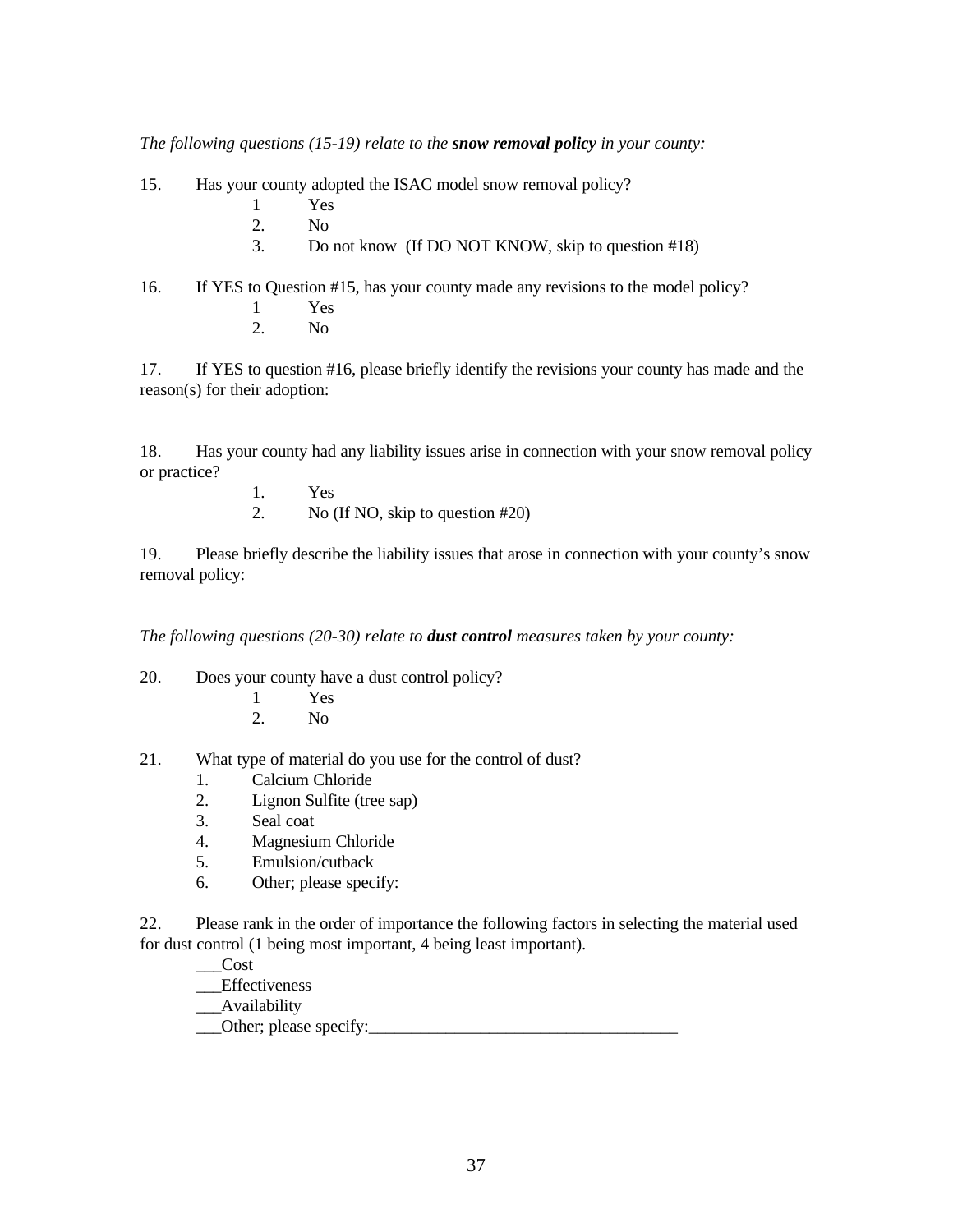- 23. Who applies the dust control materials in your county?
	- 1. County forces
	- 2. Private contractor
	- 3. Landowners
- 24. If dust control materials are applied by a private contractor, who selects the contractor?
	- 1. Landowner
	- 2. County
- 25. If dust control materials are applied by a private contractor, who selects the material?
	- 1. Landowner/Contractor
	- 2. County
- 26. How is the permitting process for dust control handled?
	- 1. Landowner applies directly to county for permit.
	- 2. Contractor performing application applies to county on behalf of the landowner
	- 3. Other; please explain:

27. How are the costs of dust control materials and application divided? Please provide dollar amount or percentages:

\_\_\_\_ Amount paid by landowner (in \$ or %) Amount paid by county (in  $\frac{1}{2}$  or  $\frac{1}{2}$ )

28. Are there any circumstances under which the county pays for the entire cost of dust application?

1. Yes

2. No (If NO, skip to Question #30)

29. "Our county pays for the entire cost of dust application in the following circumstances" (please circle all that apply)

- 1. In front of rural schools
- 2. In front of rural churches
- 3. In front of rural cemetaries
- 4. On roads where excess traffic is being created by county because of construction

hauling.

- 5. On roads where excess traffic is being created by a county detour.
- 6. On roads where excess traffic is being created by a state detour.
- 7. Other; please specify:

30. Does the county prepare the road in advance of application?

- 1. Yes
- 2. No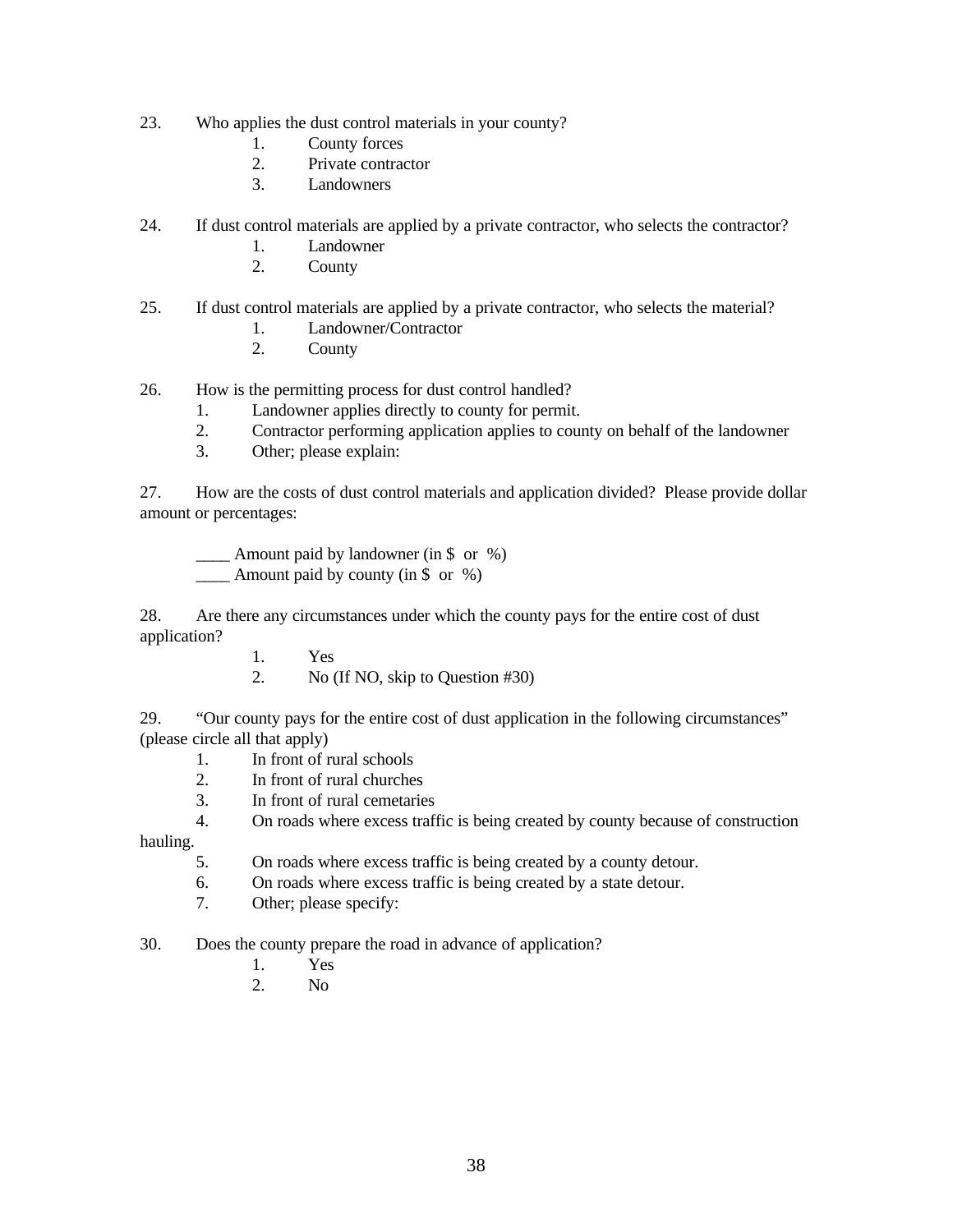*The following questions (31-33) relate to your county's actions regarding the privatization of services provided by, or to, the county:*

| <b>NEVER</b>                    |   | 50% OF THE TIME |   |                |   | <b>ALWAYS</b>  |   |  |
|---------------------------------|---|-----------------|---|----------------|---|----------------|---|--|
|                                 | 2 | 3               |   |                |   | 5              |   |  |
|                                 |   |                 |   |                | 3 |                | 5 |  |
| Snow removal                    |   |                 | 1 | $\overline{2}$ |   | 4              |   |  |
| Weed control                    |   |                 |   | $\overline{2}$ | 3 | 4              | 5 |  |
| Dust control                    |   |                 |   | $\overline{2}$ | 3 | 4              | 5 |  |
| Road construction               |   |                 |   | $\overline{2}$ | 3 | 4              | 5 |  |
| Crack sealing                   |   |                 |   | $\overline{2}$ | 3 | 4              | 5 |  |
| Pavement patching               |   |                 |   | $\overline{2}$ | 3 | 4              | 5 |  |
| Roadside mowing                 |   |                 |   | $\overline{2}$ | 3 | 4              | 5 |  |
| Seal coating                    |   |                 |   | $\overline{2}$ | 3 | 4              | 5 |  |
| Equipment maintenance           |   |                 |   | $\overline{2}$ | 3 | 4              | 5 |  |
| <b>Bridge</b> inspection        |   |                 |   | 2              | 3 | 4              | 5 |  |
| Bridge maintenance              |   |                 |   | $\overline{2}$ | 3 | 4              | 5 |  |
| Bridge design engineering       |   |                 |   | $\overline{2}$ | 3 | 4              | 5 |  |
| Road design engineering         |   |                 |   | $\overline{2}$ | 3 | $\overline{4}$ | 5 |  |
| Construction inspection         |   |                 |   | $\overline{2}$ | 3 | 4              | 5 |  |
| Surveying                       |   |                 |   | 2              | 3 | 4              | 5 |  |
| Hauling granular surfacing      |   |                 |   | $\overline{2}$ | 3 | 4              | 5 |  |
| Solid waste collection/disposal |   |                 |   | $\overline{2}$ | 3 | 4              | 5 |  |
| Right-of-way acquisition        |   |                 |   | $\overline{2}$ | 3 | 4              | 5 |  |

31. How often are the following services contracted out to private contractors by your county? Use the following scale:

32. Please identify any other services contracted out to private contractors by your county:

33. Are there any services for which you have used private contractors that have not been effective? Please explain:

*The following questions (34-37) concern your county's efforts to communicate information to the citizens of your county:*

34. In the FIRST COLUMN of the two columns provided below, please circle any of the following methods your county is CURRENTLY USING to provide information to the public.

| Column 1 | Column 2 | Column 3 |                                                 |
|----------|----------|----------|-------------------------------------------------|
|          |          |          | Newspaper articles                              |
|          |          |          | Regular mailings                                |
|          |          |          | Press releases                                  |
|          |          |          | Radio or television/cable access programs       |
|          |          |          | Public informational meetings (meetings not     |
|          |          |          | called for the conducting of regular business). |
|          |          |          | Other; please identify:                         |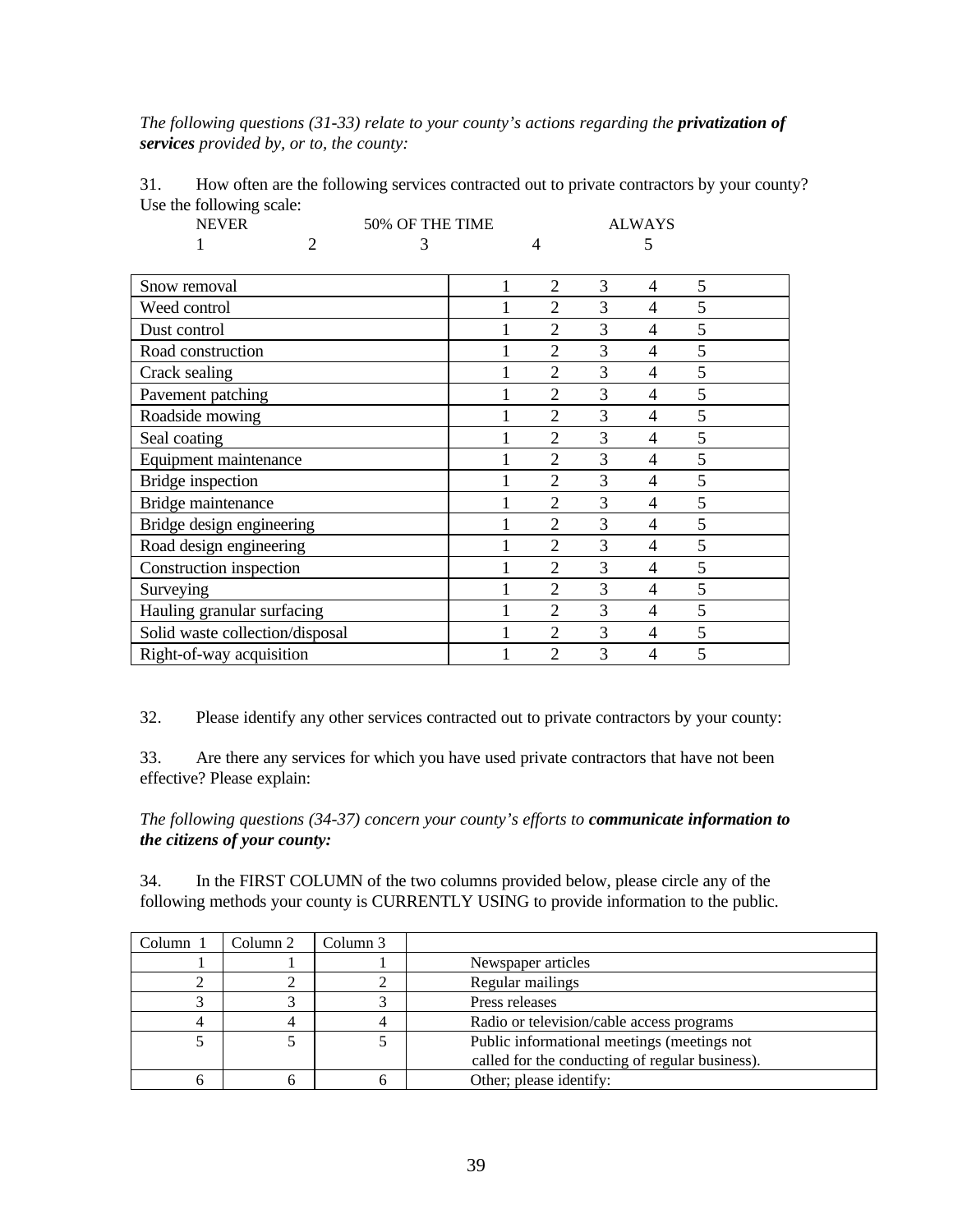35. In the SECOND COLUMN of the previous list, circle any method of providing information to the public that your county has PREVIOUSLY TRIED, but ABANDONED. For each method circled in the second column, please explain below why the county no longer provides information to the public in this manner:

36. In the THIRD COLUMN of the previous list, circle any method of providing information to the public that your county PLANS TO TRY to increase communications with county residents.

37. How satisfied are you with your current method of providing information to the public? Circle the most appropriate response using the following scale.

| <b>VERY SATISFIED</b> |  |  | NOT AT ALL       |
|-----------------------|--|--|------------------|
|                       |  |  | <b>SATISFIED</b> |
|                       |  |  | h                |

*The following questions (38-45) relate to county policies, laws and rule making.*

| 38. | Does your county have a written policy manual? |
|-----|------------------------------------------------|
|     | 1 Yes                                          |
|     | No (If NO, skip to question $#41$ )            |
|     |                                                |

39. "Our county's policy manual contains the following materials:" Please use the following scale:

| <b>DOES NOT CONTAIN</b> | CONTAINS SOME, BUT NOT COMPLETE SET | CONTAINS ALL |
|-------------------------|-------------------------------------|--------------|
|                         |                                     |              |

| <b>County Ordinances</b>          |  |  |
|-----------------------------------|--|--|
| <b>County Resolutions</b>         |  |  |
| Written County Policies (general) |  |  |
| <b>Personnel Policies</b>         |  |  |
| <b>Safety Policies</b>            |  |  |

40. If you responded by circling (2) anywhere in Question #39, please specify how you determine which items to include in your county's policy manual:

41. Please specify any other materials your county policy manual may contain: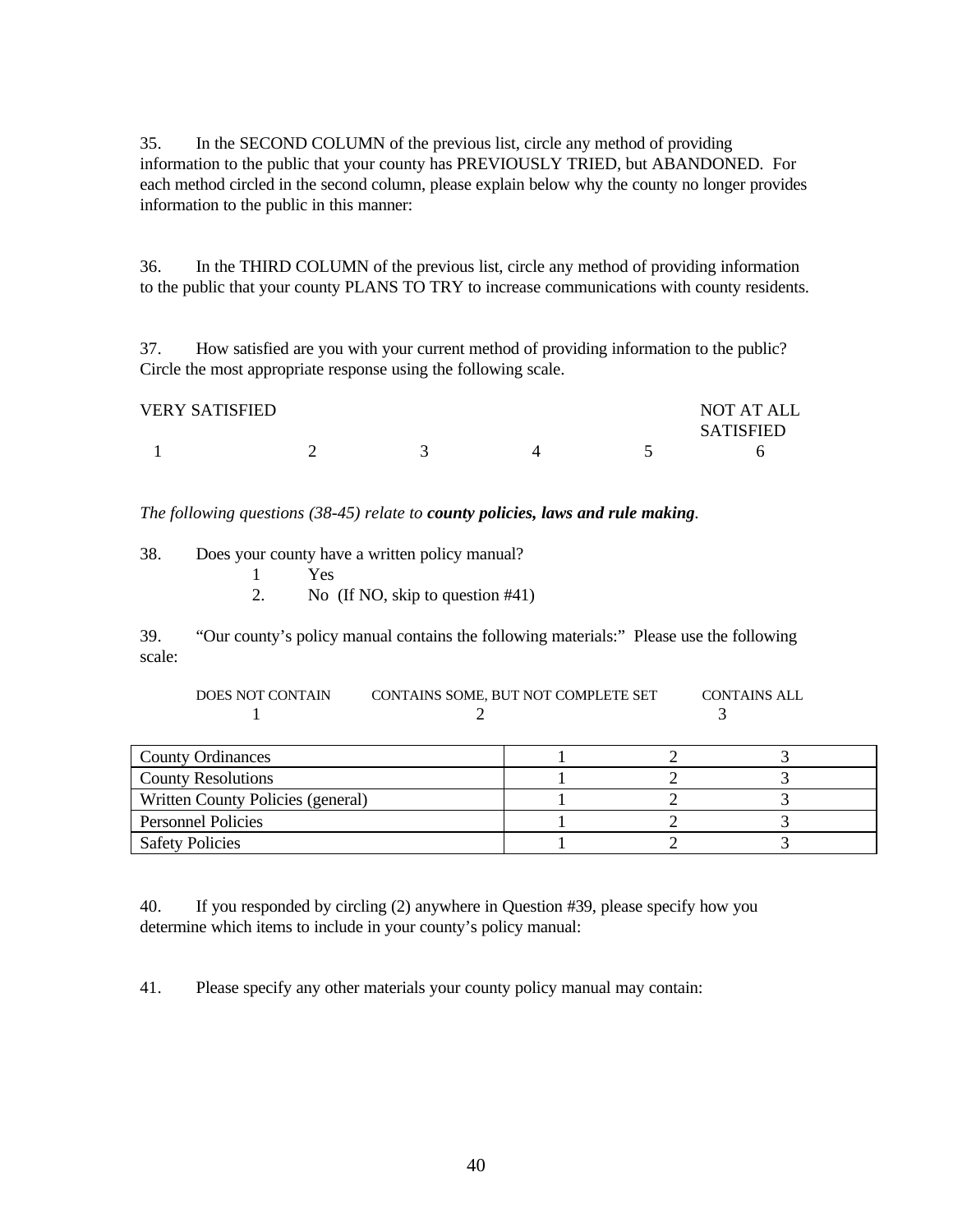42. Please rank what you believe to be the five most important ORDINANCES in your county:

| 2. |  |
|----|--|
| 3. |  |
|    |  |
|    |  |

Please rank what you believe to be the five most important RESOLUTIONS in your 43. county:

| <u> 1989 - Johann Stoff, deutscher Stoff, der Stoff, der Stoff, der Stoff, der Stoff, der Stoff, der Stoff, der S</u> |                                                                                     |  |  |
|-----------------------------------------------------------------------------------------------------------------------|-------------------------------------------------------------------------------------|--|--|
| <u> 2000 - Jan Barat, prima de la contrada de la contrada de la contrada de la contrada de la contrada de la con</u>  |                                                                                     |  |  |
| <u> 1989 - Johann Stoff, deutscher Stoff, der Stoff, der Stoff, der Stoff, der Stoff, der Stoff, der Stoff, der S</u> |                                                                                     |  |  |
| <u> 1980 - Jan Barbara, martxa al III-lea (h. 1980).</u>                                                              |                                                                                     |  |  |
|                                                                                                                       | Please rank what you believe to be the five most important POLICIES in your county: |  |  |
|                                                                                                                       |                                                                                     |  |  |
|                                                                                                                       |                                                                                     |  |  |
|                                                                                                                       |                                                                                     |  |  |
|                                                                                                                       |                                                                                     |  |  |
|                                                                                                                       |                                                                                     |  |  |
|                                                                                                                       |                                                                                     |  |  |
| <u> 1989 - Johann Barbara, martxa alemaniar argamento este alemaniar alemaniar alemaniar alemaniar alemaniar al</u>   |                                                                                     |  |  |

as an ordinance or a resolution: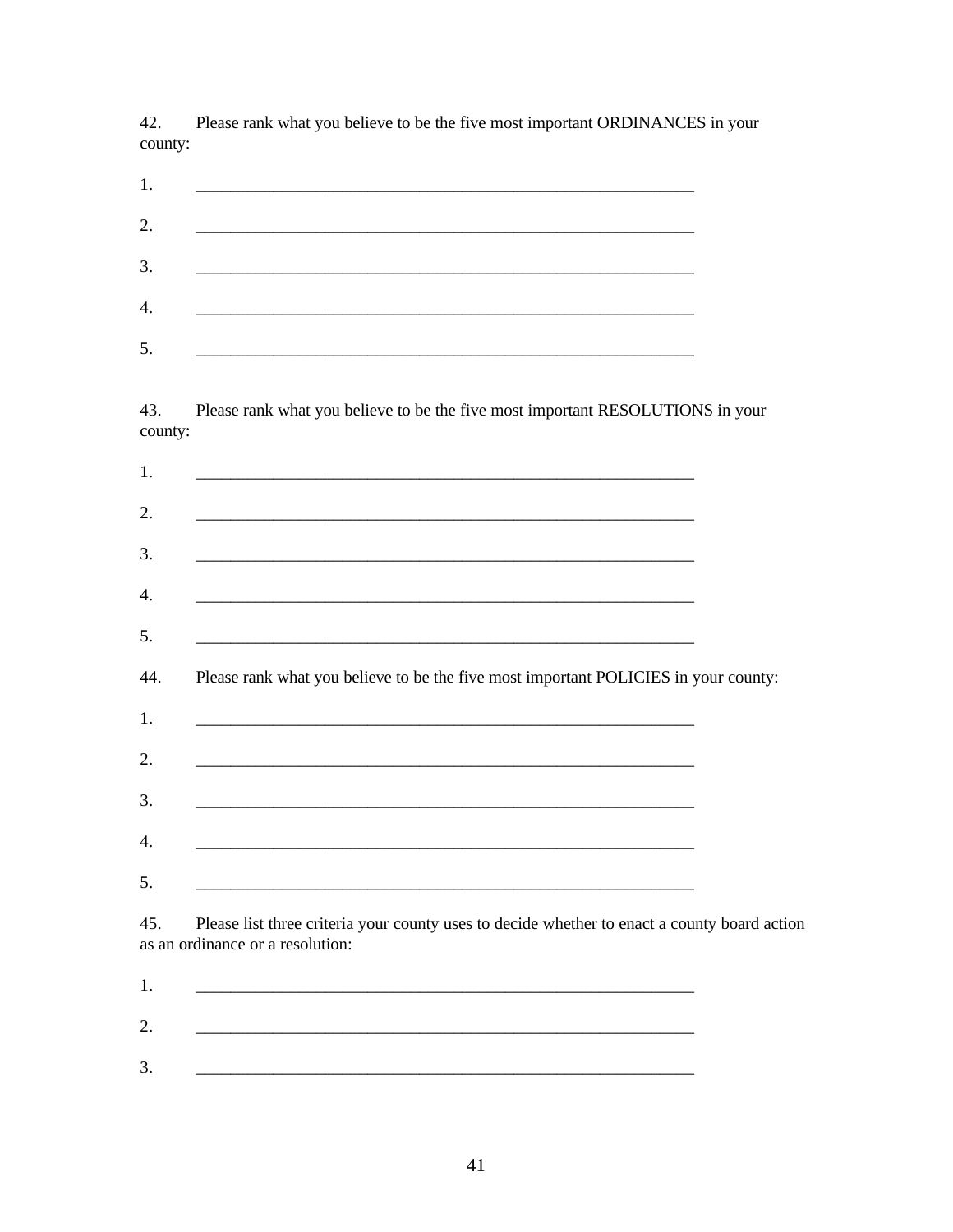# **Appendix B**

# **GUIDELINES FOR COUNTY DECISIONS QUESTIONNAIRE #2**

1. Please provide the name of your county:

*The following questions (2-9) relate to your county's leasing/purchasing practices concerning county equipment:*

2. Does your county use a standard set of equipment specifications when purchasing the following county equipment (1=Yes, 2=No, circle one for each) (If NO TO ALL, skip to Question #4)

| Tractors/mowing equipment |  |  |
|---------------------------|--|--|
| Automobiles/pickups       |  |  |
| Excavators                |  |  |
| Loaders                   |  |  |
| <b>Bulldozers</b>         |  |  |
| Road graders              |  |  |
| Drag line                 |  |  |
| Other (Please specify):   |  |  |

3. What was the source of your standard equipment specifications (circle the appropriate response using the following identifiers):

- 1. Iowa Transportation Center (now Center for Transportation Research and Education)
- 2. Iowa Department of Transportation
- 3. Our county developed them ourselves
- 4. Other (please specify)

| Tractors/mowing equipment |  |  |  |
|---------------------------|--|--|--|
| Automobiles/pickups       |  |  |  |
| Excavators                |  |  |  |
| Loaders                   |  |  |  |
| <b>Bulldozers</b>         |  |  |  |
| Road graders              |  |  |  |
| Drag line                 |  |  |  |
| Other (Please specify):   |  |  |  |

- 4. Does your county lease any equipment?
	- 1. Yes
	- 2. No (If NO, skip to question #10)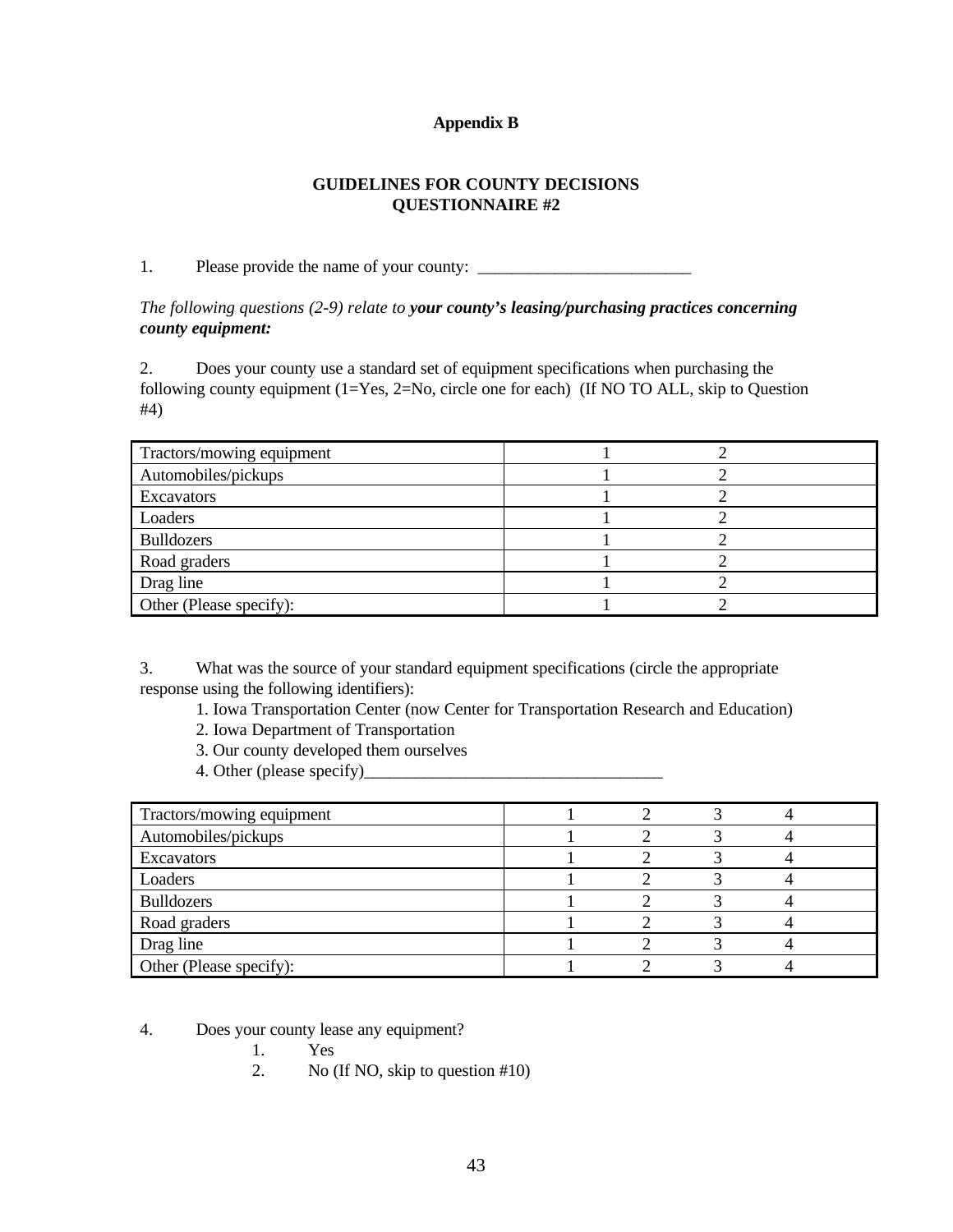5. Please identify the equipment your county leases/purchases/both (circle the appropriate response in the table using the following identifiers):

- 1. Purchases only
- 2. Leases only
- 3. Both (sometimes purchases, sometimes leases)

| Tractors/mowing equipment |  |  |
|---------------------------|--|--|
| Automobiles/pickups       |  |  |
| Excavators                |  |  |
| Loaders                   |  |  |
| <b>Bulldozers</b>         |  |  |
| Road graders              |  |  |
| Drag line                 |  |  |
| Other (Please specify):   |  |  |

6. Are you currently in an equipment-sharing arrangement with any other counties?

- 1. Yes
- 2. No
- 7. Are you currently in an equipment-sharing arrangement with any other cities?
	- 1. Yes
	- 2. No
	- (If NO to both Questions  $6$  and  $7$ , skip to Question  $#10$ )
- 8. Please identify the equipment that you share with the other entity (circle all that apply):
	- 1. Tractors/mowing equipment
	- 2. Automobiles/pickups
	- 3. Excavators
	- 4. Loaders
	- 5. Bulldozers
	- 6. Road graders
- 9. Please identify any equipment that you share that is not on the above list:

### *The following questions (10-12) relate to right-of-way encroachments:*

10. Does your county experience problems with any of the following right-of-way encroachments (circle all that apply):

- 1. Farming in the right-of-way
- 2. Pasturing or grazing in the right-of-way
- 3. Parking farm equipment in the right-of-way
- 4. Storing hay in the right-of-way
- 5. Extending fence rows into the right-of-way
- 6. Other (please specify)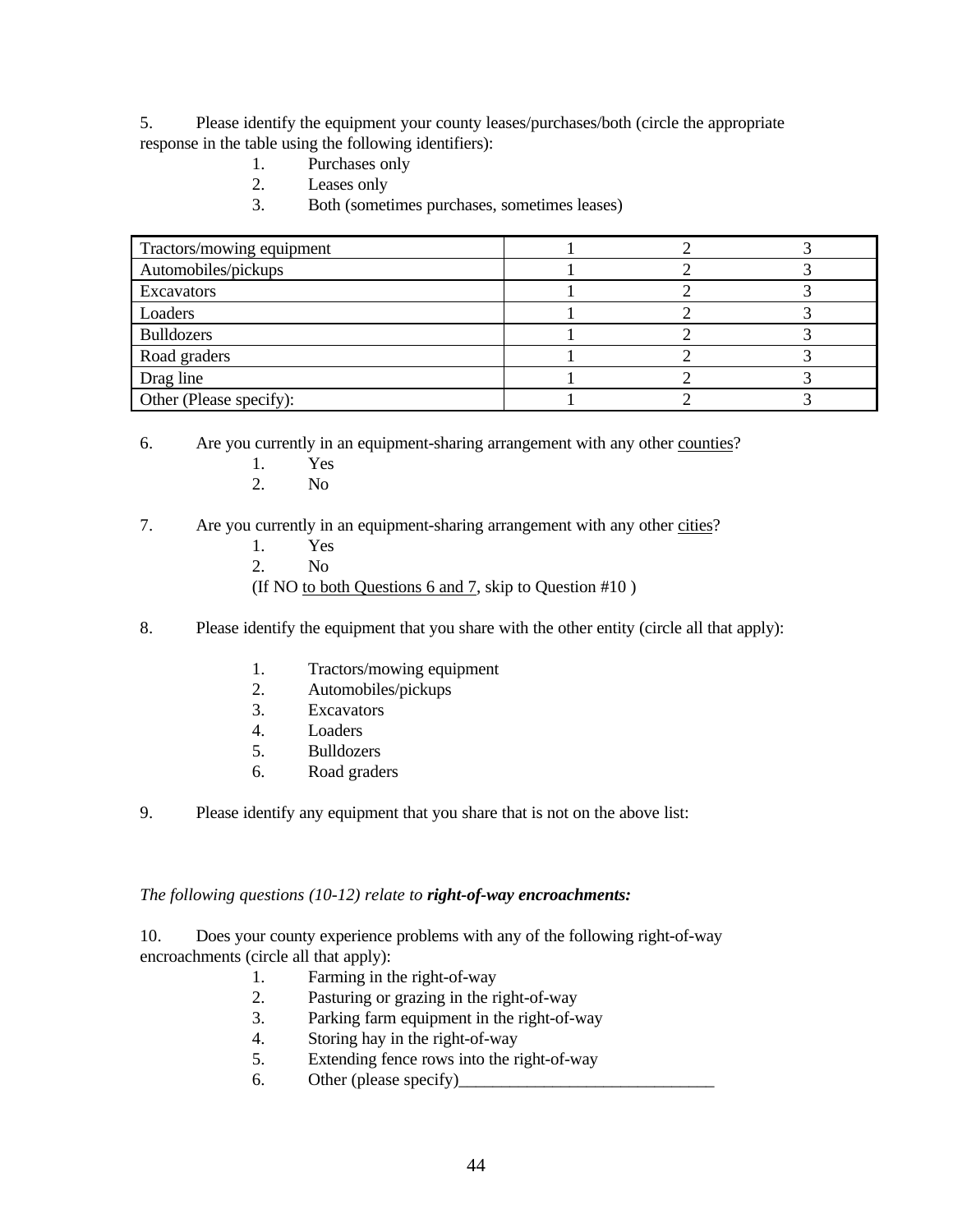- 11. Please rank the frequency with which your county encounters these problems ("1" being encountered most frequently, and so on):
	- Farming in the right-of-way
	- Pasturing or grazing in the right-of-way
	- Parking farm equipment in the right-of-way
	- Storing hay in the right-of-way
	- Extending fence rows into the right-of-way
	- Other (please specify)

12. What actions will your county normally take when dealing with a right-of-way encroachment (please circle all that apply):

1. We generally ignore right-of-way encroachment problems

2. Someone from the county (road department employee, engineer, supervisor) will talk to the landowner informally

- 3. The county will send the landowner a letter asking him to correct the situation
- 4. The county will correct the situation on its own, without contacting the landowner
- 5. The county will initiate legal action
- 6. Other (please specify)

*The following questions (13-20) relate to right-of-way easements:*

13. Does your county require utility companies (telephone, electric, rural water, etc.) to obtain a permit before placing utilities in a right-of-way?

- 1 Yes
- 2. No (If NO, skip to Question #15)
- 14. What is your permit fee?
	- \$\_\_\_\_ flat fee **OR**
	- \$\_\_\_\_ per linear foot

15. Do you require utility companies to put up a bond or a damage deposit before beginning work?

> $\frac{1}{2}$  Yes N<sub>o</sub>

16. Is it the county's policy to have a county employee present at the site during construction or installation?

> $\frac{1}{2}$  Yes N<sub>o</sub>

17. Does your county require placement of utilities in a particular location within the right-ofway?

- 1 Yes
- 2. No (If NO, skip to Question #22)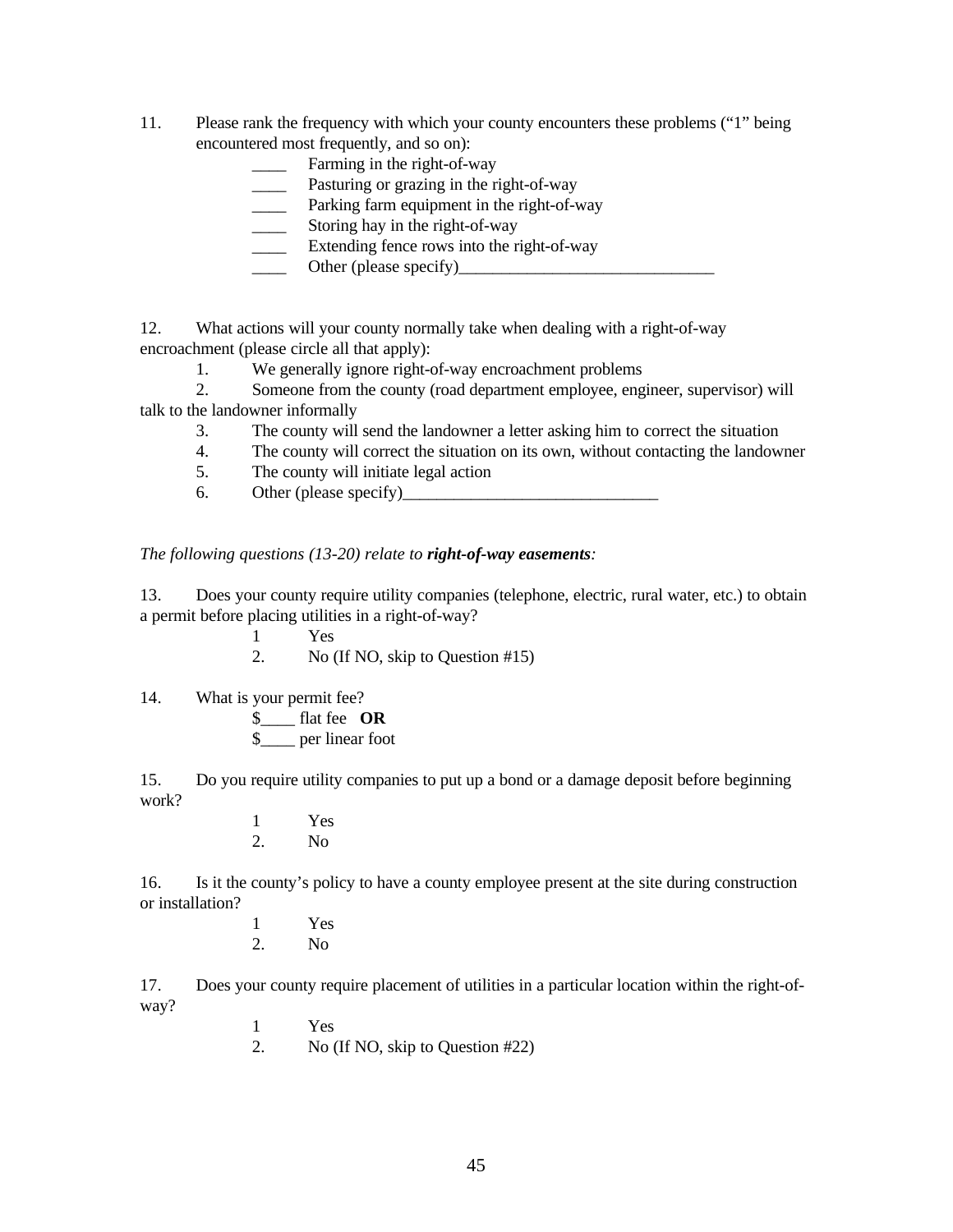18. "Utilities are required to be placed..." (circle the appropriate response in the table using the following identifiers):

- 1. In the shoulder
- 2. In the ditch
- 3. In the roadway
- 4. On the backslope
- 5. As near to the right-of-way line as possible

| Underground electric lines |  |  |  |
|----------------------------|--|--|--|
| Overhead electric lines    |  |  |  |
| Gas pipelines              |  |  |  |
| Telephone lines            |  |  |  |
| Rural water lines          |  |  |  |
| Cable lines                |  |  |  |
| Other (Please specify):    |  |  |  |

19. Have you had instances when utility companies have not complied with your county's easement policies?

- 1 Yes
- 2. No (If NO, skip to Question #21)
- 20. Which problems have you encountered with utility companies (circle all that apply):
	- 1. Utility was not placed in proper location
	- 2. Utility was not placed at proper depth
	- 3. Company damaged existing culverts, tiles, etc.
	- 4. Inadequate cleanup
	- 5. Failure to obtain permit before beginning work
	- 6. Inadequate traffic control/warning devices
	- 7. Failure to stay within schedule
	- 8. Others (Please specify):

*The following questions (21-27) relate to the construction and maintenance of private entrances:*

- 21. Does your county have a policy addressing the construction and maintenance of entrances?
	- 1 Yes
	- 2. No

22. Does your county require a permit before the construction of an entrance can take place?

- 1 Yes
- 2. No
- 23. Who constructs new entrances?
	- 1. County
	- 2. Landowner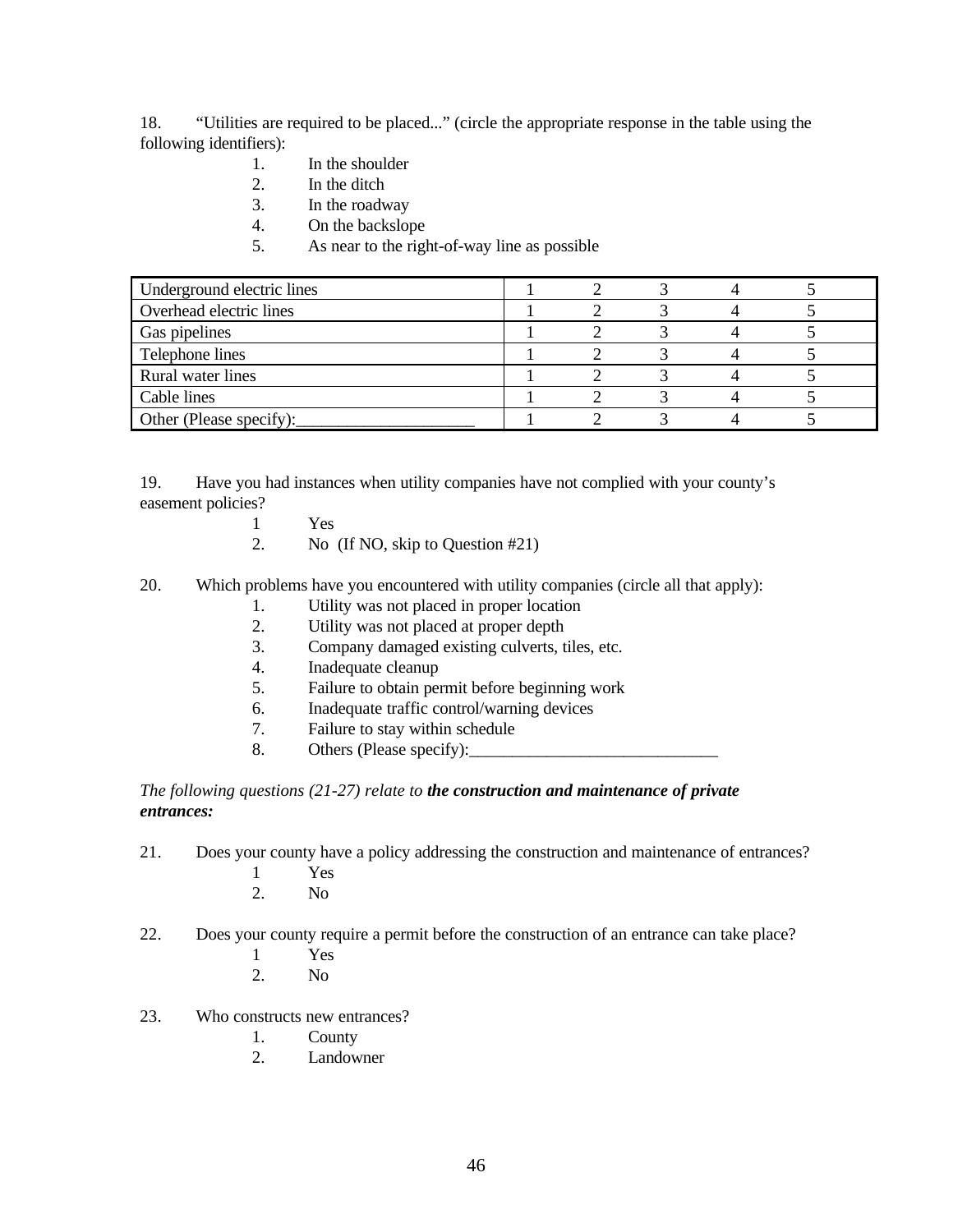24. Does your county regulate the location of entrances?

- 1 Yes 2. No
- 

25. How are the costs of each of the following elements of entrance construction divided? Please express in dollars or percentages:

# COST OF PIPE:

\_\_\_\_\_\_Amount paid by landowner \_\_\_\_\_\_ Amount paid by county

COST OF CONSTRUCTION:

\_\_\_\_\_\_ Amount paid by landowner

\_\_\_\_\_\_ Amount paid by county

COST OF SURFACING:

\_\_\_\_\_\_ Amount paid by landowner

\_\_\_\_\_\_ Amount paid by county

# 26. Who is responsible for maintaining the entrance after it is built?

- 1. County
- 2. Landowner

27. Approximately how many new entrances are constructed in your county each year (circle one)?

- 1. 0-2 2. 3-5 3. 6-10
- 4. More than 10

*The following questions (28-35) relate to your county's roadside management practices:*

28. Is roadside management the responsibility of the county engineer's office?

1 Yes (If YES, skip to Question #30)

2. No

29. If roadside management is NOT the responsibility of the county engineer, please identify the county department that is responsible for roadside management:

30. Please rank the following roadside management problems experienced in your county in order of severity ("1" being the most serious problem, and so on):

> \_\_\_\_ Weeds \_\_\_\_ Brush \_\_\_\_ Ditch erosion Silt from fields Foreslope/backslope erosion \_\_\_\_ Trash \_\_\_\_ Other (please specify)\_\_\_\_\_\_\_\_\_\_\_\_\_\_\_\_\_\_\_\_\_\_\_\_\_\_\_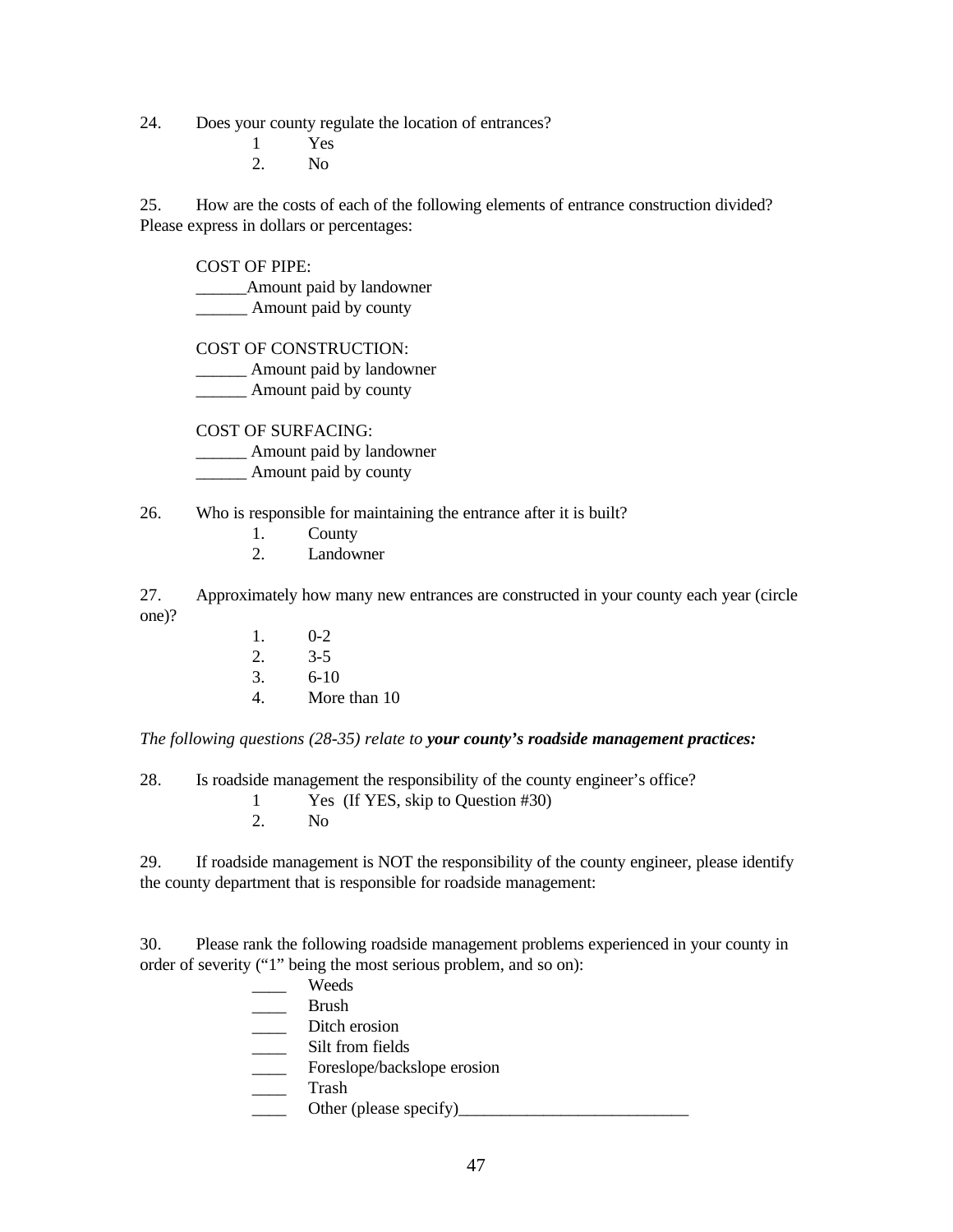# 31. Please indicate how many times per year your county mows each of the following:

| On PAVED ROADS: |  |
|-----------------|--|
| Right-of-way:   |  |
| Foreslope:      |  |
| Shoulder:       |  |
| Weed spots:     |  |
|                 |  |

On ROCKED ROADS: Right-of-way:\_\_\_\_\_\_\_\_\_\_\_\_\_\_\_\_\_\_\_\_\_\_\_\_\_\_\_ Foreslope: Shoulder:\_\_\_\_\_\_\_\_\_\_\_\_\_\_\_\_\_\_\_\_\_\_\_\_\_\_\_\_\_\_ Weed spots:\_\_\_\_\_\_\_\_\_\_\_\_\_\_\_\_\_\_\_\_\_\_\_\_\_\_\_\_

32. What is your practice for spraying road rights-of-way (circle one):

- 1. Spray the entire right-of-way
- 2. Spot spray only
- 3. We do not spray rights-of-way
- 33. Approximately how many miles of your rights-of-way have you planted to prairie grasses? \_\_\_\_\_\_\_\_\_\_miles

34. What is your practice for cleaning ditches (circle one):

- 1. We have a regular program for cleaning ditches
- 2. We clean ditches at the request of the landowner
- 3. Other (please specify)

35. How do you dispose of the dirt cleaned from the ditch (circle the county's first preference for disposal):

- 1. The county makes use of the dirt where needed
- 2. The closest landowner gets the dirt
- 3. Other (please specify)

*The following questions (36-43) concern rural developments:*

36. Does your county have an ordinance regulating the design of roads/streets within new subdivision developments?

- 1. Yes
- 2. No (If NO, skip to Question #39)
- 37. What type of street improvements are required by your ordinance (circle all that apply):
	- 1. Curb and gutter
	- 2. Concrete pavement
	- 3. Asphalt pavement
	- 4. Gravel
	- 5. Others (please specify)
- 38. Do you require a minimum right-of-way width?
	- 1. Yes
	- 2. No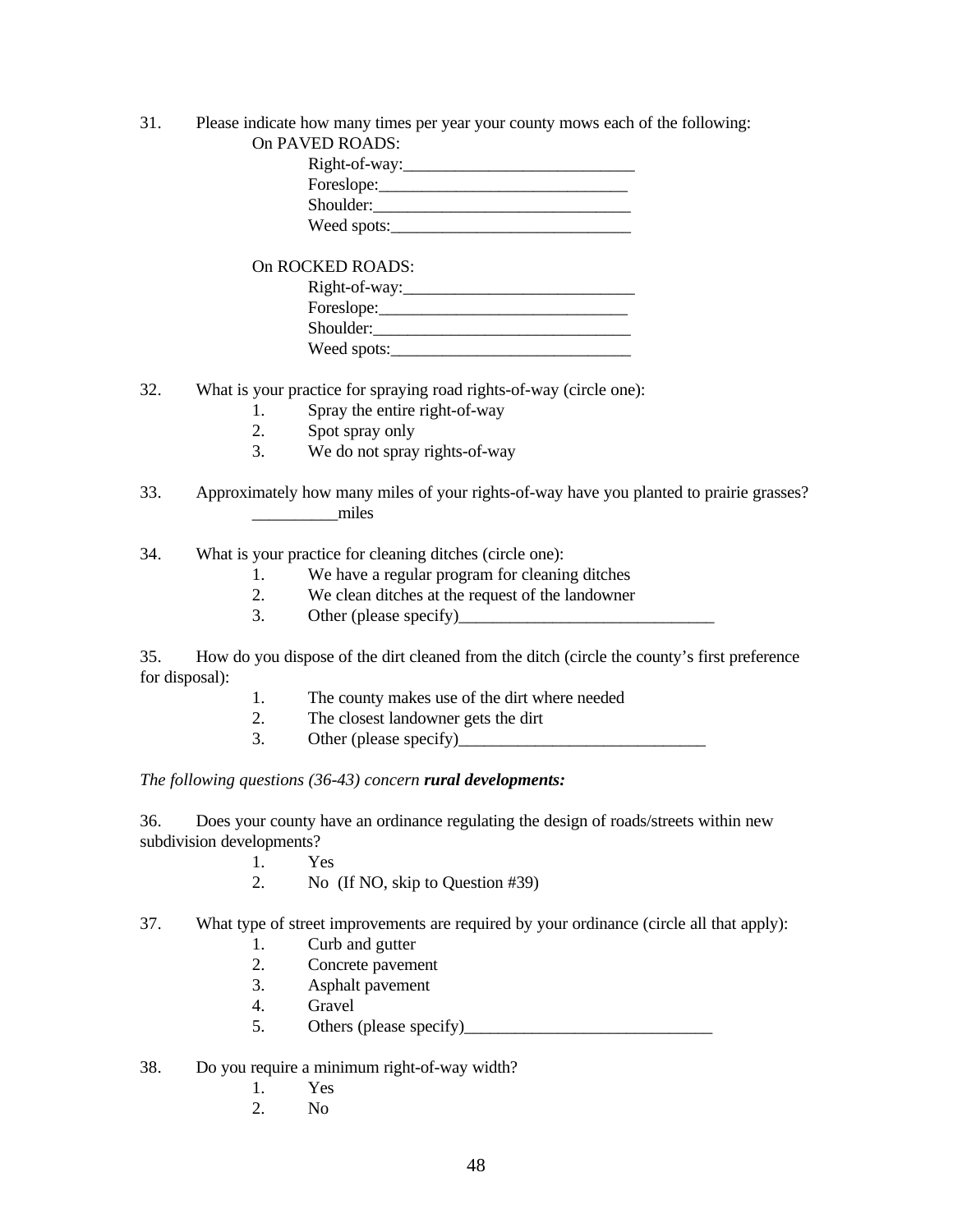- 39. Who pays for the construction of the streets within new subdivisions?
	- 1. County
	- 2. Developer
	- 3. Both (Please explain how costs are divided)
- 40. Does your county accept these streets/roads into the county system after they are built?
	- 1. Yes
	- 2. No

41. If a subdivision development is proposed to locate on an unimproved road, who pays the cost of upgrading the road?

- 1. County
- 2. Developer
- 3. Both (Please explain how costs are divided)

*The following questions (42-48) relate to supervisor/engineer relations:.*

- 42. Does the county engineer have a time on the agenda at every board meeting?
	- 1 Yes
	- 2. No (If NO, skip to question #44)

43. Is the engineer's time on the agenda always observed?

- 1 Yes
- 2. No

44. When a complaint is received concerning a secondary road matter, do you use a work order?

- 1. Yes
- 2. No (If NO, skip to Question #46 )
- 45. Do Board members receive copies of completed work orders (circle one):
	- 1 Board members receive copies of all completed work orders
	- 2. Board members only receive copies of completed work
	- orders generated by the Board
		- 3. Board members do not receive copies of completed work orders.

# 46. When a complaint is received by a Board member, what procedure is followed most often (circle one):

- 1. The Board member generates a work order
- 2. The Board member passes the complaint on to the engineer's office
- 3. The Board member refers the citizen to the engineer's office
- 4. Other (Please specify):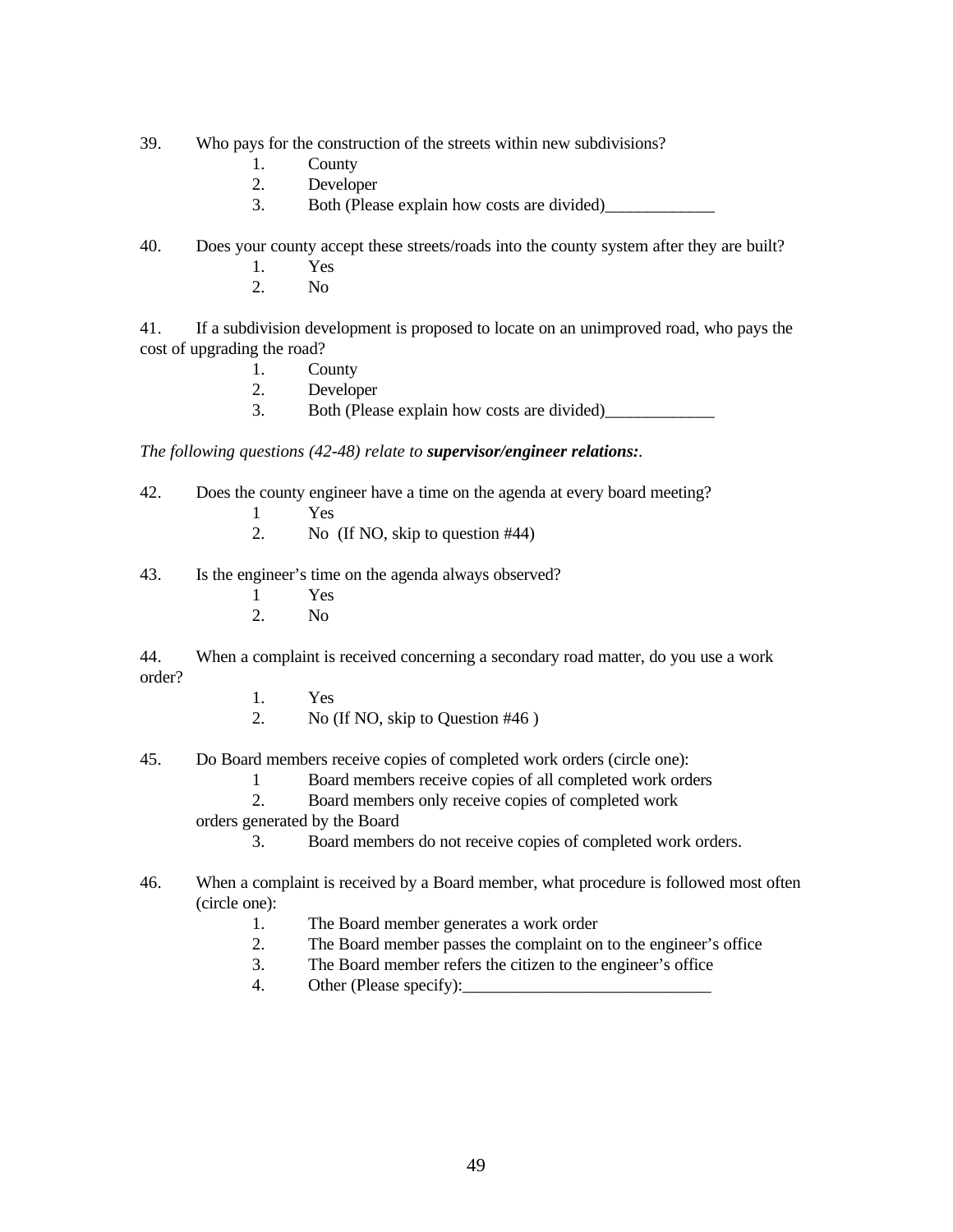### *The following questions (47-60) relate to personnel matters:*

- 47. Are county employees in your county unionized?
	- 1. Yes
	- 2. No (If NO, skip to Question #51)
- 48. The county employees' union is ...(Circle one)
	- 1. a local union
	- 2. part of a larger union
- 49. Approximately how many grievances have been filed over the last five years?
	- 1. 0-2
	- 2. 3-5
	- 3. 6-10
	- 4. More than 10

# 50. Who negotiates the union contract for secondary road department employees?

- 1. County engineer
- 2. County supervisor(s)
- 3. An outside negotiator is hired
- 4. Other (Please specify)\_\_\_\_\_\_\_\_\_\_\_\_\_\_\_\_\_\_\_\_\_\_\_\_\_\_\_\_\_\_
- 51. Who has responsibility for hiring secondary road employees?
	- 1. County engineer
	- 2. County supervisor(s)
	- 3. Other (Please specify)
- 52. How many TOTAL miles of secondary roads does your county have? \_\_\_\_\_\_\_\_\_ miles
- 53. How many miles of PAVED secondary roads does your county have? miles
- 54. Please provide the number of employees employed in each of the following categories:
	- Engineers (P.E.)
	- Engineering interns (E.I.T.)
	- \_\_\_\_\_\_\_\_\_\_\_\_ Office staff
	- Technicians
	- \_\_\_\_\_\_\_\_\_ Road superintendents and foremen
	- \_\_\_\_\_\_\_\_\_ Road crew employees
	- \_\_\_\_\_\_\_\_\_ Seasonal employees
	- \_\_\_\_\_\_\_\_\_ Others (Please specify job titles)\_\_\_\_\_\_\_\_\_\_\_\_\_\_\_\_\_\_
	- \_\_\_\_\_\_\_\_\_ TOTAL IN SECONDARY ROAD DEPARTMENT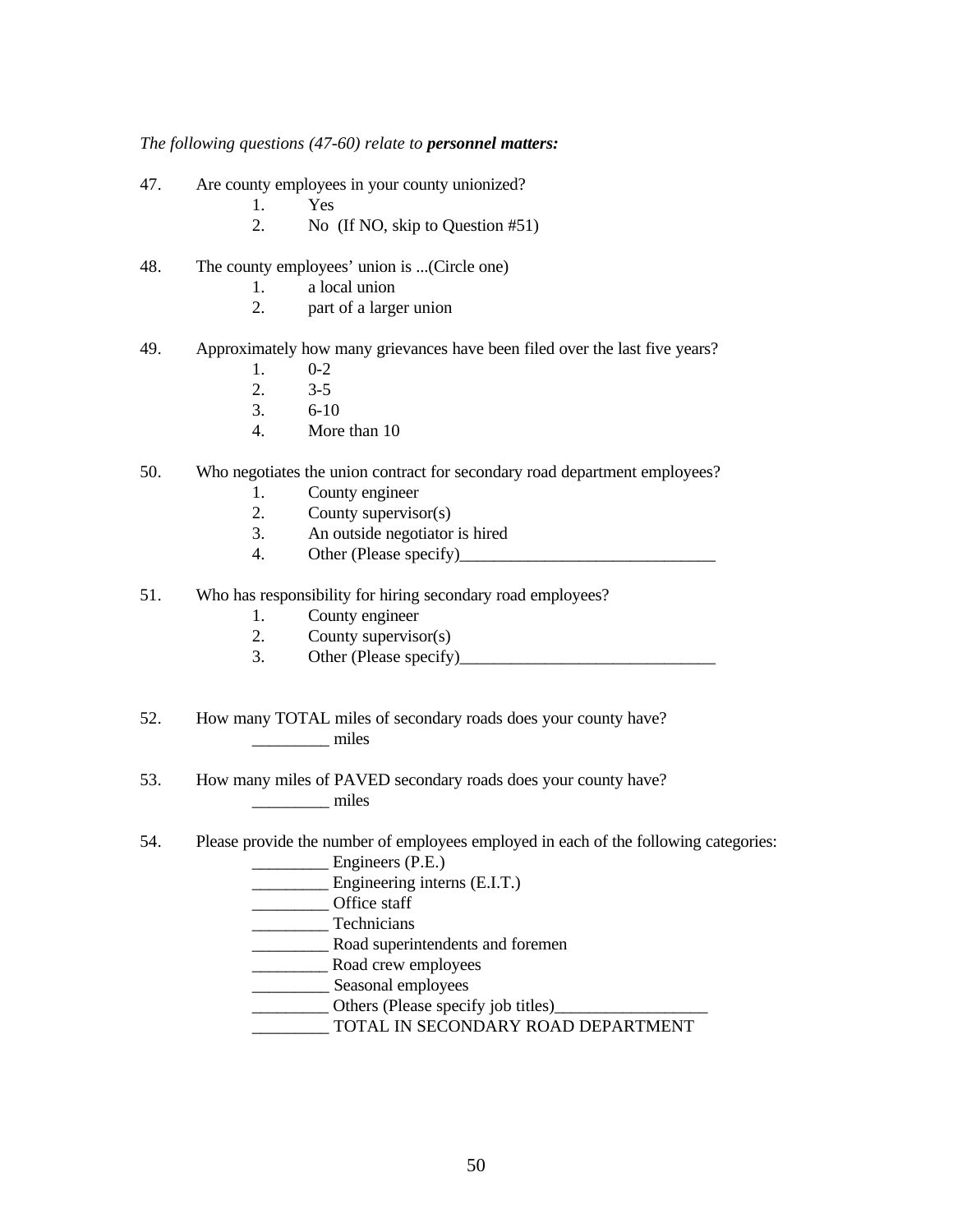55. Do you have any specialized crews (1=Yes, 2=No) (circle one for each):

| Bridge crews            |  |
|-------------------------|--|
| Grading crews           |  |
| Sign crews              |  |
| Other (Please specify): |  |

56. Is your county organized into maintenance districts?

- 1. Yes<br>2. No
- 2. No
- 57. How many maintenance districts does your county have? # of districts:\_\_\_\_\_\_\_\_\_\_\_\_
- 58. Is your county organized into maintainer areas?
	- 1. Yes<br>2. No
		- 2. No
- 59. How many maintainer areas does your county have?<br># of areas  $\mathbb{R}^n$  of areas  $\mathbb{R}^n$
- 60. Approximately what is the average number of miles in each maintainer area? \_\_\_\_\_\_\_\_\_ miles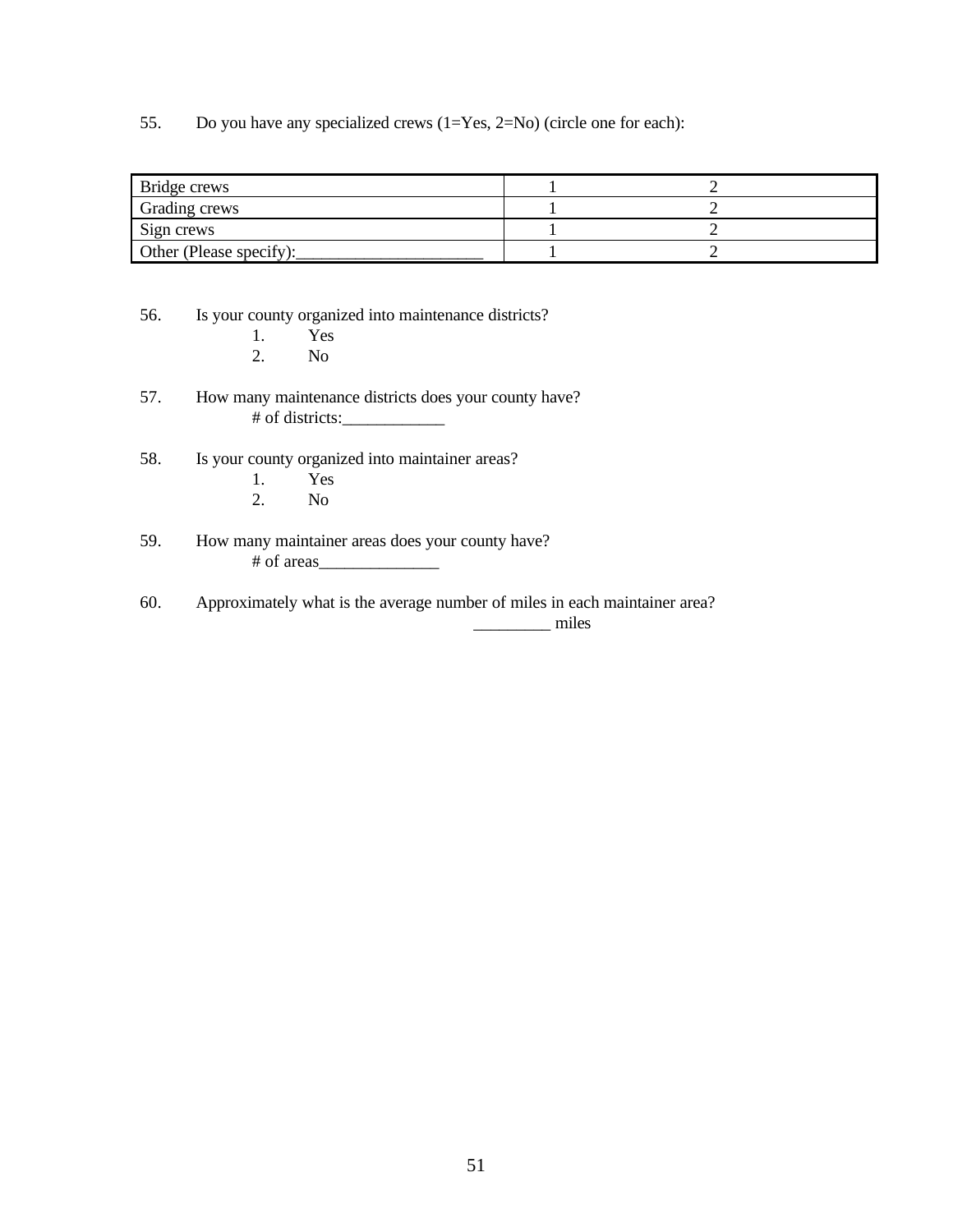# **Appendix C Illustrations and Analysis of Consequences of Rural Developments**

Most counties that have a potential for seeing rural developments constructed within their jurisdictions, already have policies in place covering requirements.

County engineers will no doubt continue to make decisions based upon their knowledge of the needs of the secondary road network — from an engineering perspective. They are also likely to begin identifying more problems, particularly problems that are not readily apparent, either to the pubic or to the members of their boards of supervisors who, at first pass, may view increases in population as a positive sign of economic growth in their counties.

As county engineers and their supervisors face the prospect of losing ground in their efforts to maintain Iowa's aging rural roads and bridges, it is becoming increasingly necessary for them to provide current and prospective rural residents with information so that all who are (or will be) affected, will understand the dilemma they face. The continuing problem of where the taxes for services will come from remains a dilemma, as counties compete with social service departments, mental health agencies, and other agencies for funds needed to hire personnel which the counties need to retain Iowa's high quality secondary road and bridge network. As William O. Dannhausen noted 25 years ago,

> engineers must provide the citizens they serve with a continuing flow of communication so that they may reach their national and state representatives to convince them that counties, . . . . are where the action is . . . where the taxes, for services which include their local road . . . . systems are paid and yet to a substantial degree ignored.

If Americans, and in this case, Iowans want to retain the right to choose where they live, county budgets earmarked for transportation purposes must increase. If they do not, then counties are going to be faced with and forced to make zoning decisions that proscribe a property owner's wish to construct that \$200,000 home or a developer's desire to construct a 30 home housing development. Few counties have zoning ordinances prohibiting housing developments from being constructed. Forty-seven county engineers responding in this study, however, reported they do have an ordinance regulating the design of streets in rural housing developments. It is the 25 reporting they do not have a current policy on this issue that may need to address this issue (providing the probability exists for construction of either a housing development or a single family dwelling which would force the county to upgrade the road(s) leading to and from that dwelling.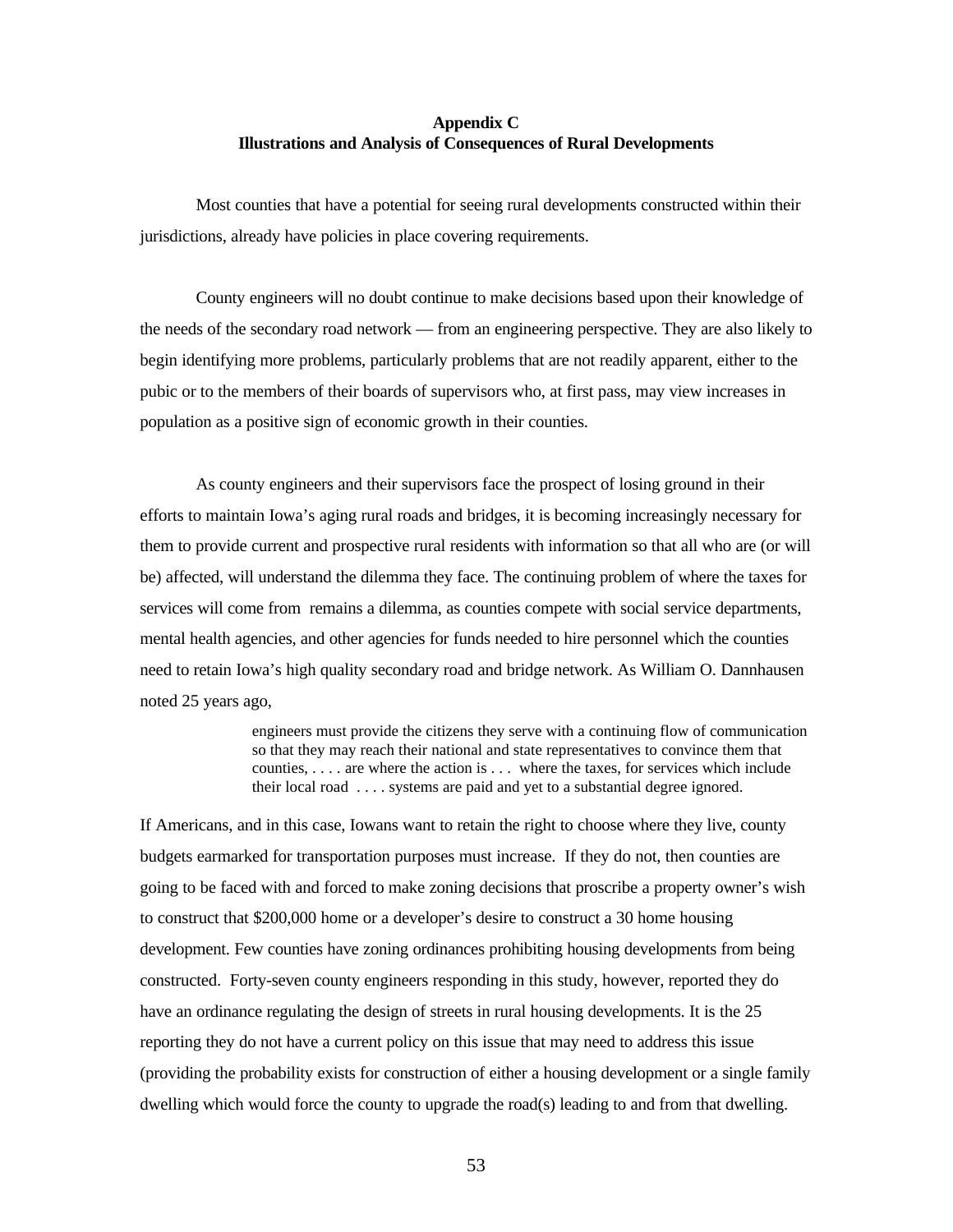In illustration of the problems presented by rural housing developments, former Story County Engineer Del Jespersen noted a number of years ago that sometimes the decision strategy adopted to respond to citizen demands for increasing service levels on rural roads is predicated upon a "squeaky wheel gets the grease" perspective, even when it is apparent that the decision may be too costly for the county in the long run. A case in point in Story county is presented by insistent demands made by residents in two rural developments north of Ames, Iowa — Prairie Ridge Community and Squaw Valley — for the county to seal coat the North Squaw Valley Road. At the time Jespersen agreed to this, the gravel road surface was not a good candidate for a permanent upgrade but because of extensive construction on the South Squaw Valley Road, the north road was seal coated.<sup>32</sup> This was done with the express understanding that when construction on the South Squaw Valley Road was completed, the North road would revert back to gravel. Once residents from Prairie Ridge Community became accustomed to the higher quality seal coat road, however, they loudly and insistently demanded the road be both retained and maintained.

 In response to residents requests for continued service, maintenance was performed on a regular basis. Within a couple of years, the next demand from residents (this time solely from Prairie Ridge Community) was to seal coat a .3 mile stretch of road north, off the Squaw Valley road, leading up to the Prairie Ridge development. This would ensure that Prairie Ridge residents (who already had asphalt applied to the roads within their community) would have high quality roads stretching from the Ames city limits to their homes. It was argued this would also increase the value of homes in the Prairie Ridge settlement.

Again, Jespersen argued this road was not ready for such a surface, also because of severe frost boil problems in the spring each year which frequently made the road virtually impassable for several weeks in the spring. Once again loud and insistent demands emanating from Prairie Ridge residents resulted first in building up the road and then a year later in seal coating it. In effect, subdivision homeowners "got the job done."

Since both the North Squaw Road and the .3 mile stretch of road leading to the housing subdivision were seal coated, each has experienced serious frost boil problems nearly every spring. This in turn has resulted in the need for repeated and sometimes extensive maintenance, such as, filling wide cracks and large potholes, and at one point rehabilitation (i.e., a second seal coating

54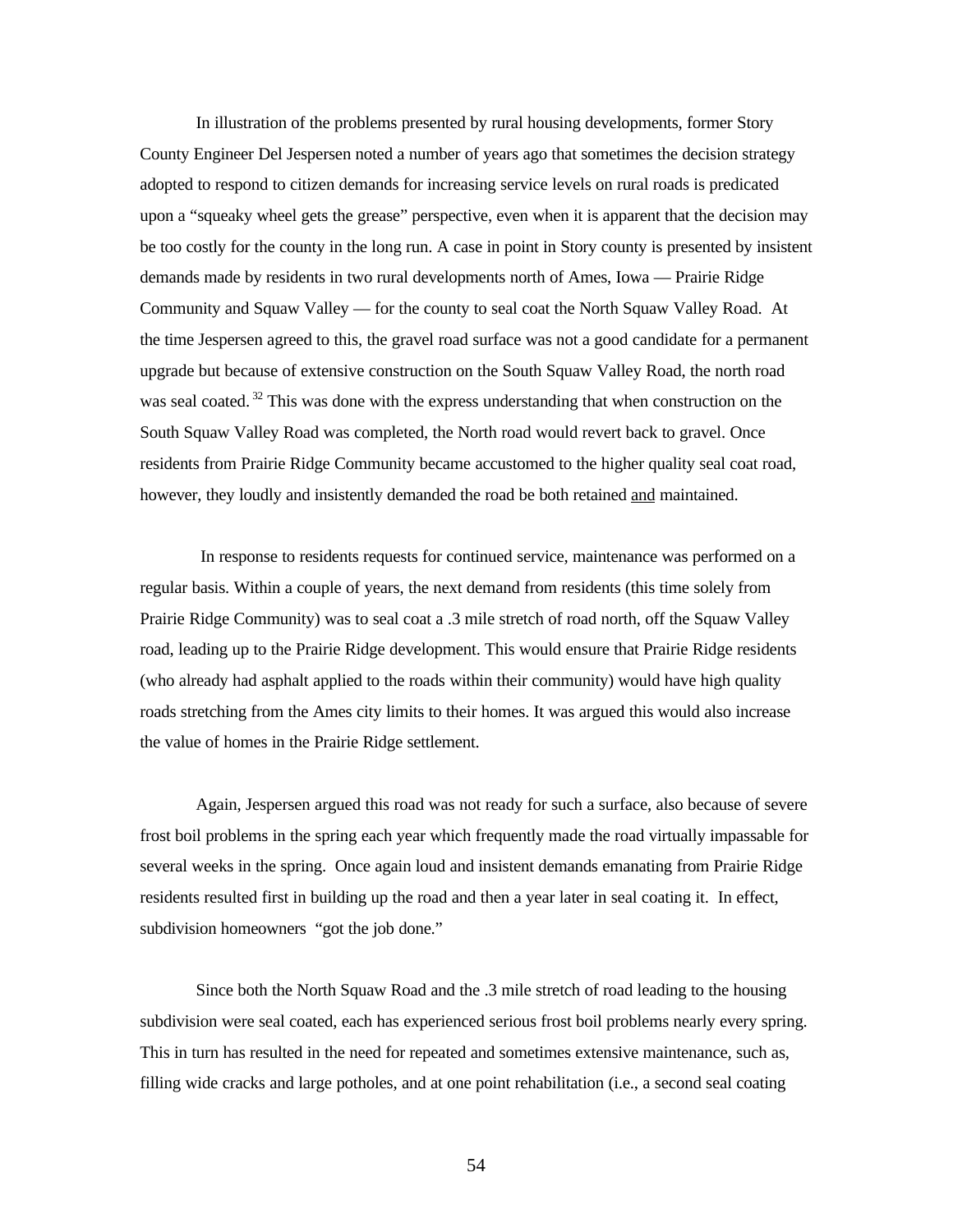surface was applied). These expenditures, which were completed to satisfy rural residents, have undoubtedly been much more costly for the county than maintaining a gravel road.

Simply stated, as time passes, there will not be sufficient funds to address the levels of service demanded by all "squeaky wheel" residents, especially those whose "wishes" for service are, fiscally speaking, unrealistic. Granted, not all rural counties are experiencing rapid subdivision development, but for those which are, the problem is expected to intensify, in large part because county engineers will be asked to carve even more money from already strained budgets to prevent more serious problems, ranging from scenes such as the one presented by residents of Prairie Ridge Community to the problems created as increasing numbers of lake home owners are being converted to year round residences. Extolling the virtues of the "rural rebound" appear very positive economically, yet many experts suggest we are just seeing the beginning of a shift in demographics which may be more costly for rural America than it can afford.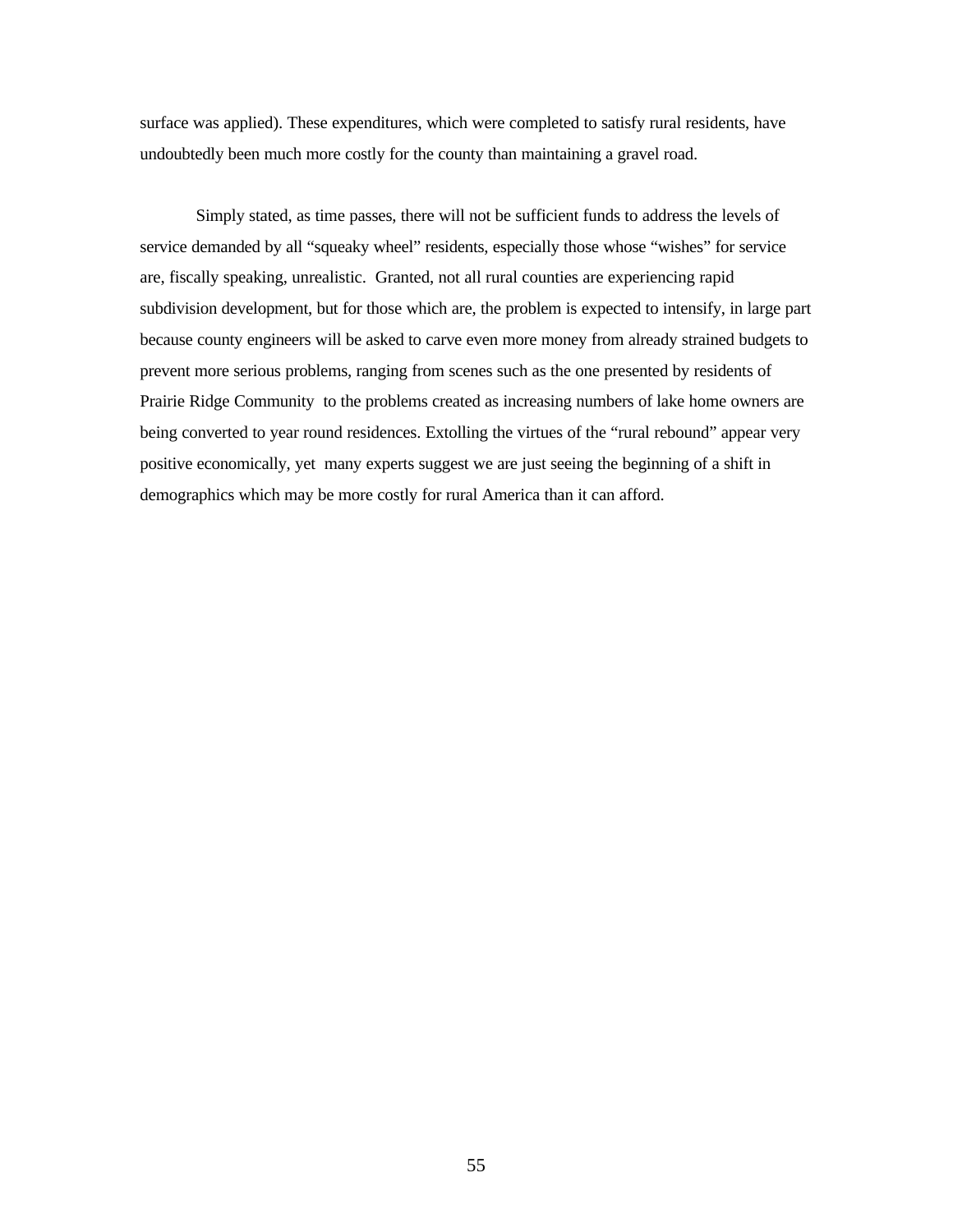# **Appendix D**

**Hardin County Policy Manual Index**: Bob Haylock, County Engineer for Hardin

County, Iowa, provided his county's policy manual which contains the following topics:

- Personal hearing protectors
- Lockout procedure program
- Safety vests
- Fire prevention and what to do in case of a fire
- Employee emergency evacuation plan for bomb, fire, and tornado
- Harassment policy and complaint procedure
- Grievance procedure under Americans with Disabilities Act
- Secondary road policies related to cities and other governmental entities
- Septic tank outlets within right-of-way
- Mailbox policy
- Drainage repairs
- Tile crossing
- Beaver dams in drainage districts
- Level B road maintenance ordinance
- Adopt a roadway program
- Snow and ice maintenance on secondary roads (Resolution #94 06)
- Snow and ice maintenance (Ordinance No. 16)
- Construction of new driveways
- Roadway right of way vegetation cutting
- Road obstructions
- Permits for utility line construction
- Disciplinary action policy
- Agreement with public, provisional, and maintenance employees, Local 2003, IBPAT
- Uniform rural address system for residents
- Protective ear wear policy for secondary road workers and conservation personnel
- Statement of safety policy
- Collective bargaining agreement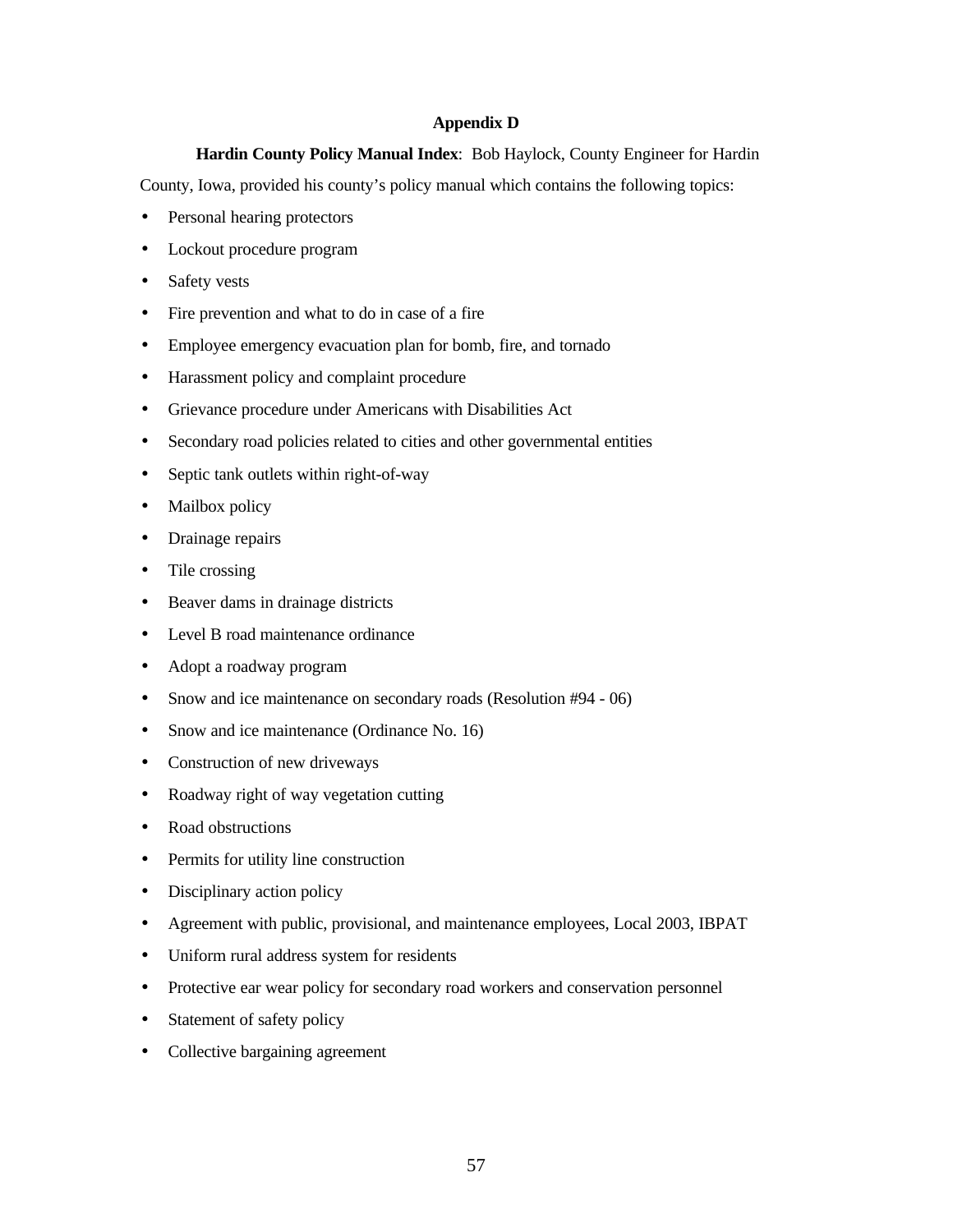Maps showing summer motor grader routes, winter motor grader routes, truck wings district, 1 way plows, and Level B roads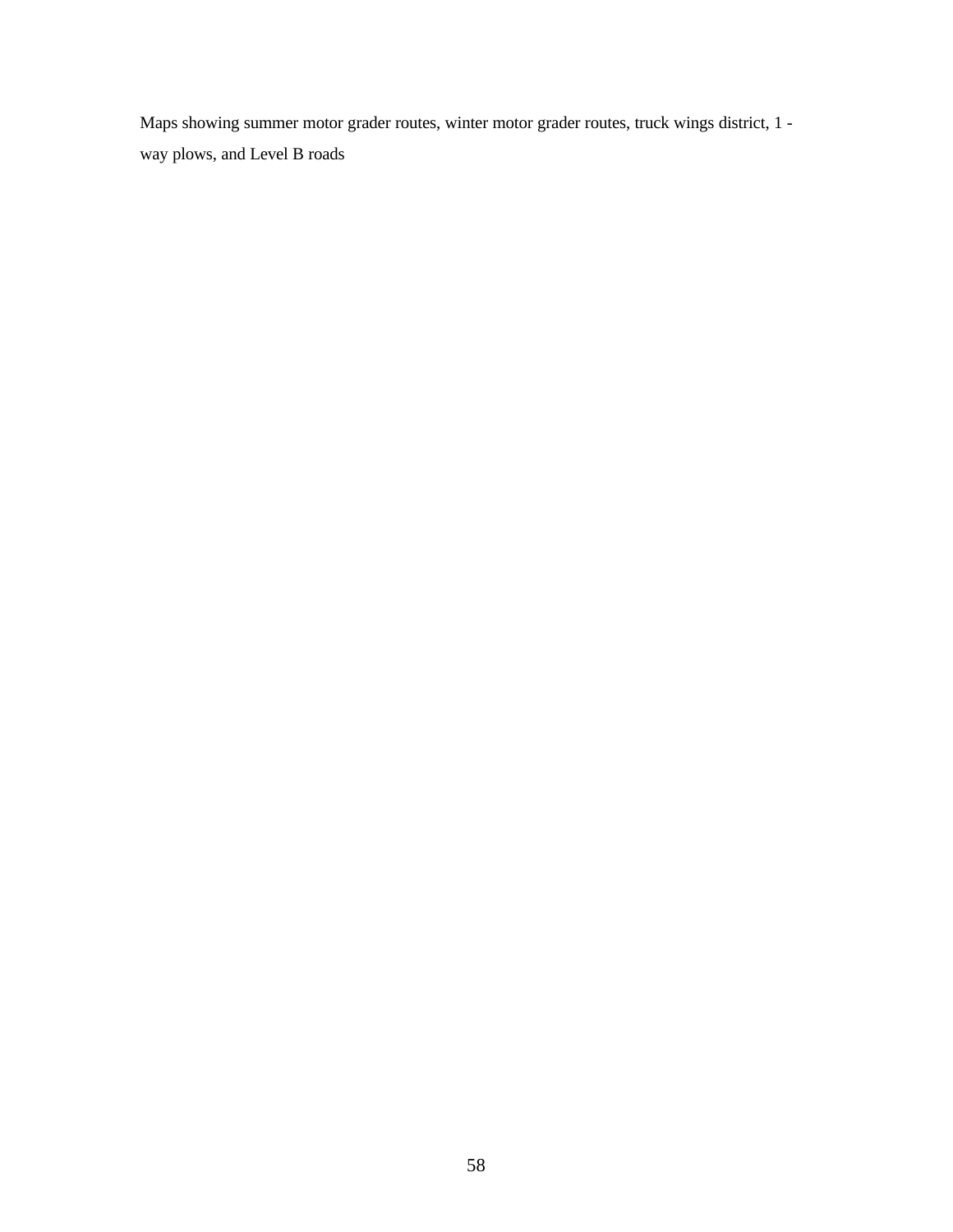#### **Appendix E**

### **General Comments**

County engineers agree that rural transportation officials, more often than their city counterparts, find themselves at the mercy of political strategies designed by county residents to place pressure on county board members. Significant numbers of county supervisors in particular, say their success is often contingent upon their individual and collective abilities of good gamesmanship. While open lines of communication between county engineers and their boards are standard in Iowa, pressures from county residents are expected to increase over time, making it increasingly difficult to meet the demands of everyone. Public demands for service reflect a growing concern for counties, particularly those that currently do not have sufficient funds in their budgets to respond to all requests from the public.

Active home owner's associations and neighborhood or citizen groups are emerging in many rural jurisdictions across the state. Many rural residents, particularly those who have previously lived within urban areas, were accustomed to timely and effective responses to requests for service. Consequently, they tend to share a reduced tolerance for less than desirable roads. Moreover, they are not always rational in their demands for responses to their requests. While public requests tend to be numerous and varied, according to county engineers, dust on gravel roads ranks high as a problem. Realistically, the use of road and bridge funds for political purposes is neither new nor uncommon. The downside of increased public participation in policy making is, however, that board members must remain ever more sensitive to the needs of the electorate if they plan to remain in office.

 Increased public involvement in the decision making process may, in one sense, serve to undermine the efforts of county engineers who must continue to use sound engineering principles to sell the most important road and bridge priorities to their boards. County engineers will likely experience a sense of competition with the general public when it comes to making sound recommendations to their board members. Knowledge of the need for uniformity may not eliminate the political issues, but it may offer board members a way to respond to the public in a way that educates it to the fiscal realities counties are facing today.

59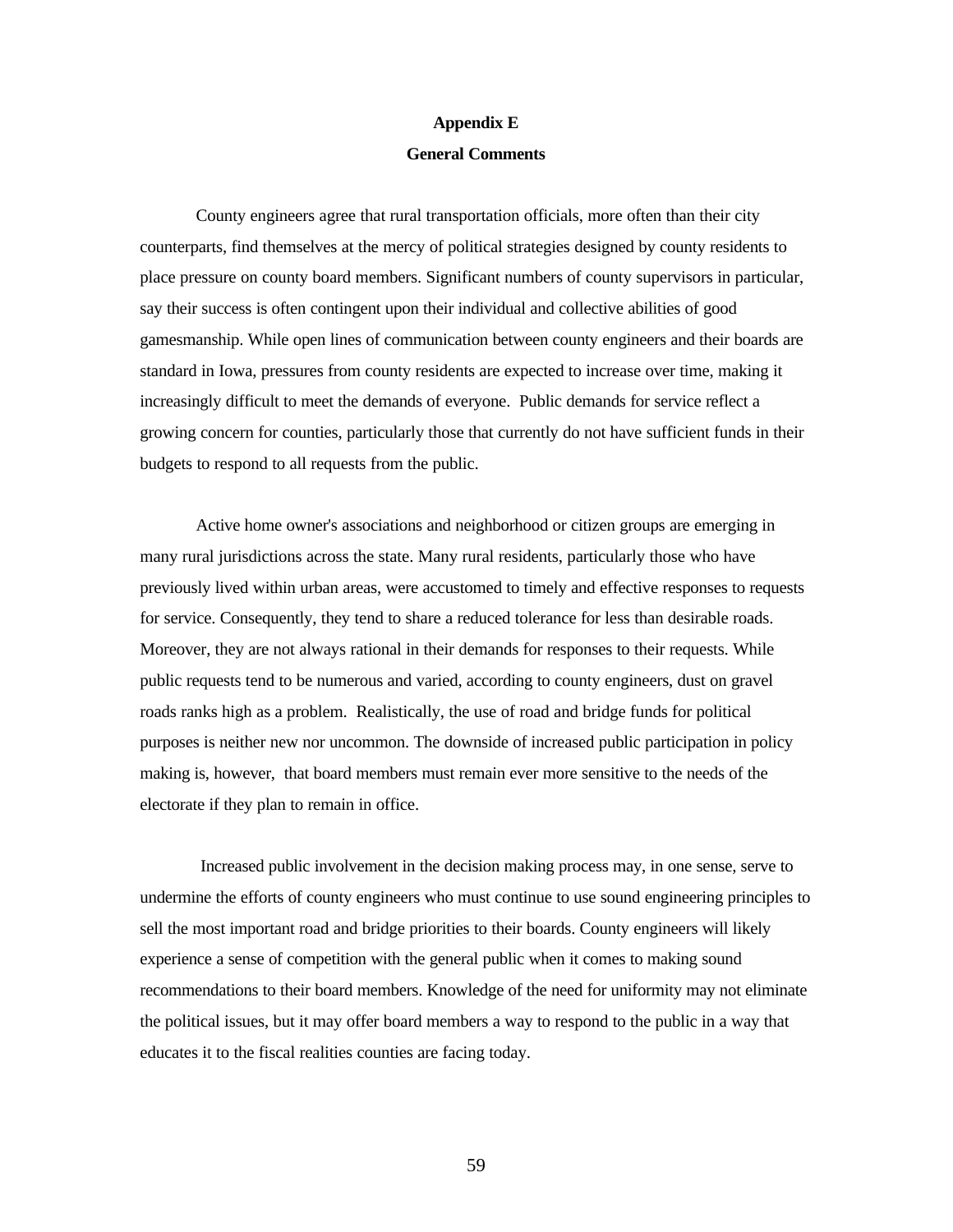In summary, a written policy will serve to promote uniformity and consistency in the way all property owners are treated. Moreover, while dust control is not a significant liability issue, it can raise legal issues in some counties which could be avoided if there is a clear understanding among county engineers, county supervisors, and county residents.

Over the years, particularly since the late 1970s, and extending through the farm crisis of the 1980s, the sizes of both farms and farm equipment have increased. As a crop specialist with Iowa State University Extension in Nevada, Iowa, noted, "to survive, farmers had to farm larger tracts of land." To do so efficiently, farmers needed larger equipment. As Tom Blyth, general manager of the Case-IH dealerships in Nevada and Ogden, Iowa, noted, these changes in farming practices (i.e., larger tracts of land demanding larger equipment) have not been without consequences. Blyth noted that ,"It's getting to the point where equipment size is limited only by the size of roads." Story County Engineer, Harold Jensen knows first-hand about the challenges that large farm equipment poses on county roads. In an interview with an Ames Tribune reporter he said:

the width of the equipment exceeds many of the rural road bridges now, and the weight of the biggest equipment can destroy gravel or blacktop roads, especially during the spring thaw if farmers aren't careful.

Jensen noted that the size of farm equipment has had an effect on the secondary roads and bridges in Story County, Iowa. It is, therefore, logical to assume that because of increased needs for maintenance on roads used by farms with bigger and bigger implements, the cost of maintaining such roads has increased as well.

Jensen went on to say that even though farmers are aware of the size and weight limits of the roads which minimizes problems, one of the problems is that big implements have had a tendency to "knock down the markers on the sides of the bridges," and leave tracks resembling those of a "military tank or crane ( instead of round tire tracks)."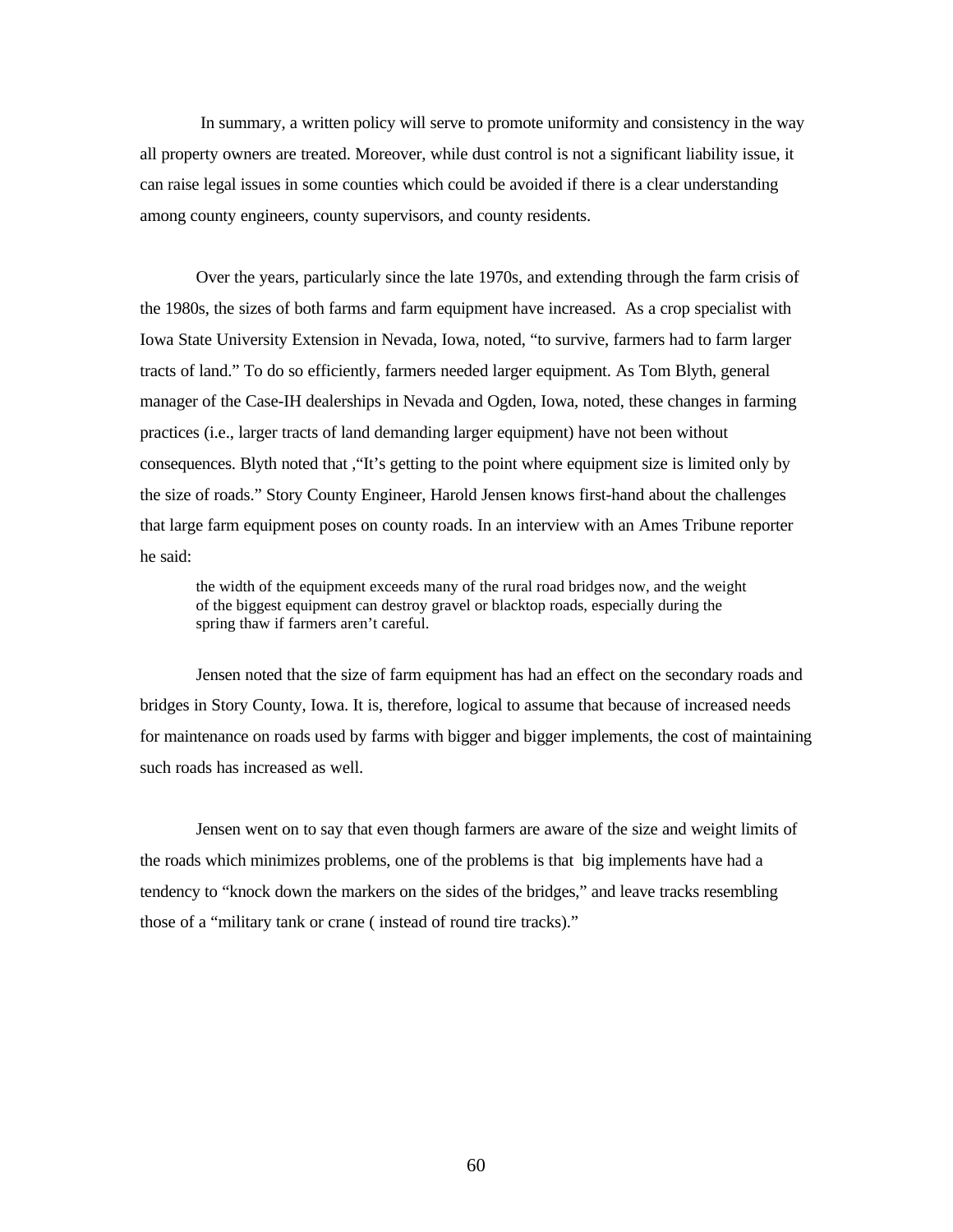## **Endnotes**

 $2$  William 0. Dannhausen, "A Commitment to Better Local Roads is Needed  $\ldots$  Now," Better Roads, p. 6 August 1979.

<sup>3</sup> lbid.

<sup>4</sup> Note that a majority of the roads and bridges in rural America were constructed following World War II – more than 50 years ago.

<sup>5</sup> Arthur L. Elliott, "Special Report/Exclusive: While Bridges Fall, Politicians Fiddle." Better Roads, P. 20 November 1976.

6 Elliott bases his prediction on and examination of past responses.

 $^7$  lbid. While Elliott's predictions are 21 years old, rather than finding his work dated, it remains timely.

<sup>8</sup> Determined by level of service needed to minimize chances of vehicle accidents involving personal injury.

<sup>9</sup> Ibid. See Elliott.

 $10$  Ibid.

<sup>11</sup> Baumel Study

 $12$  lbid.

 $13$  e.g., adoption of different snow and ice removal policies, dust control policies, benefit of rehabilitation of road surface v cost of deferred maintenance, designating low traffic volume roads as Level B roads even though this may be a controversial and unpopular decision. <sup>14</sup> Ibid. This is also a recommendation made by researchers in this project.

<sup>15</sup> Quadrennial Needs Study: Report on Highways, Roads, and Streets for Study. Years 1990-2009, Iowa Department of Transportation, P. 16 January 1991.

 $16$  The questionnaires are included in this reference document in Appendices A and B.

 $17$  As revealed by a preliminary analysis of the data.

 $18$  Two counties reported lawsuits which resulted directly from their snow and ice removal policies. Plaintiffs in the lawsuits brought against the county claimed the county had not properly cleared the road at a crossing. In one case, the county's written policy specified that the first priority was to clear paved roads for "one - way" traffic after a snowfall. The county's actual "practice," in contradiction to the specified policy, was to clear paved roads for "two way" traffic prior to clearing other roads in the county. Plaintiffs claimed the actual county practice resulted in a preventable accident, i.e., had the county expended less effort - - clearing paved roads for only one - way traffic - - the road where the accident occurred might have been cleared, thus

 1 E.g., county engineers and county supervisors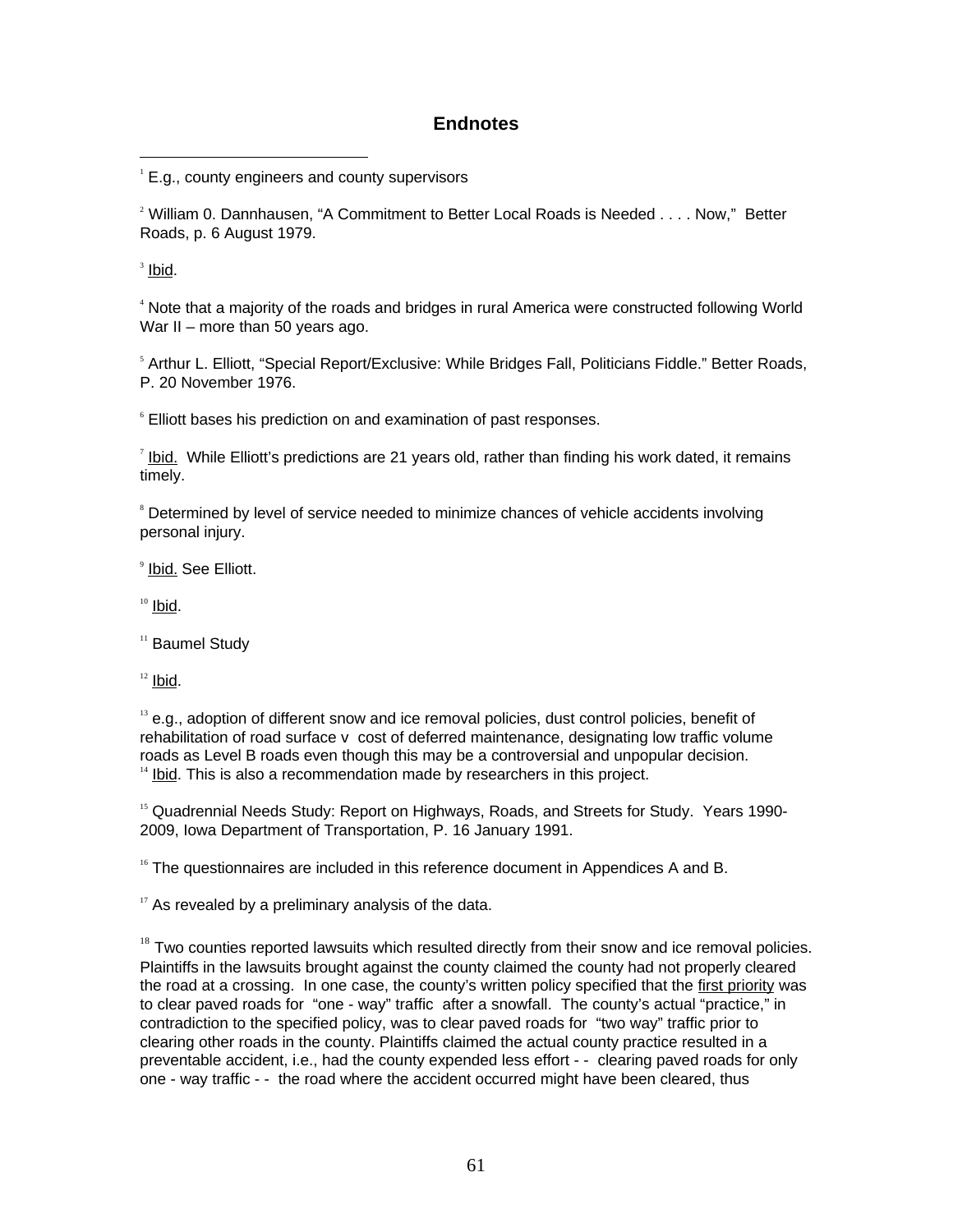preventing an accident. An out of court settlement was made. The county has since revised its policy to conform to its actual practices.

The accident occurring in the other county involved a car which had swerved off a curve on a granular surfaced road that was partially snow covered. This latter case, in Cedar county, went to the Iowa Supreme Court, which ruled that because the county had followed its policy, it was, therefore, not liable for the accident.

<sup>19</sup> The Iowa Department of Transportation, Office of Local Systems has several sample agreements, contracts, and resolutions that will be furnished upon request. (Note: These have not been kept up to date, but could, nonetheless, be used as models).

 $20$  If, for example, a county makes an informal decision to clear roads at 6:00 AM instead of 7:00 A.M. as specified in a written policy, then the 6:00 A.M. time, even though it is not a written policy, becomes policy. If at some later point in the winter season, the crew does not clear roads until 7:00 A.M., the county will be exposed to liability should there be an accident. Having a "written" policy on snow and ice removal, whether it conforms to the ISAC model policy or a specially developed county policy will, in many instances, discourage filing of lawsuits.

 $21$  Policies detail materials to be used for dust control, whether a permit is required and who is responsible for application of materials, and who will absorb the cost of application of materials.

 $22$  Some county engineers pointed out that a Level B designation is "somewhat controversial." It is noted, however, that only three counties reported actual liabilities as a result of Level B roads. Nonetheless, one significant lawsuit could have a disastrous effect on a county's budget. All county engineers must remain sensitive to the "potential" for liability when levels of service decrease within their counties. One county responding in this study reported a double fatality accident at a bridge approach. There had been a washout of the approach to the bridge that had been "filled in," but not completely repaired. The motorist drove around the Level B signs and a "road closed" sign to cross the bridge. In this case, a lawsuit is pending. Another county engineer reported that when the county initiated the process to vacate a Level B road, an adjacent landowner argued this would result in his farm becoming landlocked, i.e., with neither egress nor ingress accessible to him. In this case, the county elected to abandon "vacation" proceedings. Ultimately, the landowner was successful in forcing the county to upgrade the Level B road, which also cost the county.

 $23$  Comment made by a county engineer participating in this research.

<sup>24</sup> Kenneth Pins, "U.S. population trend: Going rural, "Des Moines Sunday Register, June 1, 1997, 1A.

 $25$  Ibid.

 $\overline{a}$